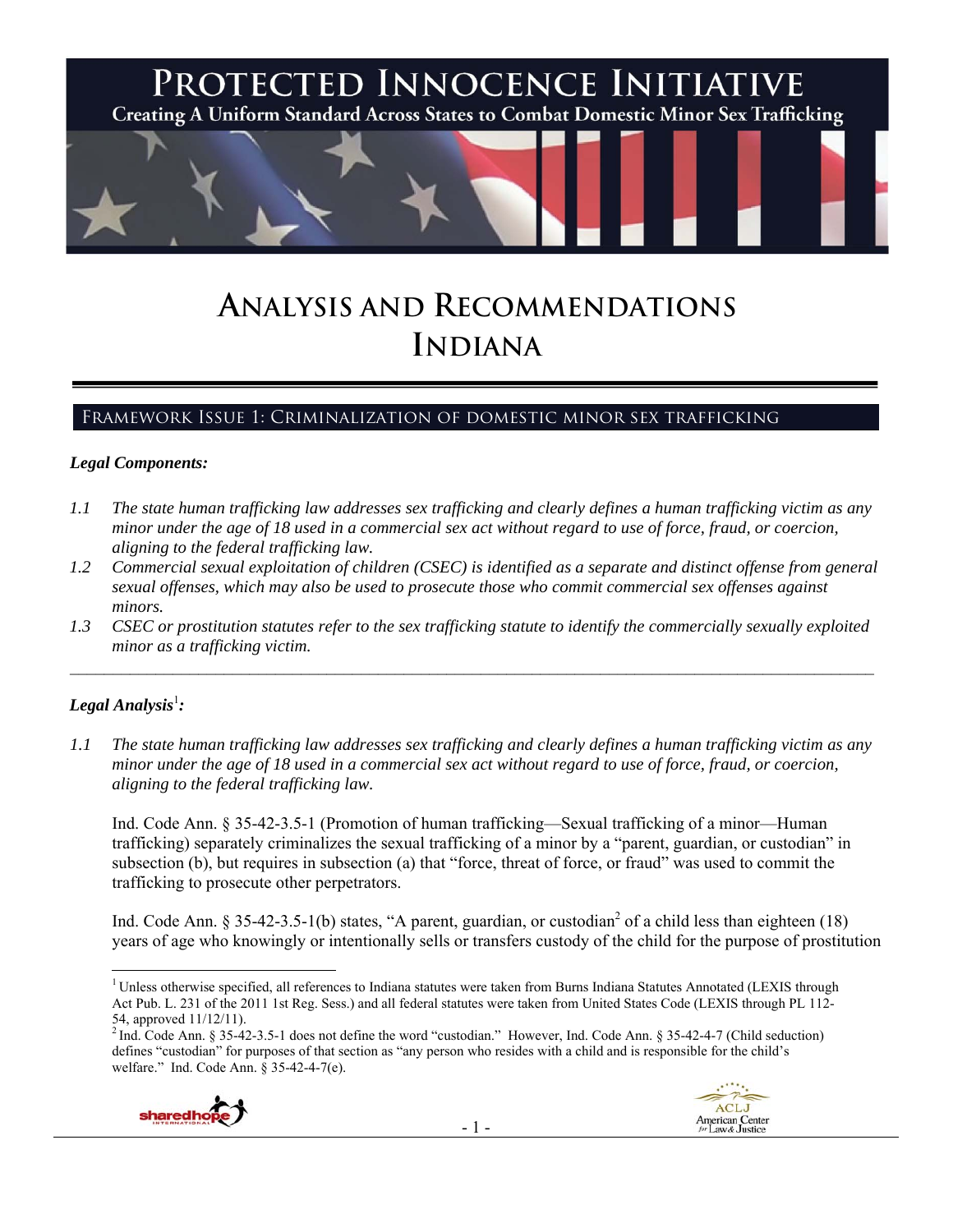commits sexual trafficking of a minor, a Class A felony." As a Class A felony, sexual trafficking of a minor is punishable by an imprisonment term of 20–50 years, "with the advisory sentence being thirty (30) years," and a possible fine up to \$10,000. Ind. Code Ann. §§ 35-42-3.5-1(b), 35-50-2-4.

In Ind. Code Ann. § 35-42-3.5-1, subsections (a) and (c) apply more broadly to persons who are not the parents, guardians, or custodians, but they fail to distinguish between the sex trafficking of an adult or a minor and require proof of the use of "force, threat of force, or fraud." Ind. Code Ann. § 35-42-3.5-1(a) provides,

A person who knowingly or intentionally recruits, harbors, or transports another person by force, threat of force, or fraud:

(1) to engage the other person in:

- (A) forced labor; or
- (B) involuntary servitude; or
- (2) to force the other person into:
	- (A) marriage; or
	- (B) prostitution; commits promotion of human trafficking, a Class B felony.

As a Class B felony, promotion of human trafficking is punishable by an imprisonment term of 6–20 years, "with the advisory sentence being ten (10) years," and a possible fine up to \$10,000. Ind. Code Ann. §§ 35-42-  $3.5-1(a)$ ,  $35-50-2-5$ .

Ind. Code Ann. § 35-42-3.5-1(c) is specific to trafficking through forced prostitution but is age neutral and requires that the trafficked person be forced into the particular activity and that the person paying knows of that force. It provides,

A person who knowingly or intentionally pays, offers to pay, or agrees to pay money or other property to another person for an individual who the person knows has been forced into:

- (1) forced labor;
- (2) involuntary servitude; or
- (3) prostitution; commits human trafficking, a Class C felony.

As a Class C felony, a conviction is punishable by an imprisonment term of 2–8 years, "with the advisory sentence being four (4) years," and a possible fine up to \$10,000. Ind. Code Ann. §§ 35-42-3.5-1(c), 35-50-2-6(a).

- 1.1.1 Recommendation: Amend Ind. Code Ann. § 35-42-3.5-1(a) and (c) to allow defendants to be prosecuted without regard to the use of force, fraud, or coercion and without regard to knowledge of force in cases when the victim is a minor subjected to commercial sexual exploitation.<sup>3</sup>
- *1.2 Commercial sexual exploitation of children (CSEC) is identified as a separate and distinct offense from general sexual offenses, which may also be used to prosecute those who commit commercial sex offenses against minors.*

Two laws treat CSEC separately from non-commercial sex offenses in Indiana.

1. Ind. Code Ann. § 35-45-4-4 (Promoting prostitution) states,

A person who: 

<sup>&</sup>lt;sup>3</sup> Subsequent recommendations in this report referring to state human trafficking laws are predicated upon the recommendations contained in section 1.1 being previously or simultaneously implemented.



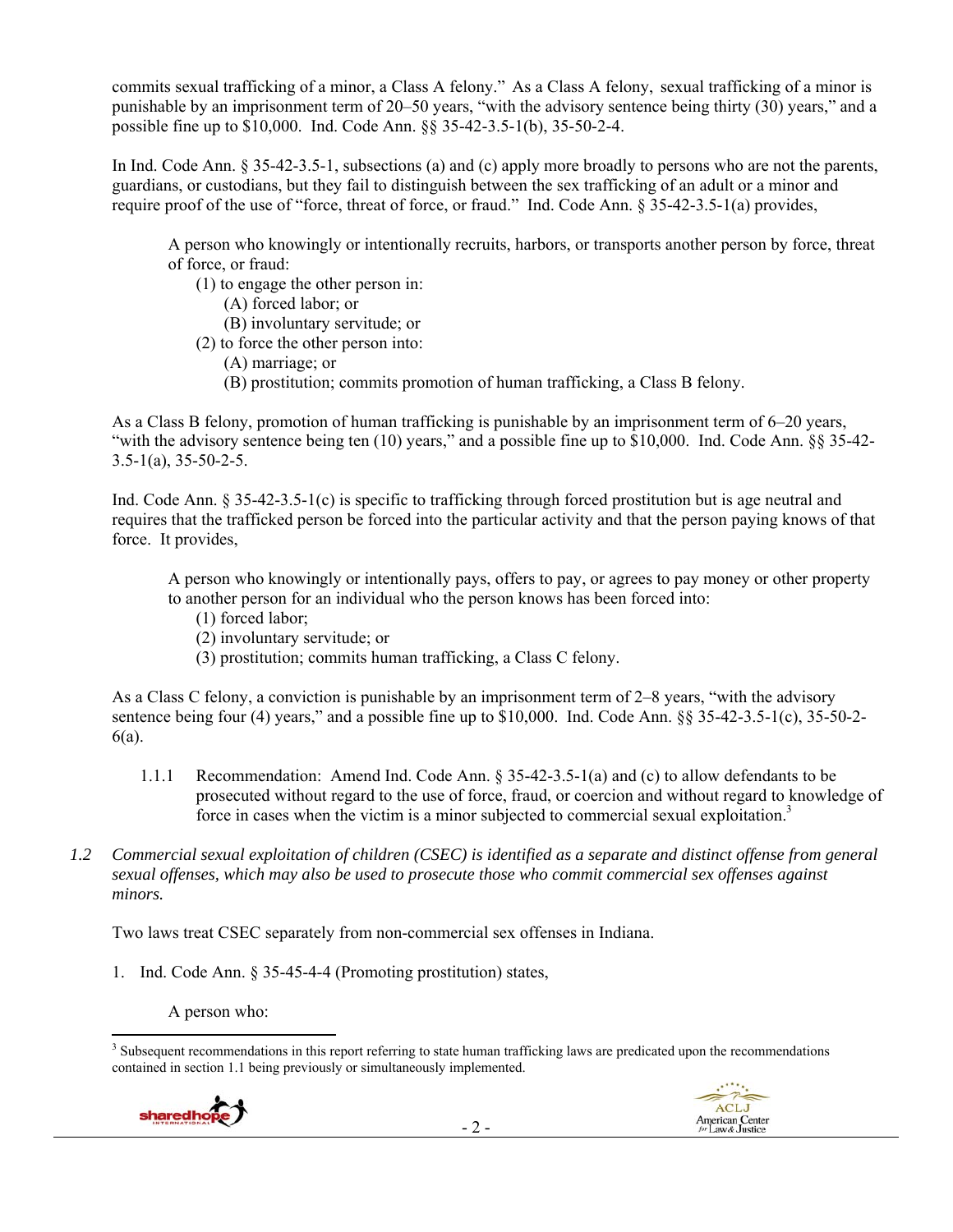(1) Knowingly or intentionally entices or compels another person to become a prostitute;

(2) Knowingly or intentionally procures, or offers or agrees to procure, a person for another person for the purpose of prostitution;

(3) Having control over the use of a place, knowingly or intentionally permits another person to use the place for prostitution;

(4) Receives money or other property from a prostitute, without lawful consideration, knowing it was earned in whole or in part from prostitution; or

(5) Knowingly or intentionally conducts or directs another person to a place for the purpose of prostitution.

commits promoting prostitution, a Class C felony. However, the offense is a Class B felony under subdivision (1) if the person enticed or compelled is under eighteen (18) years of age.

A Class B felony is punishable by an imprisonment term of 6–20 years, with a 10 year advisory sentence, and a possible fine up to \$10,000. Ind. Code Ann. §§ 35-45-4-4, 35-50-2-5. All other violations are Class C felonies punishable by an imprisonment term of 2–8 years, with a 4 year advisory sentence, and a possible fine up to \$10,000. Ind. Code Ann. §§ 35-45-4-4, 35-50-2-6.

2. Ind. Code Ann. § 35-42-4-4(b) (Child exploitation [effective July 1, 2011]) states,

A person who knowingly or intentionally:

(1) manages, produces, sponsors, presents, exhibits, photographs, films, videotapes, or creates a digitized image of any performance4 or incident that includes sexual conduct5 by a child under eighteen (18) years of age;

(2) disseminates,6 exhibits to another person, offers to disseminate or exhibit to another person, or sends or brings into Indiana for dissemination or exhibition matter7 that depicts or describes sexual conduct by a child under eighteen (18) years of age; or

(3) makes available to another person a computer, knowing that the computer's fixed drive or peripheral device contains matter that depicts or describes sexual conduct by a child less than eighteen (18) years of age;

commits child exploitation, a Class C felony.8

<sup>6</sup> "Disseminate" is defined in Ind. Code Ann.  $\S 35-42-4-4(a)$  as "to transfer possession for free or for a consideration."<br><sup>7</sup> "Mattar" is defined in Ind. Code Ann.  $\S 35-42-4-4(a)$  by referring to Ind. Code Ann.  $\S 35-40$ 

" "Matter" is defined in Ind. Code Ann. § 35-42-4-4(a) by referring to Ind. Code Ann. § 35-49-1-3, which defines the term as "(1) any book, magazine, newspaper, or other printed or written material; (2) any picture, drawing, photograph, motion picture, digitized image, or other pictorial representation; (3) any statue or other figure; (4) any recording, transcription, or mechanical, chemical, or electrical reproduction; or (5) any other articles, equipment, machines, or materials."

 ${}^8$  Ind. Code Ann. § 35-42-4-4 contains defenses in subsections (e) and (f), and exceptions in subsection (g) to the defense in (f). In relevant part, the defense in  $(f)$  and the exceptions in  $(g)$  state,

(f) Except as provided in subsection  $(g)$ , it is a defense to a prosecution under subsections  $(b)(1)$ ,  $(b)(2)$ , and  $(c)$  if all the following apply:

<sup>(3)</sup> The relationship between the defendant and the person who received the image or who is depicted in the image was a dating relationship or an ongoing personal relationship. For purposes of this subdivision, the term "ongoing personal relationship" does not include a family relationship.



 4 "Performance" is defined in Ind. Code Ann. § 35-42-4-4(a) by referring to Ind. Code Ann. § 35-49-1-7, which defines the term as "any play, motion picture, dance, or other exhibition or presentation, whether pictured, animated, or live, performed before an audience of one (1) or more persons."

 $5$  "Sexual conduct" is defined in Ind. Code Ann. § 35-42-4-4(a) as "sexual intercourse, deviate sexual conduct, exhibition of the uncovered genitals intended to satisfy or arouse the sexual desires of any person, sadomasochistic abuse, sexual intercourse or deviate sexual conduct with an animal, or any fondling or touching of a child by another person or of another person by a child intended to arouse or satisfy the sexual desires of either the child or the other person."

<sup>(1)</sup> A cellular telephone, another wireless or cellular communications device, or a social networking web site was used to possess, produce, or disseminate the image.

<sup>(2)</sup> The defendant is not more than four (4) years older or younger than the person who is depicted in the image or who received the image.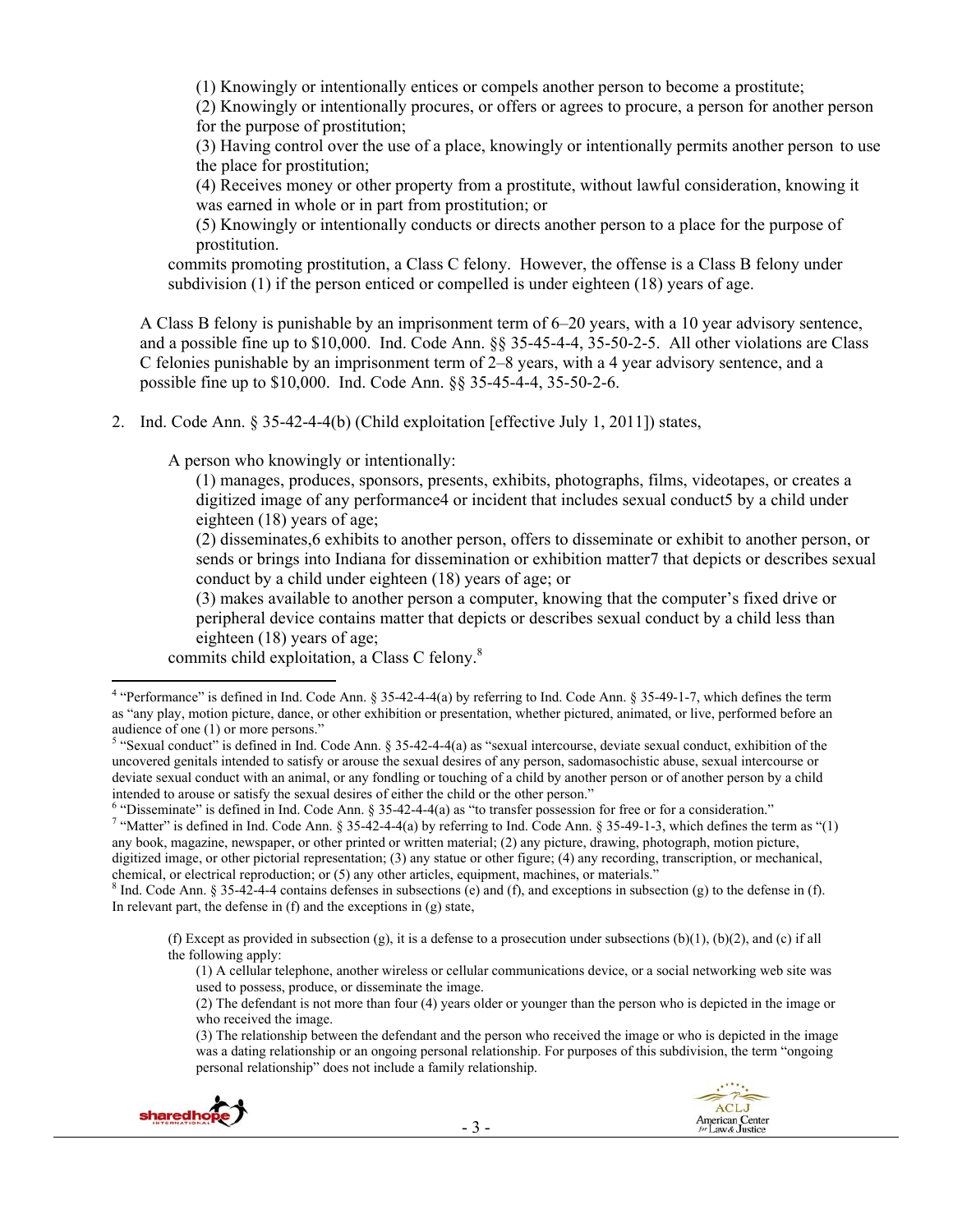A Class C felony is punishable by an imprisonment term of 2–8 years, with a 4 year advisory sentence, and a possible fine up to \$10,000. Ind. Code Ann. §§ 35-42-4-4(b), 35-50-2-6(a).

Certain non-commercial sexual offenses may be applicable in cases involving the commercial sexual exploitation of a child. These include the following:

1. Ind. Code Ann. § 35-42-4-6(b) (Child solicitation), which states,

A person eighteen (18) years of age or older who knowingly or intentionally solicits<sup>9</sup> a child under fourteen (14) years of age, or an individual the person believes to be a child under fourteen (14) years of age, to engage in:

(1) sexual intercourse;

(2) deviate sexual conduct; or

(3) any fondling or touching intended to arouse or satisfy the sexual desires of either the child or the older person;

commits child solicitation, a Class D felony. . . .

A Class D felony<sup>10</sup> is punishable by an imprisonment term of 6 months to 3 years, with a 1½ year advisory sentence, and a possible fine up to  $$10,000$ <sup>11</sup> Ind. Code Ann. §§ 35-42-4-6(b), 35-50-2-7(a).

(5) The person receiving the image or who is depicted in the image acquiesced in the defendant's conduct.

<u> 1989 - Jan Samuel Barbara, martxa a shekara tsa 1989 - An tsa 1989 - An tsa 1989 - An tsa 1989 - An tsa 198</u>

- (g) The defense to a prosecution described in subsection (f) does not apply if:
	- (1) the person who receives the image disseminates it to a person other than the person:
		- (A) who sent the image; or
		- (B) who is depicted in the image;

(2) the image is of a person other than the person who sent the image or received the image; or

(3) the dissemination of the image violates:

(A) a protective order to prevent domestic or family violence issued under IC 34-26-5 (or, if the order involved a family or household member, under IC 34-26-2 or IC 34-4-5.1-5 before their repeal);

. . . (D) a no contact order in a dispositional decree issued under IC 31-34-20-1, IC 31-37-19-1, or IC 31-37-5-6 (or IC 31-6-4-15.4 or IC 31-6-4-15.9 before their repeal) or an order issued under IC 31-32-13 (or IC 31-6-7- 14 before its repeal) that orders the person to refrain from direct or indirect contact with a child in need of services or a delinquent child;

(I) a no contact order issued under IC 31-34-25 in a child in need of services proceeding or under IC 31-37- 25 in a juvenile delinquency proceeding;

<sup>9</sup> "Solicit" is defined as "to command, authorize, urge, incite, request, or advise an individual: (1) in person; (2) by telephone; (3) in writing; (4) by using a computer network (as defined in IC 35-43-2-3(a)); (5) by advertisement of any kind; or (6) by any other means; to perform" any of the acts described in Ind. Code Ann. § 35-42-4-6(b) or (c). Ind. Code Ann. § 35-42-4-6(a). <sup>10</sup> Pursuant to Ind. Code Ann. § 35-50-2-7(b),

Notwithstanding subsection (a), if a person has committed a Class D felony, the court may enter judgment of conviction of a Class A misdemeanor and sentence accordingly. However, the court shall enter a judgment of conviction of a Class D felony if:

(1) the court finds that:

. . .

(A) the person has committed a prior, unrelated felony for which judgment was entered as a conviction of a Class A misdemeanor; and

(B) the prior felony was committed less than three (3) years before the second felony was committed;

(2) the offense is domestic battery as a Class D felony under IC 35-42-2-1.3; or

(3) the offense is possession of child pornography ( IC 35-42-4-4(c)).

The court shall enter in the record, in detail, the reason for its action whenever it exercises the power to enter judgment of conviction of a Class A misdemeanor granted in this subsection.



<sup>(4)</sup> The crime was committed by a person less than twenty-two (22) years of age.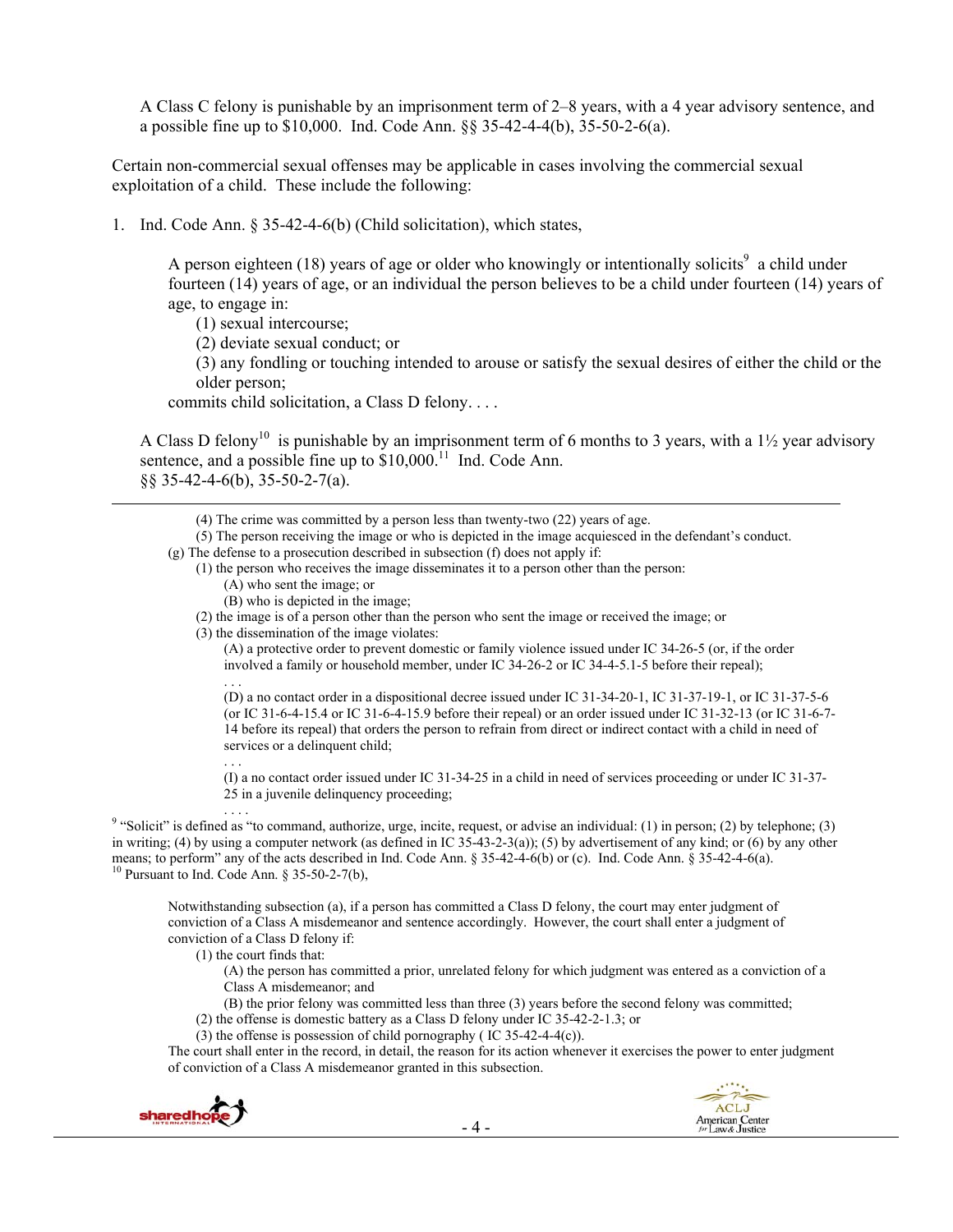Similarly, Ind. Code Ann. § 35-42-4-6(c) (Child solicitation) states,

A person at least twenty-one (21) years of age who knowingly or intentionally solicits a child at least fourteen (14) years of age but less than sixteen (16) years of age, or an individual the person believes to be a child at least fourteen (14) years of age but less than sixteen (16) years of age, to engage in:

(1) sexual intercourse;

(2) deviate sexual conduct; or

(3) any fondling or touching intended to arouse or satisfy the sexual desires of either the child or the older person;

commits child solicitation, a class D felony. . . .

A Class D felony is punishable by an imprisonment term of 6 months to 3 years, with a 1½ year advisory sentence, and a possible fine up to  $$10,000$ .<sup>12</sup> Ind. Code Ann. §§ 35-42-4-6(c), 35-50-2-7(a).

2. Ind. Code Ann.  $\S 35-42-4-9(a)^{13}$  (Sexual misconduct with a minor) states in part, "A person at least eighteen (18) years of age who, with a child at least fourteen (14) years of age but less than sixteen (16) years of age, performs or submits to sexual intercourse or deviate sexual conduct commits sexual misconduct with a minor . . . ." A violation generally is a Class C felony punishable by an imprisonment term of 2–8 years, with a 4 year advisory sentence, and a possible fine up to  $$10,000$ .<sup>14</sup> Ind. Code Ann. §§ 35-42-4-9(a), 35- $50-2-6(a)$ .

<sup>13</sup> There are several defenses to Ind. Code Ann. § 35-42-4-9 set out in that section. In relevant part, they include,

(c) It is a defense that the accused person reasonably believed that the child was at least sixteen (16) years of age at the time of the conduct. However, this subsection does not apply to an offense described in subsection (a)(2) or (b)(2). (d) It is a defense that the child is or has ever been married. However, this subsection does not apply to an offense described in subsection  $(a)(2)$  or  $(b)(2)$ .

(e) It is a defense to a prosecution under this section if all the following apply:

(1) The person is not more than four (4) years older than the victim.

(2) The relationship between the person and the victim was a dating relationship or an ongoing personal relationship. The term "ongoing personal relationship" does not include a family relationship.

(3) The crime:

(A) was not committed by a person who is at least twenty-one (21) years of age;

(B) was not committed by using or threatening the use of deadly force;

(C) was not committed while armed with a deadly weapon;

(D) did not result in serious bodily injury;

(E) was not facilitated by furnishing the victim, without the victim's knowledge, with a drug (as defined in IC  $16-42-19-2(1)$ ) or a controlled substance (as defined in IC 35-48-1-9) or knowing that the victim was furnished with the drug or controlled substance without the victim's knowledge; and

(F) was not committed by a person having a position of authority or substantial influence over the victim. (4) The person has not committed another sex offense (as defined in IC 11-8-8-5.2) (including a delinquent act

<sup>14</sup> The penalty for an offense in violation of Ind. Code Ann. § 35-42-4-9(a) is enhanced one degree if the offender is at least 21, and two degrees if it involves deadly force, a deadly weapon, serious bodily injury, or drugs or controlled substances being given to the victim without the victim's knowledge.



<sup>&</sup>lt;sup>11</sup> Pursuant to Ind. Code Ann.§ 35-42-4-6(b) and (c), the penalties for these offenses are enhanced to a Class C felony if a computer network is used and a Class B felony "if the person commits the offense by using a computer network . . . and has a previous unrelated conviction for committing the offense by using a computer network." "Computer network" is defined in Ind. Code Ann. § 35-42-4-6 by referring to Ind. Code Ann. § 35-43-2-3(a), which defines the term as "the interconnection of communication lines or wireless telecommunications with a computer or wireless telecommunication device through: (1) remote terminals; (2) a complex consisting of two (2) or more interconnected computers; or (3) a worldwide collection of interconnected networks operating as the Internet."<br><sup>12</sup> See supra note 11.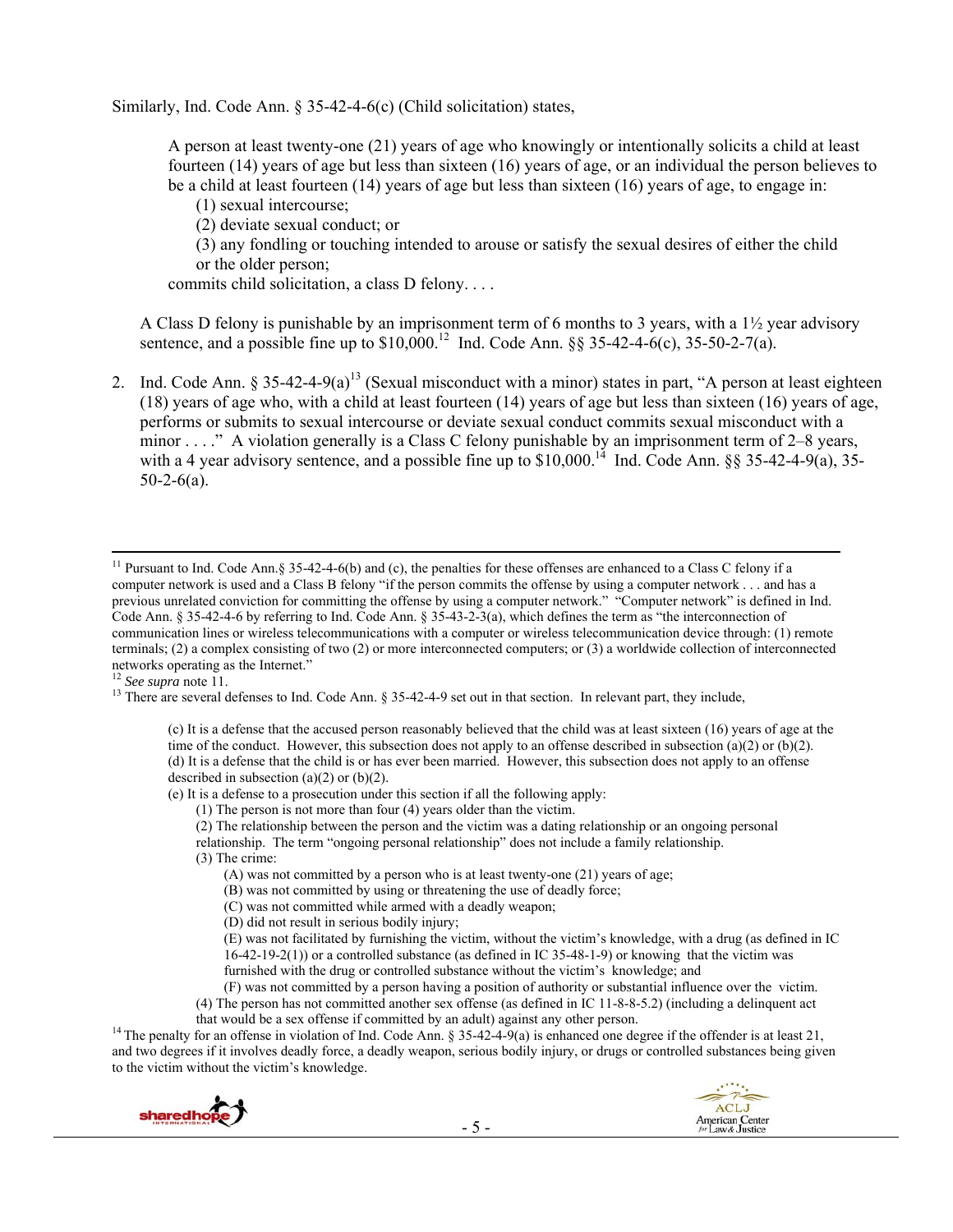- 3. Similarly, Ind. Code Ann. § 35-42-4-9(b) (Sexual misconduct with a minor) states, "A person at least eighteen (18) years of age who, with a child at least fourteen (14) years of age but less than sixteen (16) years of age, performs or submits to any fondling or touching, of either the child or the older person, with intent to arouse or to satisfy the sexual desires of either the child or the older person, commits sexual misconduct with a minor . . . ." A violation generally is a Class D felony punishable by an imprisonment term of 6 months to 3 years, with a  $1\frac{1}{2}$  year advisory sentence, and a possible fine up to \$10,000.<sup>15</sup> Ind. Code Ann. §§ 35-42-4-9(b), 35-50-2-7(a).
- 4. Ind. Code Ann. § 35-42-4-13(c) (Inappropriate communication with child) makes it illegal if a person 21 or older, other than a parent, guardian, or custodian of the child, or a person acting with the child's parent, guardian's, or custodian's permission, "knowingly or intentionally communicates with an individual whom the person believes to be a child less than fourteen (14) years of age concerning sexual activity<sup>16</sup> with the intent to gratify the sexual desires of the person or the individual . . . ." A violation generally is a Class B misdemeanor with a sentence of up to 180 days' imprisonment and a possible fine up to  $$1,000$ .<sup>17</sup> Ind. Code Ann. §§ 35-42-4-13(c), 35-50-3-3.
- 5. Ind. Code Ann. § 35-42-4-3(a) (Child molesting) makes it illegal if a person "performs or submits to sexual intercourse or deviate sexual conduct" if the child is under 14. Generally, a violation is a Class B felony punishable by an imprisonment term of 6–20 years, with a 10 year advisory sentence, and a possible fine up to  $$10,000$ . <sup>18</sup> Ind. Code Ann.  $\S$ § 35-42-4-3(a), 35-50-2-5.

Similarly, Ind. Code Ann. § 35-42-4-3(b) (Child molesting) makes it illegal if a person "performs or submits to any fondling or touching, of either the child or the older person, with intent to arouse or to satisfy the sexual desires of either the child or the older person" if the child is under 14. Generally, a violation is a Class C felony punishable by an imprisonment term of 2–8 years, with a 4 year advisory sentence, and a possible fine up to \$10,000. Ind. Code Ann. §§ 35-42-4-3(b), 35-50-2-6(a).<sup>19</sup>

- 6. Under Ind. Code Ann. § 35-42-4-5(a) (Vicarious sexual gratification), "A person eighteen (18) years of age or older who knowingly or intentionally directs, aids, induces, or causes a child under the age of sixteen (16) to touch or fondle himself or another child under the age of sixteen (16) with intent to arouse or satisfy the sexual desires of a child or the older person commits vicarious sexual gratification . . . ." A violation is ordinarily a Class D felony punishable by an imprisonment term of 6 months to 3 years, with a 1½ year advisory sentence, and a possible fine up to  $$10,000.<sup>20</sup>$  Ind. Code Ann.  $§$ § 35-42-4-5(a), 35-50-2-7(a).
- 7. Ind. Code Ann. § 35-42-4-5(b) (Vicarious sexual gratification) states,

<sup>14</sup> and two degrees if deadly force, a deadly weapon, or drugs or controlled substances given to the victim without his or her knowledge are involved. If serious bodily injury results, it is a Class A felony.





 <sup>15</sup> The penalty for an offense in violation of Ind. Code Ann.  $\frac{15}{4}$  35-42-4-9(b) is enhanced one degree if the offender is at least 21. and two degrees if it involves deadly force, a deadly weapon, or drugs or controlled substances being given to the victim without the victim's knowledge.

<sup>&</sup>lt;sup>16</sup> "Sexual activity" is defined as "sexual intercourse, deviate sexual conduct, or the fondling or touching of the buttocks, genitals, or female breasts." Ind. Code Ann. § 35-42-4-13(d).

<sup>&</sup>lt;sup>17</sup> If the buyer communicates with the victim via computer network, the offense increases to a Class A misdemeanor with up to one year imprisonment and a maximum fine of \$5,000. Ind. Code Ann.  $\S$  35-42-4-13(c), 35-50-3-

<sup>&</sup>lt;sup>18</sup> Pursuant to Ind. Code Ann. § 35-42-4-3(a), the penalty for an offense is enhanced to a Class A felony if "(1) it is committed by a person at least twenty-one (21) years of age; (2) it is committed by using or threatening the use of deadly force or while armed with a deadly weapon; (3) it results in serious bodily injury" or it involves drugs or a controlled substance being given to the

victim without the victim's knowledge.<br><sup>19</sup> Pursuant to Ind. Code Ann. § 35-42-4-3(b) the offense increases to a Class A felony when conditions of deadly force, a deadly weapon, or drugs given to the victim without his or her knowledge are present. Ind. Code Ann. § 35-42-4-3(b)(1).<br><sup>20</sup> Pursuant to Ind. Code Ann. § 35-42-4-5(a), the penalty for this offense is enhanced one degree if the c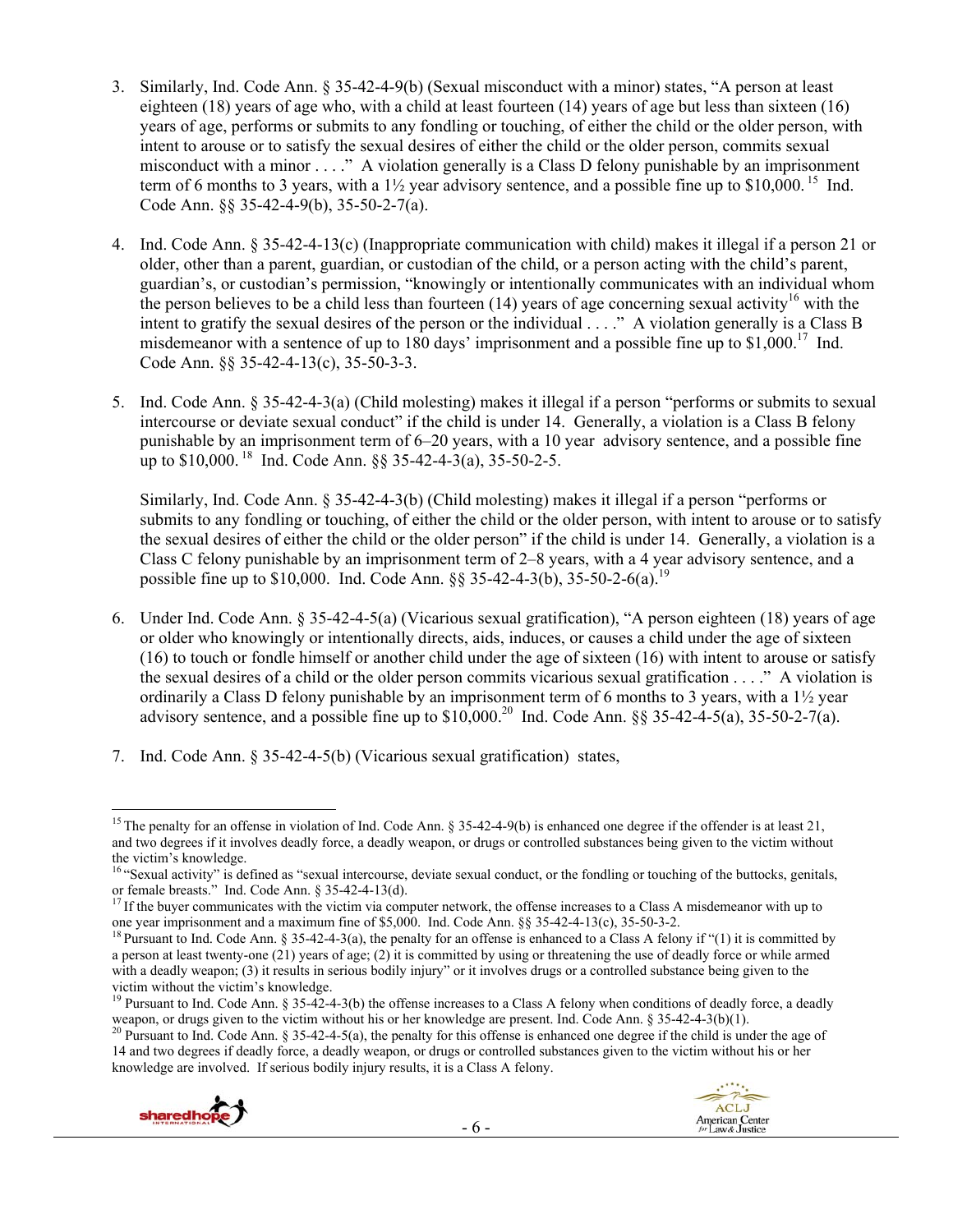A person eighteen (18) years of age or older who knowingly or intentionally directs, aids, induces, or causes a child under the age of sixteen (16) to:

(1) engage in sexual intercourse with another child under sixteen (16) years of age;

(2) engage in sexual conduct with an animal other than a human being; or

(3) engage in deviate sexual conduct with another person;

with intent to arouse or satisfy the sexual desires of a child or the older person commits vicarious sexual gratification, a Class C felony. . . .

A violation is ordinarily a Class C felony punishable by an imprisonment term of 2–8 years, with a 4 year advisory sentence, and a possible fine up to  $$10,000$ .<sup>21</sup> Ind. Code Ann.  $\S$ § 35-42-4-5(b), 35-50-2-6(a).

- 8. It is also unlawful under Ind. Code Ann. § 35-42-4-5(c) (Vicarious sexual gratification) when an adult "knowingly or intentionally: (1) engages in sexual intercourse; (2) engages in deviate sexual conduct; or (3) touches or fondles the person's own body; in the presence of a child less than fourteen (14) years of age with the intent to arouse or satisfy the sexual desires of the child or the older person . . . ." A violation is a Class D felony carrying an imprisonment term of 6 months to 3 years, with a  $1\frac{1}{2}$  year advisory sentence, and a possible fine up to \$10,000. Ind. Code Ann. §§ 35-42-4-5(c), 35-50-2-7(a).
	- 1.2.1 Recommendation: Amend the CSEC and sexual offense statutes to refer all cases of commercial sexual exploitation to Ind. Code Ann. § 35-42-3.5-1 (Promotion of human trafficking―Sexual trafficking of a minor―Human trafficking) for prosecution to ensure consistent and heightened penalties.
- *1.3 CSEC or prostitution statutes refer to the sex trafficking statute to identify the commercially sexually exploited minor as a trafficking victim.*

None of the aforementioned CSEC statutes or sexual offense laws refer to Ind. Code Ann. § 35-42-3.5-1 (Promotion of human trafficking―Sexual trafficking of a minor―Human trafficking) or otherwise clarify the status of the minor victim as a trafficking victim.

1.3.1 Recommendation: Amend Ind. Code Ann. § 35-45-4-4 (Promoting prostitution), § 35-42-4-6 (Child solicitation), § 35-42-4-9 (Sexual misconduct with a minor), § 35-42-4-4 (Child exploitation), § 35-42-4-13 (Inappropriate communication with child), § 35-42-4-3 (Child molesting), and § 35-42-4-5 (Vicarious sexual gratification) to refer to Ind. Code Ann. § 35-42-3.5- 1 for cases of commercial sexual exploitation of a child and to clarify the status of the victim as a trafficking victim.

 <sup>21</sup> Pursuant to Ind. Code Ann. § 35-42-4-5(b), the offense is raised one degree if the victim is less than 14 and two degrees if it committed with deadly force, a deadly weapon, results in serious bodily injury, or if drugs or controlled substances were given to the victim without his or her knowledge.



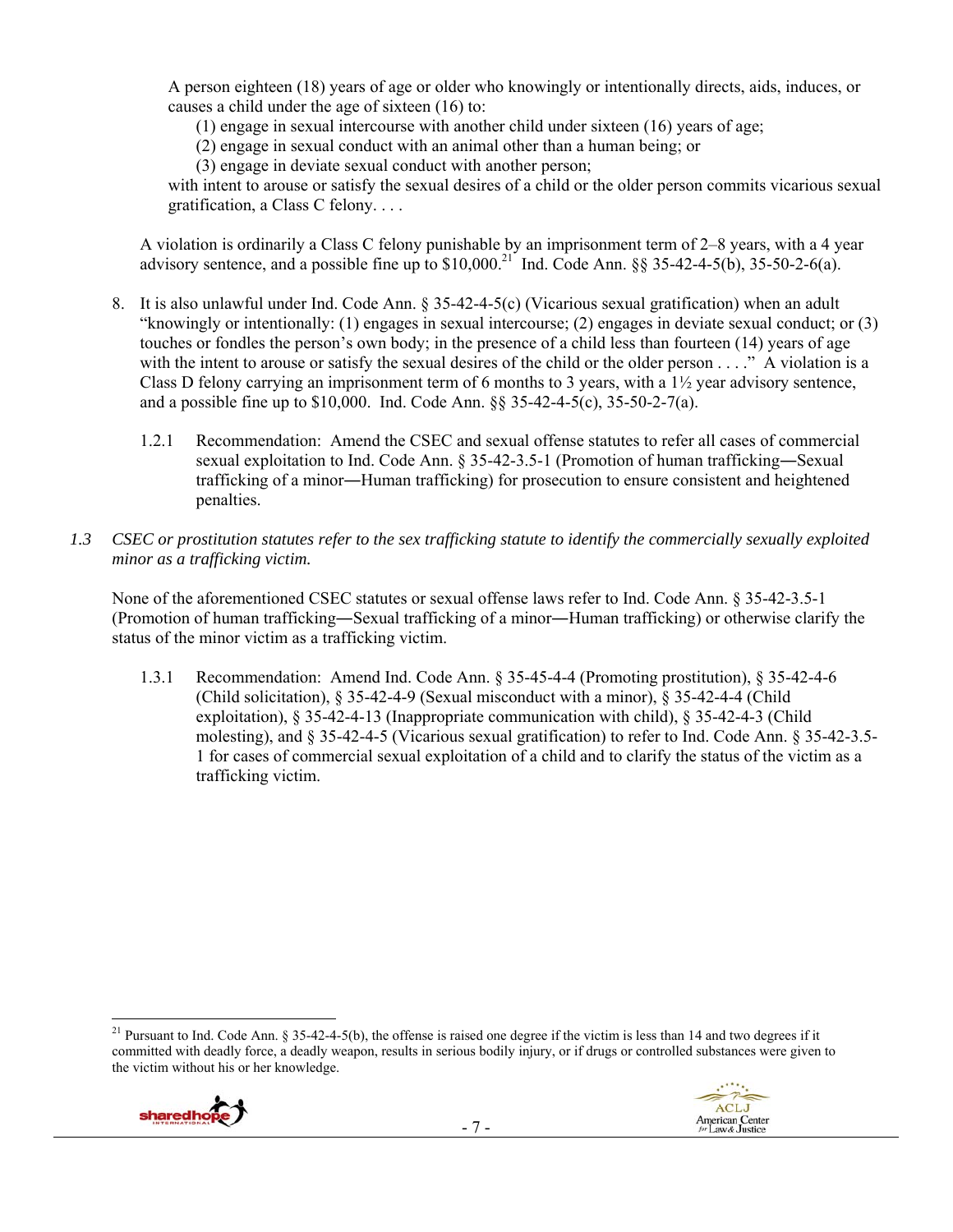# Framework Issue 2: Criminal provisions Addressing demand

#### *Legal Components:*

- *2.1 The state sex trafficking law can be applied to buyers of commercial sex acts with a victim of domestic minor sex trafficking.*
- *2.2 Buyers of commercial sex acts with a minor can be prosecuted under CSEC laws.*
- *2.3 Solicitation of prostitution laws differentiate between buying sex acts with an adult and buying sex acts with a minor under 18.*
- *2.4 Penalties for buyers of commercial sex acts with minors are as high as federal penalties.*
- *2.5 Using the Internet to lure, entice, or purchase, or attempt to lure, entice, or purchase commercial sex acts with a minor is a separate crime or results in an enhanced penalty for buyers.*
- *2.6 No age mistake defense is permitted for a buyer of commercial sex acts with any minor under 18.*
- *2.7 Base penalties for buying sex acts with a minor are sufficiently high for all minors under 18 and not reduced for older minors.*
- *2.8 Financial penalties for buyers of commercial sex acts with minors are sufficiently high to make it difficult for buyers to hide the crime.*
- *2.9 Buying and possessing child pornography carries penalties as high as similar federal offenses.*
- *2.10 Convicted buyers of commercial sex acts with minors and child pornography are required to register as sex offenders.*

 $\mathcal{L}_\mathcal{L} = \{ \mathcal{L}_\mathcal{L} = \{ \mathcal{L}_\mathcal{L} = \{ \mathcal{L}_\mathcal{L} = \{ \mathcal{L}_\mathcal{L} = \{ \mathcal{L}_\mathcal{L} = \{ \mathcal{L}_\mathcal{L} = \{ \mathcal{L}_\mathcal{L} = \{ \mathcal{L}_\mathcal{L} = \{ \mathcal{L}_\mathcal{L} = \{ \mathcal{L}_\mathcal{L} = \{ \mathcal{L}_\mathcal{L} = \{ \mathcal{L}_\mathcal{L} = \{ \mathcal{L}_\mathcal{L} = \{ \mathcal{L}_\mathcal{$ 

#### *Legal Analysis:*

*2.1 The state sex trafficking law can be applied to buyers of commercial sex acts with a victim of domestic minor sex trafficking.* 

Ind. Code Ann. § 35-42-3.5-1(c) (Promotion of human trafficking―Sexual trafficking of a minor―Human trafficking) makes it a crime to purchase sex with a trafficking victim. That section states, "A person who knowingly or intentionally pays, offers to pay, or agrees to pay money or other property to another person for an individual who the person knows has been forced into: (1) forced labor; (2) involuntary servitude; or (3) prostitution; commits human trafficking, a Class C felony."

However, Ind. Code Ann. § 35-42-3.5-1(c) does not distinguish between or provide heightened penalties for buyers of prostitution with a minor as opposed to buyers of prostitution with an adult. Moreover, the human trafficking statute requires the buyer to have knowledge that the victim was forced into prostitution. Ind. Code Ann. § 35-42-3.5-1(c). As a Class C felony, a violation is punishable by an imprisonment term of 2–8 years, a 4-year advisory sentence, and a possible fine up to \$10,000. Ind. Code Ann. §§ 35-42-3.5-1(c), 35-50-2-6(a).

- 2.1.1 Recommendation: Amend Ind. Code Ann. § 35-42-3.5-1(c) to make it a separate crime to buy commercial sex acts with a minor and to remove the requirement that the defendant had knowledge that the victim was forced into prostitution when the victim is a minor.
- *2.2 Buyers of commercial sex acts with a minor can be prosecuted under CSEC laws.*

The CSEC and sexual offense laws do not distinguish between purchasing sex acts with an adult and purchasing commercial sex acts with a minor. While not expressly commercial, Ind. Code Ann. § 35-42-4-6(b) (Child solicitation) makes it illegal if an adult "knowingly or intentionally solicits<sup>22</sup> a child under fourteen  $(14)$  years of

 <sup>22</sup> *See supra* note 9.

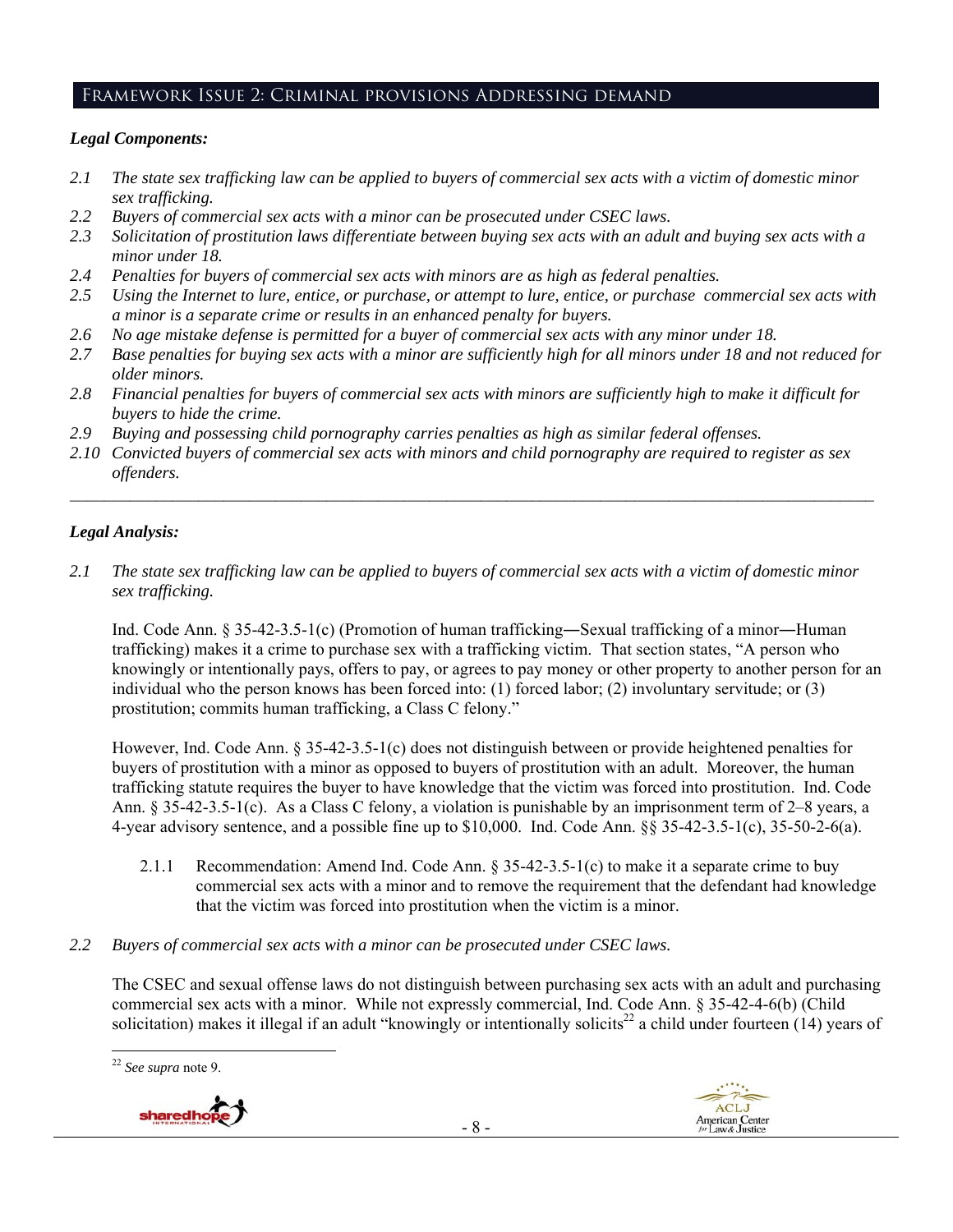age, or an individual the person believes to be a child under fourteen (14) years of age, to engage in: (1) sexual intercourse; (2) deviate sexual conduct;<sup>23</sup> or (3) any fondling or touching intended to arouse or satisfy the sexual desires of either the child or the older person." Similarly, Ind. Code Ann. § 35-42-4-6(c) makes it illegal if a person 21 years of age or older "knowingly or intentionally solicits a child at least fourteen (14) years of age but less than sixteen (16) years of age, or an individual the person believes to be a child at least fourteen (14) years of age but less than sixteen (16) years of age, to engage in: (1) sexual intercourse; (2) deviate sexual conduct; or (3) any fondling or touching intended to arouse or satisfy the sexual desires of either the child or the older person." Ind. Code Ann. § 35-42-4-6(c).

Both of the above offenses are ordinarily Class D felonies punishable by an imprisonment term of 6 months to 3 years, with a 1½ year advisory sentence, and a possible fine up to \$10,000. Ind. Code Ann. §§ 35-42-4-6(b), (c), 35-50-2-7(a). However, if either offense is committed by using a computer network, the defendant will be charged with a Class C felony punishable by an imprisonment term of 2–8 years, with a 4 year advisory sentence, and a possible fine up to \$10,000. Ind. Code Ann. §§ 35-42-4-6(b), (c), 35-50-2-6(a). If a defendant "has a previous unrelated conviction for committing the offense by using a computer network" and has committed the immediate offense through use of a computer network, he will be charged with a Class B felony and punishable by an imprisonment term of 6–20 years, with a 10 year advisory sentence, and a possible fine up to \$10,000. Ind. Code Ann. §§ 35-42-4-6(b), (c), 35-50-2-5.

Other non-commercial sexual offense laws could also be used to prosecute buyers of sex with minors. However, most apply only to minors under the ages of 14 or 16. Specifically, buyers of sex with a younger minor may be prosecuted under Ind. Code Ann. § 35-42-4-9(a) (Sexual misconduct with a minor), § 35-42-4- 9(b) (Sexual misconduct with a minor), § 35-42-4-3 (Child molesting), § 35-42-4-5(a) (Vicarious sexual gratification), and § 35-42-4-13(c) (Inappropriate communication with child). Violations of these laws range from Class B misdemeanors to Class A felonies, and penalties range from an imprisonment term of 180 days– 50 years with possible fines between \$1,000 and \$10,000.<sup>24</sup>

2.2.1 Recommendation: Enact a law that separately criminalizes buying sex with a minor.

# *2.3 Solicitation of prostitution laws differentiate between buying sex acts with an adult and buying sex acts with a minor under 18.*

Ind. Code Ann. § 35-45-4-3 (Patronizing a prostitute) does not differentiate between buying sex with an adult and the buying of sex with a minor. It is a Class A misdemeanor when a person "knowingly or intentionally pays, or offers or agrees to pay, money or other property to another person: (1) For having engaged in, or on the understanding that the other person will engage in, sexual intercourse or deviate sexual conduct with the person or with any other person; or (2) For having fondled, or on the understanding that the other person will fondle, the genitals of the person or any other person. Ind. Code Ann. § 35-45-4-3. A violation is punishable by a prison sentence up to 1 year and a possible fine not to exceed \$5,000. Ind. Code Ann. §§ 35-45-4-3, 35-50-3-2. Buyers with two prior convictions will be charged with a Class D felony punishable by an imprisonment term of 6 months to 3 years, with a  $1\frac{1}{2}$  year advisory sentence and a possible fine up to \$10,000. Ind. Code Ann. §§ 35-50-2-7(a), 35-45-4-3. These penalties apply regardless of the prostituted person's age.

2.3.1 Recommendation: Amend Ind. Code Ann. § 35-45-4-3 (Patronizing a prostitute) to refer cases of patronizing a prostitute where the victim is under 18 to Ind. Code Ann. § 35-42-3.5-1 (Promotion of human trafficking—Sexual trafficking of a minor—Human trafficking) to clarify that purchasing sex with a minor is trafficking.

<sup>&</sup>lt;sup>23</sup> See supra note 5.<br><sup>24</sup> See supra Section 1.2 for a full description of these offenses.

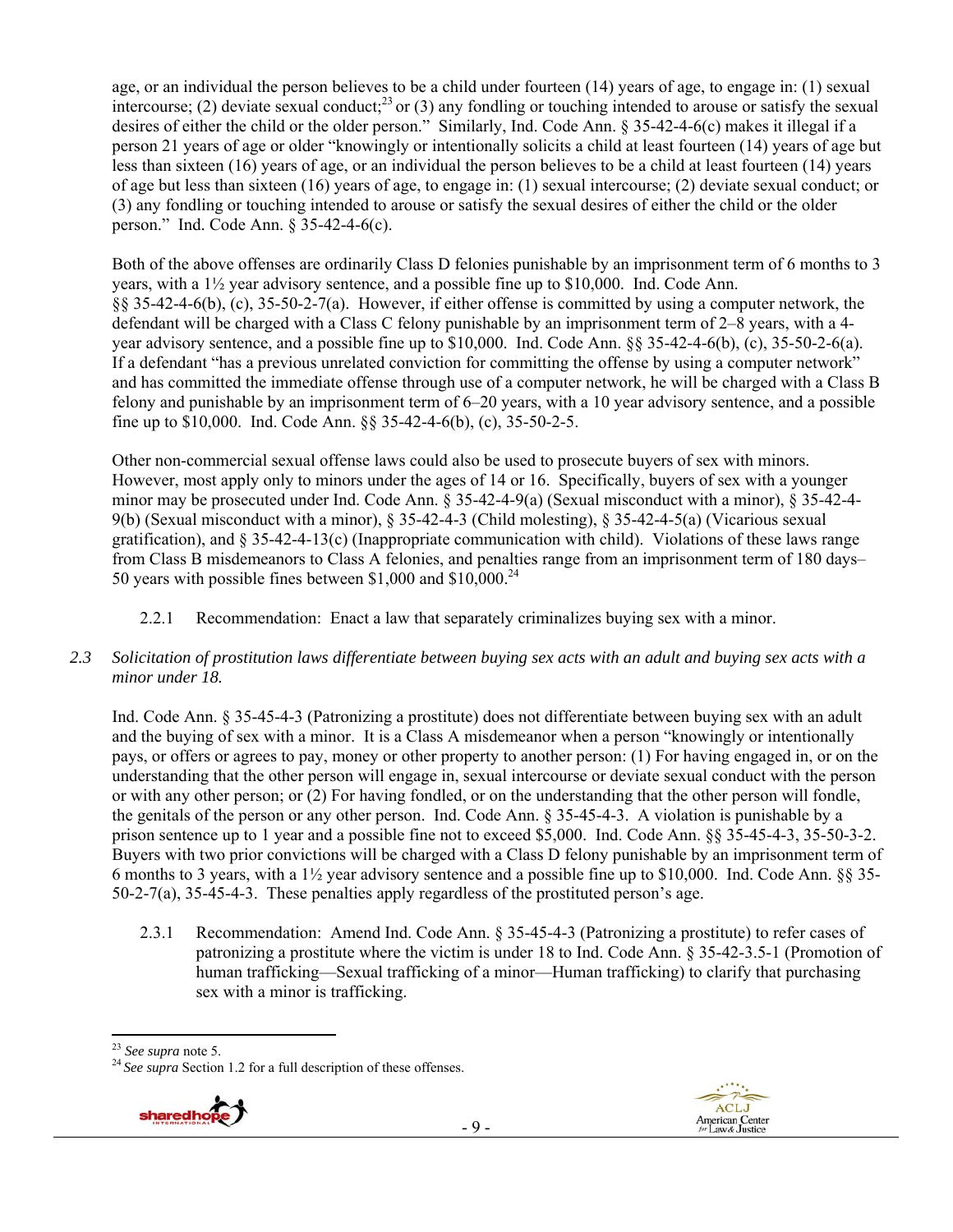#### *2.4 Penalties for buyers of commercial sex acts with minors are as high as federal penalties.*

If applicable to buyers, a violation of Ind. Code Ann.  $\S 35-42-3.5-1(c)$  (Promotion of human trafficking— Sexual trafficking of a minor—Human trafficking) is a Class C felony punishable by an imprisonment term of 2–8 years, with a 4 year advisory sentence, and a possible fine up to \$10,000. Ind. Code Ann. §§ 35-42-3.5-1(c), 35-50-2-6(a).

Several non-commercial sexual offenses may apply to buyers, including violations of Ind. Code Ann. § 35-42- 4-3(a) (Child molesting), which is a Class B felony, and Ind. Code Ann. § 35-42-4-9(a) and (b) (Sexual misconduct with a minor), which are Class C and D felonies respectively. These felonies carry sentences of 6– 20 years, 2–8 years, and 6 months to 3 years respectively and possible fines up to \$10,000, subject to certain penalty enhancements.<sup>25</sup> Ind. Code Ann. §§ 35-50-2-5, 35-50-2-6(a), 35-50-2-7(a).

An adult buyer convicted under Ind. Code Ann. § 35-42-4-6(b) or (c) (Child solicitation) is guilty of a Class D felony, which is punishable by a possible fine up to \$10,000 and an imprisonment term of 6 months to 3 years, with a  $1\frac{1}{2}$  year advisory sentence, and subject to certain penalty enhancements. <sup>26</sup> Ind. Code Ann. §§ 35-42-4-6(b), 35-42-4-6(c), 35-50-2-7(a).

A conviction under Ind. Code Ann. § 35-42-4-5(a) (Vicarious sexual gratification) is punishable as a Class D felony by an imprisonment term of 6 months to 3 years, with a  $1\frac{1}{2}$ - year advisory sentence, and a possible fine up to  $$10,000$ , and subject to certain penalty enhancements.<sup>27</sup> Ind. Code Ann.  $\S$ § 35-42-4-5(a), 35-50-2-7(a). A conviction under Ind. Code Ann. § 35-42-4-5(b) is punishable as a Class C felony by an imprisonment term of 2–8 years, with a 4-year advisory sentence, and a possible fine up to \$10,000, and certain penalty enhancements.<sup>28</sup> Ind. Code Ann. §§ 35-42-4-5(b), 35-50-2-6(a).

A conviction under Ind. Code Ann. § 35-42-4-5(c) is punishable as a Class D felony by an imprisonment term of 6 months to 3 years, with a  $1\frac{1}{2}$ -year advisory sentence, and a possible fine up to \$10,000. Ind. Code Ann. §§ 35-42-4-5(c), 35-50-2-7(a).

Lastly, a conviction under Ind. Code Ann. § 35-42-4-13(c) (Inappropriate communication with child), is punishable as Class B misdemeanor by up to 180 days' imprisonment and a maximum fine of  $$1,000<sup>29</sup>$  Ind. Code Ann. §§ 35-42-4-13(c), 35-50-3-3.

In comparison, if the victim is under the age of 14, a conviction under the Trafficking Victims Protection Act (TVPA),<sup>30</sup> for child sex trafficking is punishable by 15 years to life imprisonment and a fine not to exceed \$250,000. 18 U.S.C.  $\&$  1591(b)(1), 3559(a)(1), 3571(b)(3). If the victim is between the ages of 14–17, a conviction is punishable by 10 years to life imprisonment and a fine not to exceed \$250,000. 18 U.S.C. §§ 1591(b)(2), 3559(a)(1), 3571(b)(3). A conviction is punishable by mandatory life imprisonment, however, if the buyer has a prior conviction for a federal sex offense<sup>31</sup> against a minor. 18

<sup>&</sup>lt;sup>31</sup> Pursuant to 18 U.S.C. § 3559(e)(2), "federal sex offense" is defined as



 $25$  See supra notes 14, 15, and 18.

<sup>&</sup>lt;sup>26</sup> See supra note 11.<br>
<sup>27</sup> See supra note 20.<br>
<sup>28</sup> See supra note 21.<br>
<sup>29</sup> See supra note 17.<br>
<sup>29</sup> See supra note 17.<br>
<sup>30</sup> Trafficking Victims Protection Act (TVPA) of 2000, Pub. L. No. 106-386, 114 Stat. 1464, 146 of 18 and 22 U.S.C.).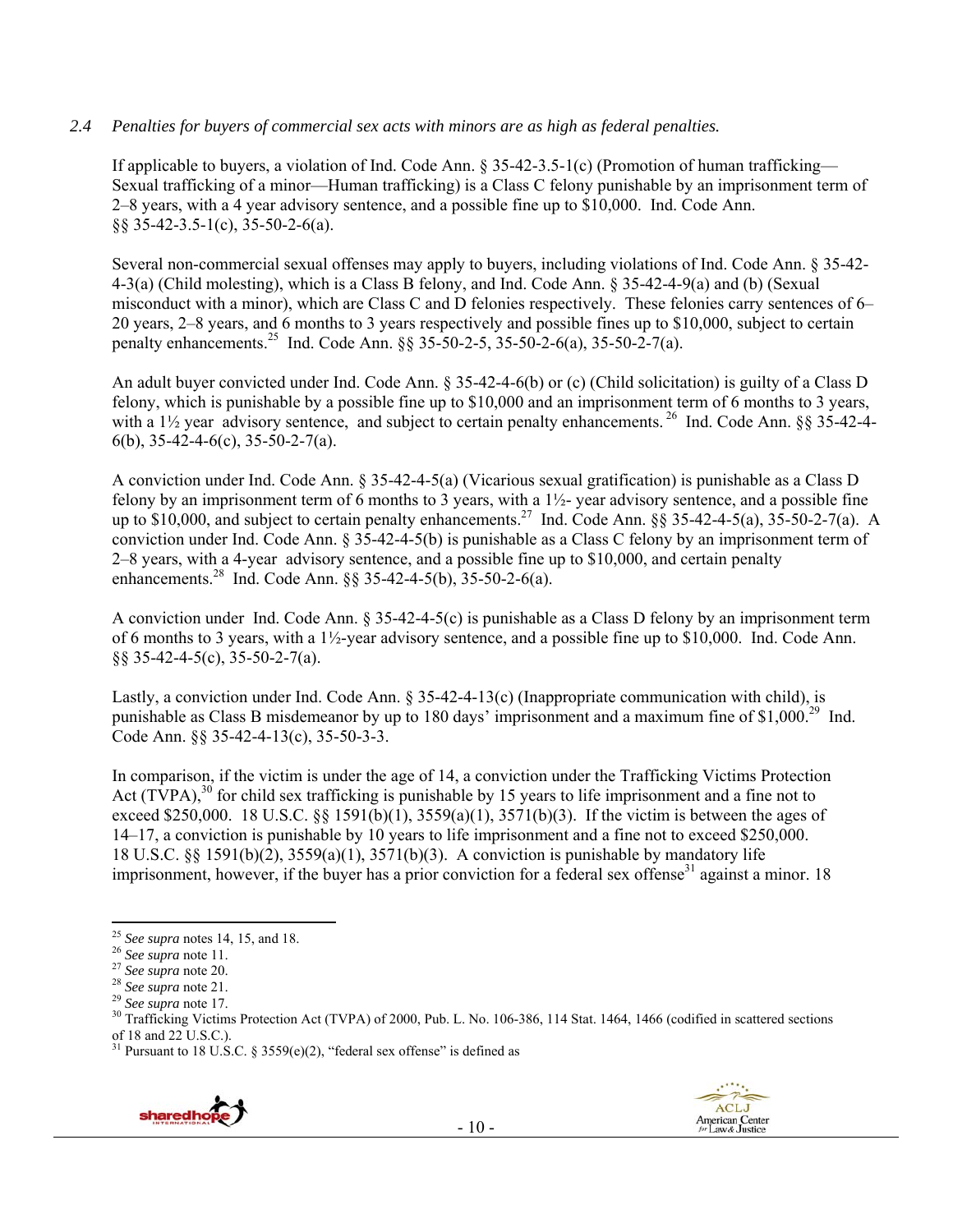U.S.C. § 3559(e)(1). To the extent buyers can be prosecuted under other federal CSEC laws,  $32$  a conviction is punishable by penalties ranging from a fine not to exceed \$250,000 to life imprisonment and a fine not to exceed \$250,000.33

- 2.4.1 Recommendation: Bring all penalties for sex trafficking of a minor and CSEC up to the highest level under these statutes for the purchase of sex acts with a minor.
- *2.5 Using the Internet to lure, entice, or purchase, or attempt to lure, entice, or purchase commercial sex acts with a minor is a separate crime or results in an enhanced penalty for buyers.*

No Indiana law independently makes it a crime to use the Internet to lure, entice, recruit, or purchase commercial sex acts with a minor. However, several laws include penalty enhancements for the buyers using the Internet to commit an offense.

Under Ind. Code Ann. § 35-42-4-13(c) (Inappropriate communication with child), the penalty is raised from a Class B misdemeanor, which carries a sentence of no more than 180 days' imprisonment and a possible fine up to \$1,000, to a Class A misdemeanor, which carries a sentence of no more than 1 year imprisonment and a possible fine up to \$5,000, if "the person commits the offense by using a computer network (as defined in IC  $35-43-2-3(a)$ .  $\overline{334}$ 

Similarly, Ind. Code Ann. § 35-42-4-6 (Child solicitation), imposes a penalty enhancement for a buyer who uses a computer network to solicit a minor under 16 to engage in sexual intercourse, making the crime a Class C felony, punishable by a possible fine up to \$10,000 and an imprisonment term of 2–8 years, "with the advisory sentence being four (4) years." Ind. Code Ann. §§ 35-42-4-9(b)-(c), 35-50-2-6(a). A buyer who did not use a computer network to solicit the child would only be guilty of a Class D felony, which is punishable by a possible fine up to \$10,000 and an imprisonment term of 6 months to 3 years, with a 1½ year advisory sentence. Ind. Code Ann. §§ 35-42-4-9(b)-(c), 35-50-2-7(a).

- 2.5.1 Recommendation: Create a separate crime for using the Internet to lure, entice, recruit, or purchase commercial sex acts with a minor.
- *2.6 No age mistake defense is permitted for a buyer of commercial sex acts with any minor under 18.*

Ind. Code Ann. § 35-42-3.5-1 (Promotion of human trafficking—Sexual trafficking of a minor—Human trafficking) is silent on the availability of a mistake of age defense for a person prosecuted under these statutes for sex trafficking a minor under 18. A mistake of age defense is not provided for in Ind. Code Ann. § 35-42-4-





<sup>&</sup>lt;u> 1989 - Johann Stein, marwolaethau a gweledydd a ganlad y ganlad y ganlad y ganlad y ganlad y ganlad y ganlad</u> an offense under section 1591 [18 USCS § 1591] (relating to sex trafficking of children), 2241 [18 USCS § 2241] (relating to aggravated sexual abuse), 2242 [18 USCS § 2242] (relating to sexual abuse), 2244(a)(1) [18 USCS §  $2244(a)(1)$  (relating to abusive sexual contact),  $2245$  [18 USCS § 2245] (relating to sexual abuse resulting in death), 2251 [18 USCS § 2251] (relating to sexual exploitation of children), 2251A [18 USCS § 2251A] (relating to selling or buying of children), 2422(b) [18 USCS § 2422(b)] (relating to coercion and enticement of a minor into prostitution), or

<sup>2423(</sup>a) [18 USCS § 2423(a)] (relating to transportation of minors). 32 18 U.S.C. §§ 2251A(b) (Selling or buying of children), 2251(a) (Sexual exploitation of children), 2423(a) (Transportation of a minor with intent for minor to engage in criminal sexual activity), 2422(a) (Coercion and enticement), 2252(a)(2), (a)(4) (Certain activities relating to material involving the sexual exploitation of minors).

<sup>33 18</sup> U.S.C. §§ 2251A(b) (conviction punishable by imprisonment for 30 years to life and a fine), 2251(e) (conviction punishable by imprisonment for 15–30 years and a fine), 2423(a) (conviction punishable by imprisonment for 10 years to life and a fine),  $2422(a)$  (conviction punishable by a fine, imprisonment up to 20 years, or both),  $2252(a)(2)$ , (4) (stating that a conviction under subsection (a)(2) is punishable by imprisonment for  $5-20$  years and a fine, while a conviction under subsection (a)(4) is punishable by imprisonment up to 10 years, a fine, or both.); *see also* 18 U.S.C §§ 3559(a)(1) (classifying all of the above listed offenses as felonies), 3571(b)(3) (providing a fine up to \$250,000 for any felony conviction). 34 *See supra* note 17.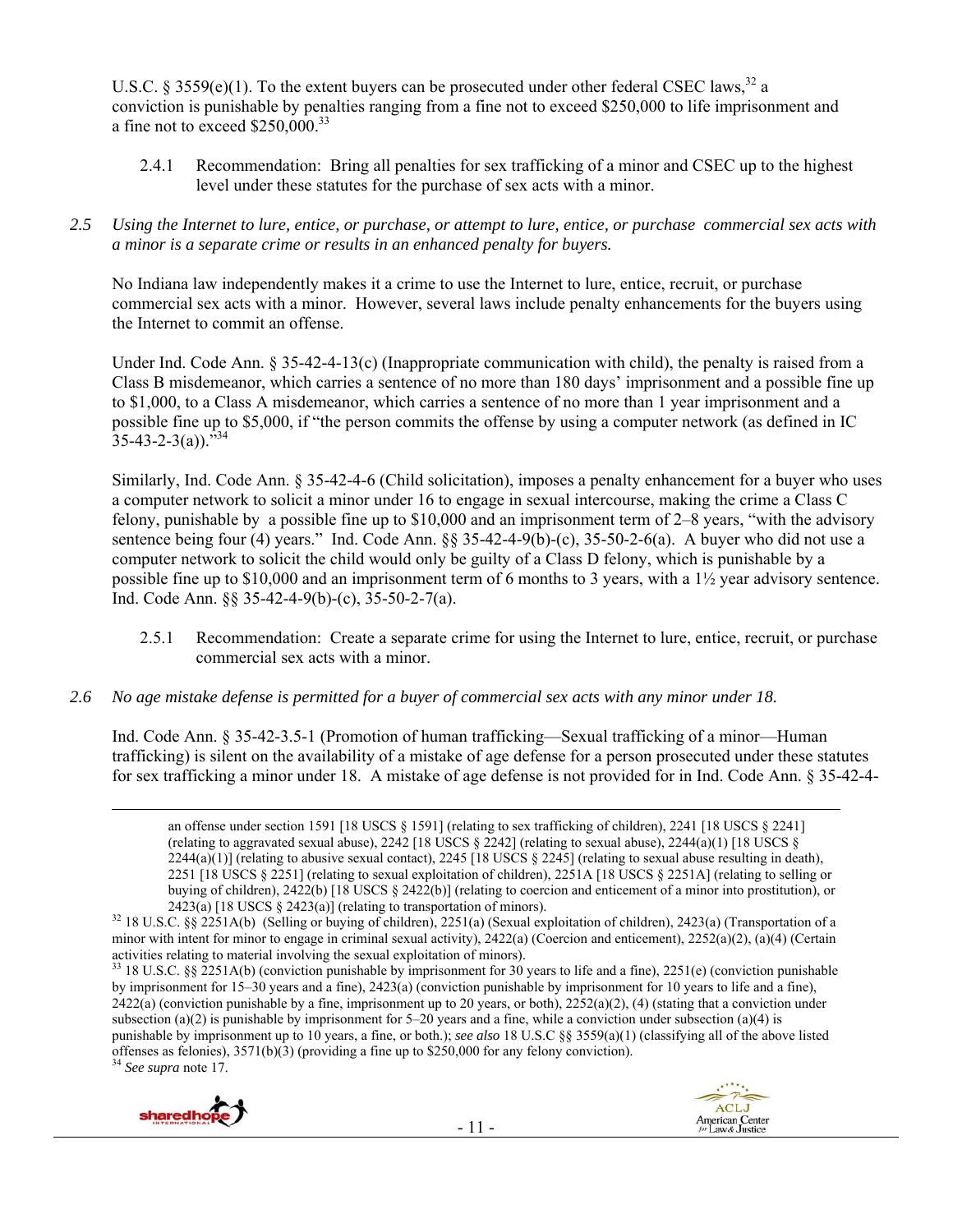6(a) or (b) (Child solicitation) or  $\S 35-42-4-13(c)$  (Inappropriate communication with child), as these provisions apply where the buyer *believes* the victim to be under the relevant age.

Some sexual offense laws, however, do expressly provide buyers with the defense of mistake of age. For some violations of Ind. Code Ann. § 35-42-4-9(a) and (b) (Sexual misconduct with a minor) and § 35-42-4-3(a) and (b) (Child molesting), buyers who "reasonably believed" that the child was at least 16 years old at the time of the offense may assert the defense of mistake of age. Ind. Code Ann. §§ 35-42-4-9(c), 35-42-4-3(c).

In any case, Ind. Code Ann. § 35-41-3-7 (Mistake of fact) states, "It is a defense that the person who engaged in the prohibited conduct was reasonably mistaken about a matter of fact, if the mistake negates the culpability required for commission of the offense."

- 2.6.1 Recommendation: Enact a law expressly prohibiting the defense of mistake of age in any prosecution for purchasing commercial sex acts with a minor.
- *2.7 Base penalties for buying sex acts with a minor are sufficiently high for all minors under 18 and not reduced for older minors.*

A conviction under Ind. Code Ann. § 35-42-3.5-1(c) (Promotion of human trafficking—Sexual trafficking of a minor—Human trafficking) faces a Class C felony punishable by an imprisonment term of 2–8 years, with a 4 year advisory sentence, and a possible fine up to \$10,000, regardless of the age of the victim. Ind. Code Ann. §§ 35-42-3.5-1(c), 35-50-2-6(a).

Many of Indiana's sexual offense laws, however, do stagger penalties based on the minor's age. Although Ind. Code Ann. § 35-42-4-6 (Child solicitation) applies the same penalty to all buyers over 21 who solicit minors under 16, it does not make it a crime to solicit minors between 14 and 15 where the buyer is younger than 21. Nor does it violate this section to solicit minors 16 or older. Ind. Code Ann. § 35-42-4-6. Instead, buyers who purchase sex with minors over the age of 16 must be prosecuted under Ind. Code Ann. § 35-45-4-3 (Patronizing a prostitute). A conviction under Ind. Code Ann. § 35-42-4-6 is punishable as a Class D felony by an imprisonment term of 6 months to 3 years, with a 1½ year advisory sentence, absent any penalty enhancements, and a possible fine up to \$10,000, whereas a conviction under Ind. Code Ann. § 35-45-4-3 is punishable as a Class A misdemeanor by a sentence no greater than 1 year imprisonment and a possible fine up to \$5,000. Ind. Code Ann. §§ 35-42-4-6(b)-(c), 35-45-4-3, 35-50-2-7, 35-50-3-2.

Other sexual offense laws applicable to buyers who have sexual intercourse with minors also stagger penalties based on the minor's age. Ind. Code Ann. § 35-42-4-9(a) (Sexual misconduct with a minor) makes it illegal for an adult to have sexual intercourse with a minor who is between 14 –15, while Ind. Code Ann. § 35-42-4-3(a) (Child molesting) applies to adults who have sexual intercourse with a minor under the age of 14. A buyer who has sexual intercourse with a minor between the ages of 14–15 is guilty of a Class C felony under Ind. Code Ann. § 35-42-4-9(a) punishable by an imprisonment term of 2–8 years and a possible fine up to \$10,000, whereas a buyer who has sexual intercourse with a minor under the age of 14 is guilty of a Class B felony under Ind. Code Ann. § 35-42-4-3(a) punishable by an imprisonment term of 6–20 years. Ind. Code Ann. § 35-42-4- 9(a), 35-42-4-3(a), 35-50-2-6(a), 35-50-2-5. Both provisions contain penalty enhancements.<sup>35</sup> No law makes it illegal for a buyer to have sexual intercourse with a minor between 16 and 17 years of age.

Likewise, buyers who fondle or sexually touch a minor between 14 –15 years of age charged under Ind. Code Ann. § 35-42-4-9(b) (Sexual misconduct with a child) may be convicted of a Class D felony punishable by an imprisonment term of 6 months to 3 years and a possible fine up to \$10,000, while a buyer who does the same

 <sup>35</sup> *See supra* notes 14, 18.

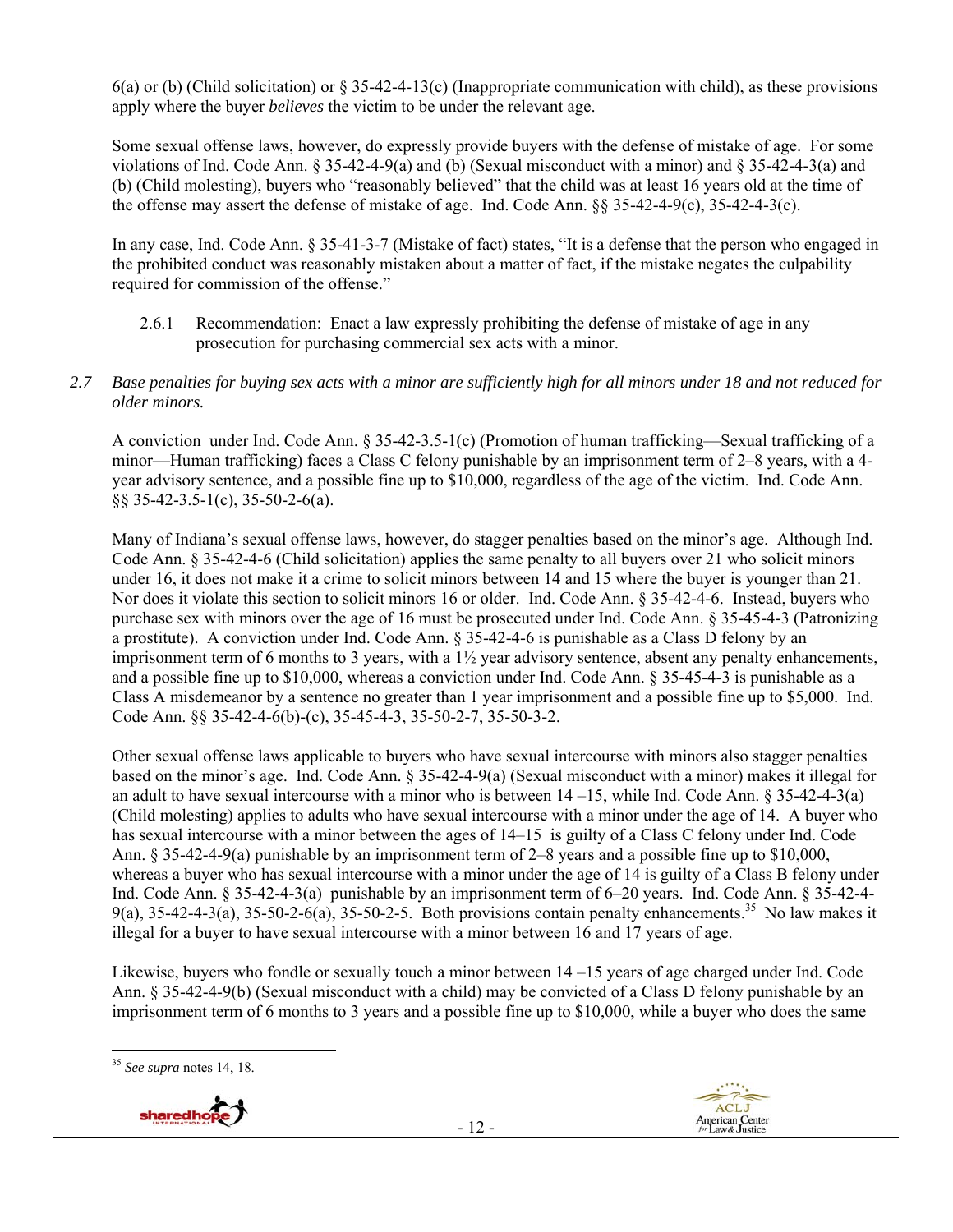to a minor under 14 years of age will be convicted of a Class C felony under Ind. Code Ann. § 35-42-4-3(b) (Child molesting), which is punishable by an imprisonment term of 2–8 years and a possible fine up to \$10,000. Ind. Code Ann. §§ 35-42-4-9(b), 35-42-4-3(b), 35-50-2-6(a), 35-50-2-7(a). Both provisions also contain penalty enhancements.<sup>36</sup> There is also no law that makes it illegal for a buyer to fondle or sexually touch a minor between 16 and 17 years of age.

Indiana's child pornography law, Ind. Code Ann. § 35-42-4-4(c) (Child exploitation), applies only to buyers who possess pornography depicting a child under 16 and leaves older minors unprotected.

2.7.1 Recommendation: Amend all sexual offense laws to refer cases involving commercial sexual exploitation of all minors under 18 for prosecution under Ind. Code Ann. § 35-42-3.5-1(c) (Promotion of human trafficking—Sexual trafficking of a minor—Human trafficking) to avoid staggered penalties for buying sex with older minors.

#### *2.8 Financial penalties for buyers of commercial sex acts with minors are sufficiently high to make it difficult for buyers to hide the crime.*

Buyers of sex with minors convicted of Class A, B, C, or D felonies (i.e. human trafficking, third violations of patronizing a prostitute, child solicitation, sexual misconduct with a minor, child molesting, vicarious sexual gratification, and child exploitation) may be ordered to pay a possible fine not exceeding \$10,000. Ind. Code Ann. §§ 35-50-2-4 to -7. Those convicted of Class A misdemeanors (patronizing a prostitute for a first or second time and inappropriate communication with a child using a computer network) can be ordered to pay a possible fine up to \$5,000, while those convicted of Class B misdemeanors (inappropriate communication with a child without use of a computer network) can be required to pay a possible fine up to \$1,000. Ind. Code Ann. §§ 35-50-3-2, 35-50-3-3.

A court can order a buyer convicted of violating Indiana's human trafficking law, any CSEC law, or any sexual offense law to make restitution to the victim Ind. Code Ann. § 35-42-3.5-2 (Restitution to victim) states, "In addition to any sentence or fine imposed for a conviction of an offense under Section 1 [IC 35-42-3.5-1 (Promotion of human trafficking—Sexual trafficking of a minor—Human trafficking)] of this chapter, the court shall order the person convicted to make restitution to the victim of the crime under IC 35-50-5-3." Ind. Code Ann. § 35-50-5-3(k) states,

The court shall order a person convicted of an offense under IC 35-42-3.5 to make restitution to the victim of the crime in an amount equal to the greater of the following:

(1) The gross income or value to the person of the victim's labor or services.

(2) The value of the victim's labor as guaranteed under the minimum wage and overtime provisions of:

(A) the federal Fair Labor Standards Act of 1938, as amended (29 U.S.C. 201-209); or (B) IC 22-2-2 (Minimum Wage); whichever is greater.

Restitution may be ordered for violations of CSEC and sexual offense laws under Ind. Code Ann. § 35-50-5- 3(a) (Restitution orders), which permits the court to order a defendant convicted of a felony or misdemeanor to make restitution to the victim. In determining the amount of restitution a defendant must pay, pursuant to Ind. Code Ann. § 35-50-5-3(a), the court will consider the following:

(1) property damages of the victim incurred as a result of the crime, based on the actual cost of repair (or replacement if repair is inappropriate);

 <sup>36</sup> *See supra* notes 15, 19.

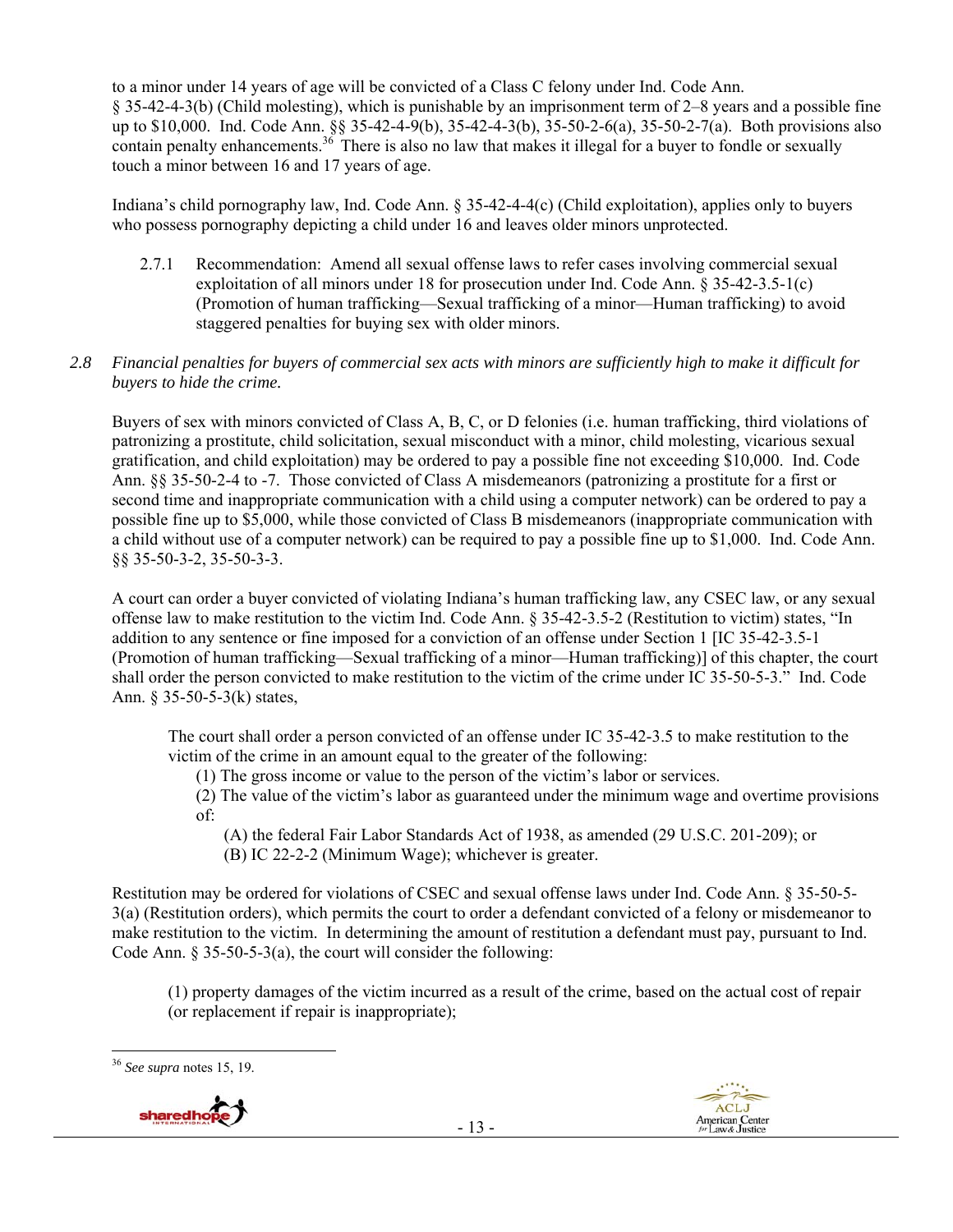(2) medical and hospital costs incurred by the victim (before the date of sentencing) as a result of the crime;

(3) the cost of medical laboratory tests to determine if the crime has caused the victim to contract a disease or other medical condition;

(4) earnings lost by the victim (before the date of sentencing) as a result of the crime including earnings lost while the victim was hospitalized or participating in the investigation or trial of the crime; and (5) funeral, burial, or cremation costs incurred by the family or estate of a homicide victim as a result of the crime.

In addition, buyers convicted of Ind. Code Ann. § 35-42-3.5-1 (Promotion of human trafficking—Sexual trafficking of a minor—Human trafficking) may also be liable to the victim for civil damages, including actual and punitive damages, reasonable attorney's fees, and court costs. Ind. Code Ann. § 35-42-3.5-3(a).

Buyers are also subject to some limited seizure provisions. Vehicles used by buyers to "(A) commit, attempt to commit, or conspire to commit; (B) facilitate the commission of; or  $(C)$  escape from the commission of ... child molesting (IC 35-42-4-3), or child exploitation (IC 35-42-4-4) [including possession of child pornography]" may be seized pursuant to Ind. Code Ann. § 34-24-1-1(a)(4) (Property which may be seized [as amended by P.L.138-2011, effective July 1, 2011]).

*2.9 Buying and possessing child pornography carries penalties as high as similar federal offenses.* 

Although purchasing child pornography is not individually criminalized, possession of child pornography is unlawful under Ind. Code Ann. § 35-42-4-4(c) (Child exploitation). The provision states that it is illegal for a person to knowingly or intentionally possess pornography<sup>37</sup> "that depicts or describes sexual conduct by a child who the person knows is less than sixteen (16) years of age or who appears to be less than sixteen (16) years of age, and that lacks serious literary, artistic, political, or scientific value." A violation is a Class D felony punishable by an imprisonment term of 6 months to 3 years, with a  $1\frac{1}{2}$  year advisory sentence, and a maximum fine of \$10,000. Ind. Code Ann. §§ 35-42-4-4(c), 35-50-2-7(a).

In comparison, a federal conviction for possession of child pornography<sup>38</sup> is generally punishable by imprisonment for  $5-20$  years and a fine not to exceed  $$250,000.<sup>39</sup>$  Subsequent convictions, however, are punishable by imprisonment up to 40 years and a fine not to exceed  $$250,000.<sup>40</sup>$ 

<sup>&</sup>lt;sup>40</sup> 18 U.S.C. §§ 2252(b) (stating if a person has a prior conviction under subsection (a)(2), or a list of other statutes, a conviction is punishable by a fine and imprisonment for  $15-40$  years, but if a person has a prior conviction under subsection (a)(4), or a list of other statutes, a conviction is punishable by a fine and imprisonment for  $10-20$  years),  $2252A(b)(1)$  (stating if a person has a prior conviction under subsection (a)(2), (a)(3), or a list of other statutes, a conviction is punishable by a fine and imprisonment for 15–40 years), 1466A(a), (b) (stating that the penalty scheme for section 2252A(b) applies); *see also* 18 U.S.C §§ 3559(a)(1) (classifying all of the above listed offenses as felonies),  $3571(b)(3)$  (providing a fine up to \$250,000 for any felony conviction).





<sup>37</sup> Ind. Code Ann. § 35-42-4-4(c) (Child exploitation) defines "child pornography" as "(1) a picture; (2) a drawing; (3) a photograph; (4) a negative image; (5) undeveloped film; (6) a motion picture; (7) a videotape; (8) a digitized image; or (9) any pictorial representation . . . ."

 $38\,18$  U.S.C. §§ 2252(a)(2), (a)(4) (Certain activities relating to material involving the sexual exploitation of minors), 2252A(a)(2)–(3) (Certain activities relating to material constituting or containing child pornography), 1466A(a), (b) (Obscene visual representations of the sexual abuse of children).

 $39$  18 U.S.C. §§ 2252(b) (stating that a conviction under subsection (a)(2) is punishable by imprisonment for 5–20 years and a fine, while a conviction under subsection (a)(4) is punishable by imprisonment up to 10 years, a fine, or both),  $2252A(b)(1)$  (a conviction is punishable by imprisonment for  $5-20$  years and a fine), 1466A(a), (b) (stating that a conviction under subsection (a) is "subject to the penalties provided in section 2252A(b)(1)," imprisonment for 5–20 years and a fine, while a conviction under subsection (b) is "subject to the penalties provided in section 2252A(b)(2)," imprisonment up to 10 years, a fine, or both); *see also* 18 U.S.C §§ 3559(a)(1) (classifying all of the above listed offenses as felonies), 3571(b)(3) (providing a fine up to \$250,000 for any felony conviction).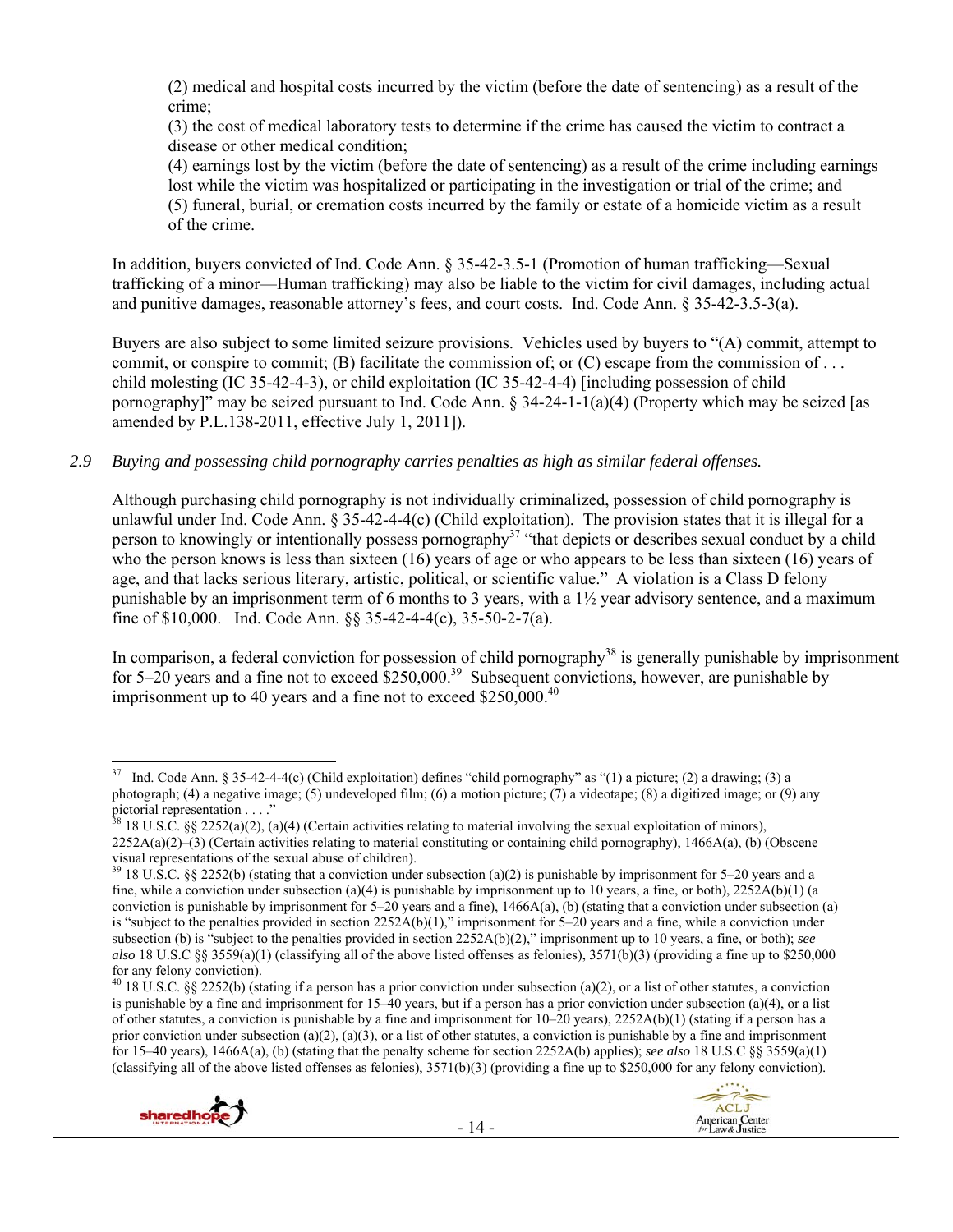- 2.9.1 Recommendation: Amend Ind. Code Ann. § 35-42-4-4(c) (Child exploitation) to apply to minors under 18 and to also separately make purchasing child pornography a crime.
- *2.10 Convicted buyers of commercial sex acts with minors and child pornography are required to register as sex offenders.*

Pursuant to Ind. Code Ann. § 11-8-8-7(a) (Persons who must register), "A sex or violent offender who resides in Indiana," who is or intends to be employed for a certain time period in Indiana, or "who is enrolled or intends to be enrolled" as a student must register under the sex offender chapter. A "sex or violent offender" is defined to include, among others, persons convicted under Ind. Code Ann. § 35-42-4-3 (Child molesting), § 35-42-4-5 (Vicarious sexual gratification), § 35-42-4-6 (Child solicitation), § 35-42-4-9 (Sexual misconduct with a minor as a Class A, Class B, or Class C felony, except for certain persons convicted of Class C felonies who are not more than 4 years older than the victim),  $\S 35-42-4-4(c)$  (Possession of child pornography), and  $\S 35-42-3.5-4$  $1(c)(3)$  (Human trafficking, where the victim is under 18). Ind. Code Ann. § 11-8-8-5(a).

2.10.1 Recommendation: Amend Ind. Code Ann. § 11-8-8-5(a) ("Sex or violent offender" defined) to require a person convicted of Ind. Code Ann. § 35-45-4-3 (Patronizing a prostitute), where the victim is under 18 years old to register as a sex or violent offender pursuant to Ind. Code Ann. § 11- 8-8-7 (Persons who must register).

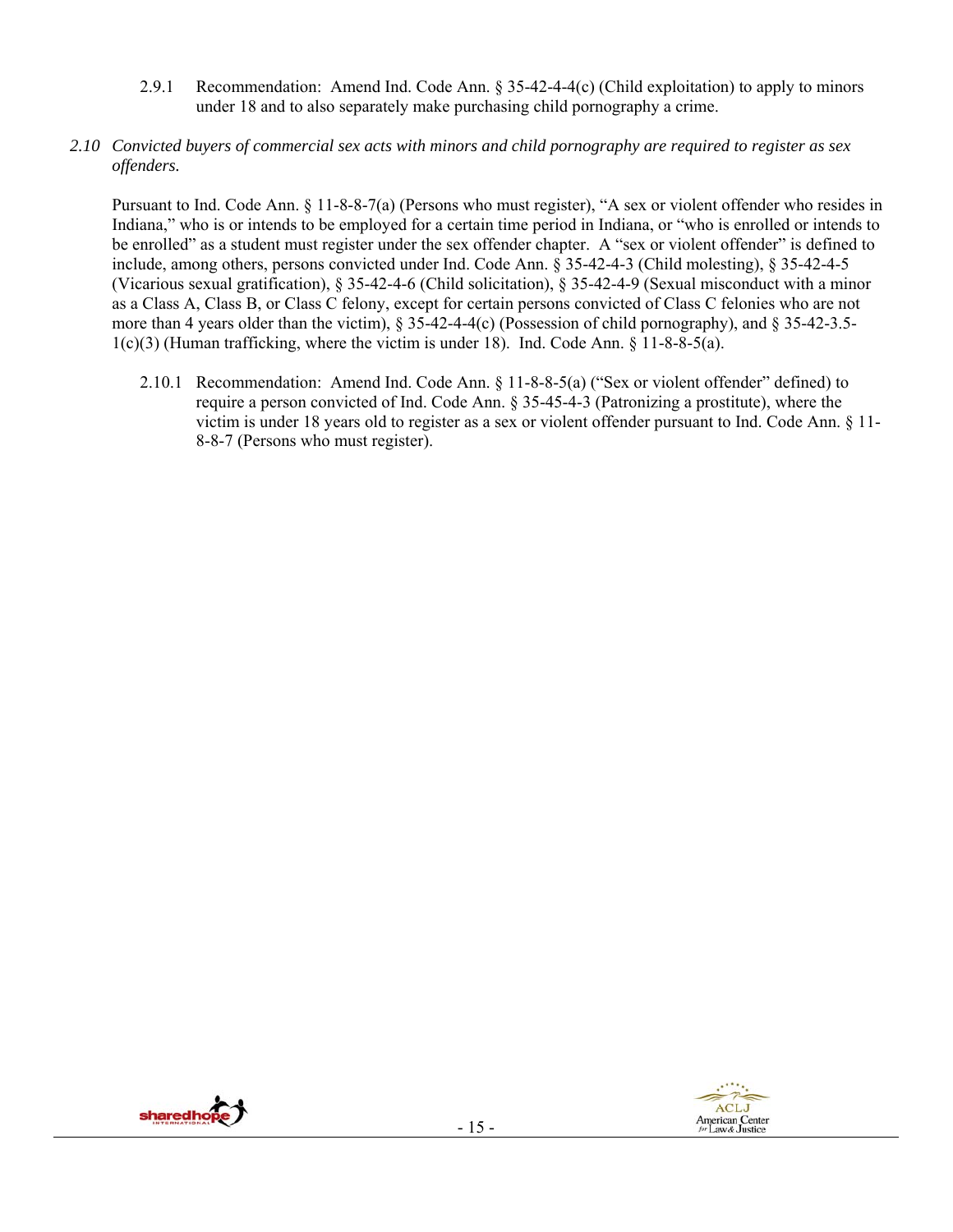#### Framework Issue 3: Criminal provisions for traffickers

#### *Legal Components:*

- *3.1 Penalties for trafficking a child for sexual exploitation are as high as federal trafficking offenders.*
- *3.2 Creating and distributing child pornography carries penalties as high as those for sex trafficking of a minor and commercial sexual exploitation of a child, as well as similar federal offenses.*
- *3.3 Use of the Internet to lure, entice, recruit or purchase commercial sex acts with a minor is a separate crime or results in an enhanced penalty for traffickers.*
- *3.4 Financial penalties for traffickers are sufficiently high to expose the crime and reach assets for forfeiture and vehicles for impound.*
- *3.5 Sex offender registry laws include domestic minor sex trafficking as an offense for which the perpetrator must register.*
- *3.6 Laws relating to termination of parental rights for certain violent offenses include the offense of domestic minor sex trafficking in order to remove the children of traffickers from their control. \_\_\_\_\_\_\_\_\_\_\_\_\_\_\_\_\_\_\_\_\_\_\_\_\_\_\_\_\_\_\_\_\_\_\_\_\_\_\_\_\_\_\_\_\_\_\_\_\_\_\_\_\_\_\_\_\_\_\_\_\_\_\_\_\_\_\_\_\_\_\_\_\_\_\_\_\_\_\_\_\_\_\_\_\_\_\_\_\_\_\_\_\_\_*

#### *Legal Analysis:*

*3.1 Penalties for trafficking a child for sexual exploitation are as high as for federal trafficking offenders.* 

A trafficker can be prosecuted under Ind. Code Ann. § 35-42-3.5-1(a) (Promotion of human trafficking—Sexual trafficking of a minor—Human trafficking) if one "knowingly or intentionally recruits, harbors, or transports another person by force, threat of force, or fraud . . . to force the other person into . . . prostitution." Promotion of human trafficking is a Class B felony punishable by an imprisonment term of 6–20 years, with a 10 year advisory sentence, and a possible fine up to \$10,000. Ind. Code Ann. §§ 35-42-3.5-1(a), 35-50-2-5. In addition, "[a] person who knowingly or intentionally pays, offers to pay, or agrees to pay money or other property for an individual who the person knows has been forced into . . . prostitution; commits human trafficking, a Class C felony," which is punishable by an imprisonment term of 2–8 years, with a 4 year advisory sentence, and a possible fine up to \$10,000. Ind. Code Ann. §§ 35-42-3.5-1(c), 35-50-2-6(a). If a trafficker is a "parent, guardian, or custodian" of child under 18 and "knowingly or intentionally sells or transfers custody of the child for the purpose of prostitution," the trafficker could be convicted of "sexual trafficking of a minor, a Class A felony," which is punishable by an imprisonment term of 20–50 years, with a 30 year advisory sentence, and a possible fine up to \$10,000. Ind. Code Ann. §§ 35-42-3.5-1(b), 35-50-2-4.

Traffickers may also face prosecution under a number of other laws. A trafficker convicted under Ind. Code Ann. § 35-45-4-4 (Promoting prostitution) ordinarily faces a Class C felony. Ind. Code Ann. § 35-45-4-4. However, if the trafficker "entices or compels" a person under 18 "to become a prostitute," the trafficker will be guilty of a Class B felony punishable by an imprisonment term of 6–20 years, with a 10 year advisory sentence and a possible fine up to \$10,000. Ind. Code Ann. §§ 35-45-4-4, 35-50-2-5.

In addition, because Ind. Code Ann.  $\S 35-42-4-6(a)$  (Child solicitation) defines "solicit" broadly,  $41$  subsections (b) and (c) also could apply to traffickers. A trafficker 18 or older who solicits a child under 14, or a trafficker 21 or older who solicits a child between 14–15, is guilty of a Class D felony punishable by an imprisonment term of 6 months to 3 years, with a 1½ year advisory sentence and a possible fine up to \$10,000, subject to penalty enhancements.<sup>42</sup> Ind. Code Ann. §§ 35-42-4-6(b)-(c), 35-50-2-7(a).





 <sup>41</sup> *See supra* note 9. 42 *See supra* note 11.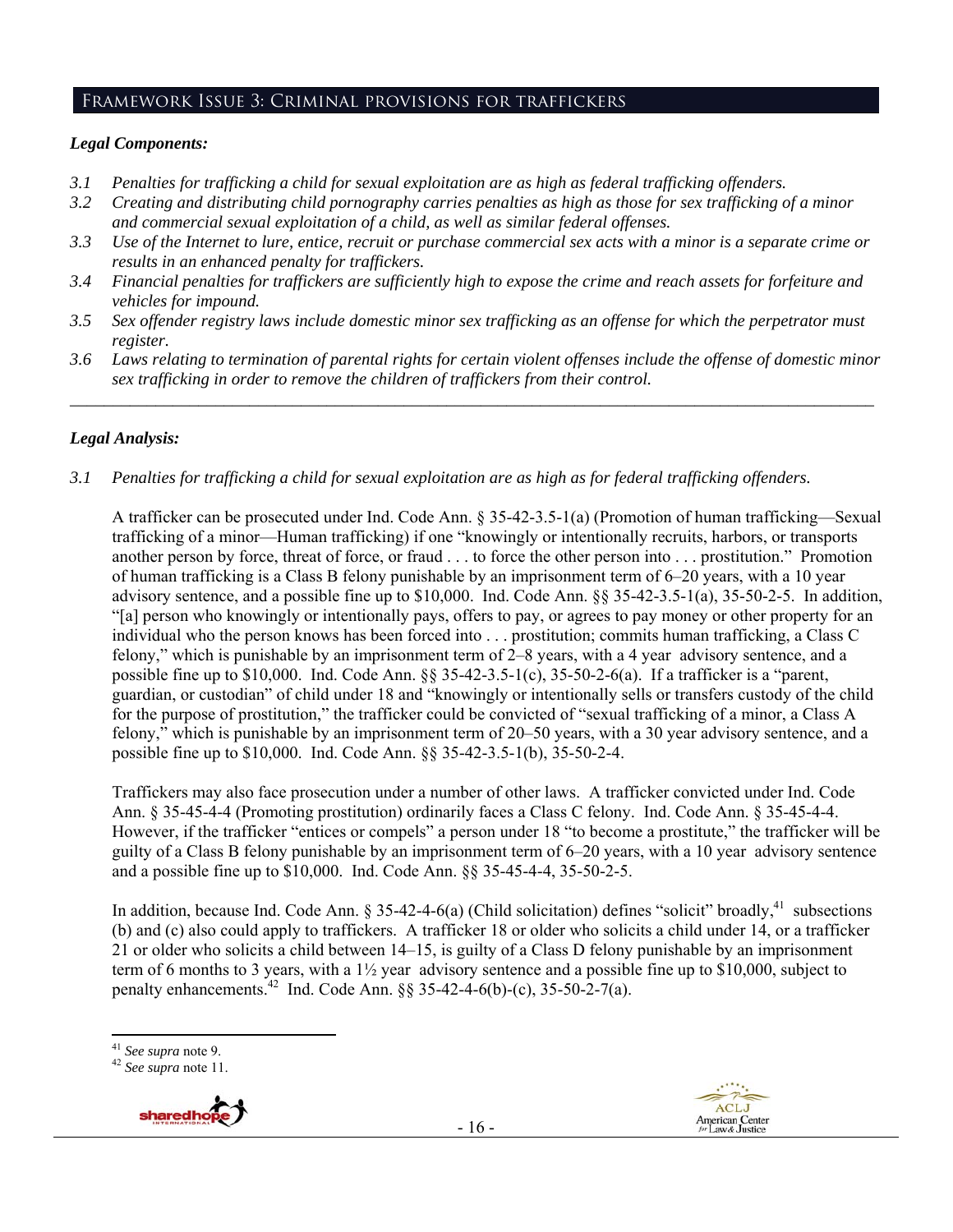A trafficker could also face charges for involvement with criminal gang activity. Ind. Code Ann. § 35-45-9-3 states, "A person who knowingly or intentionally actively participates in a criminal gang commits criminal gang activity." "Criminal gang" is defined as "a group with at least three (3) members that specifically: (1) either: (A) promotes, sponsors, or assists in; or (B) participates in; or (2) requires as condition of membership or continued membership; the commission of a felony or an act that would be a felony if committed by an adult . . . ." Ind. Code Ann. § 35-45-9-1. Criminal gang activity is a Class D felony. Ind. Code Ann. § 35-45-9-3. Also, a trafficker who "knowingly or intentionally solicits, recruits, entices, or intimidates another to join a criminal gang" is guilty of criminal gang recruitment, a Class D felony punishable by an imprisonment term of 6 months to 3 years, with a 1½ year advisory sentence, and a possible fine up to \$10,000. Ind. Code Ann. §§ 35-45-9-5, 35-50-2-7(a).

A "pattern of racketeering activity" is defined in Ind. Code Ann. § 35-45-6-1(d) (Definitions [effective July 1, 2011]) as "engaging in at least two (2) incidents of racketeering activity that have the same or similar intent, result, accomplice, victim, or method of commission, or that are otherwise interrelated by distinguishing characteristics that are not isolated incidents." 43 The definition also states, "[T]he incidents are a pattern of racketeering activity only if at least one (1) of the incidents occurred after August 31, 1980, and if the last of the incidents occurred within five (5) years after a prior incident of racketeering activity." Ind. Code Ann. § 35-45- 6-2 (Corrupt business influence) makes it a Class C felony if a person, among other things, "knowingly or intentionally received any proceeds directly or indirectly derived from a pattern of racketeering activity, and ... uses or invests those proceeds or the proceeds derived from them to acquire an interest in property or to establish or to operate an enterprise." A Class C felony is punishable by an imprisonment term of 2–8 years, "with the advisory sentence being four (4) years," and a possible fine up to \$10,000. Ind. Code Ann. §§ 35-45- 6-2, 35-50-2-6(a).

In addition, under Ind. Code Ann. § 35-45-15-5(a), a person commits money laundering if, "knowingly or intentionally," he does any of the following:

(1) acquires or maintains an interest in, receives, conceals, possesses, transfers, or transports the proceeds of criminal activity;

(2) conducts, supervises, or facilitates a transaction involving the proceeds of criminal activity; or (3) invests, expends, receives, or offers to invest, expend, or receive, the proceeds of criminal activity or funds that are the proceeds of criminal activity, and the person knows that the proceeds or funds are the result of criminal activity;

"Criminal activity" is defined as including "any offense . . . classified as a felony under Indiana or United States law," while "proceeds" is defined as "funds acquired or derived directly or indirectly from, produced through, or realized through an act." Ind. Code Ann. §§ 35-45-15-1, 35-45-15-4. Based on those definitions, a trafficker who receives money from domestic minor human sex trafficking could be convicted of money laundering, generally a Class D felony punishable by an imprisonment term of 6 months to 3 years, with a 1½ year advisory sentence, and a fine up to \$10,000. Ind. Code Ann. §§ 35-45-15-5(a), 35-50-2-7(a). The offense is also subject to penalty enhancements, including where the proceeds are at least \$50,000, which increases the offense to a Class C felony punishable by an imprisonment term of 2–8 years, with a 4 year advisory sentence, and a possible fine up to \$10,000. Ind. Code Ann. §§ 35-45-15-5(a), 35-50-2-6(a).

 <sup>43</sup> "Racketeering activity" is defined in Ind. Code Ann. § 35-45-6-1(e) (Definitions [effective July 1, 2011]) as "to commit, to attempt to commit, to conspire to commit a violation of, or aiding and abetting in a violation of any of the following: . . . . (2) A violation of IC 35-45-9 [Criminal gang activity]. . . . (8) Human and sexual trafficking crimes (IC 35-42-3.5). (9) Child exploitation (IC 35-42-4-4). . . . (24) Promoting prostitution (IC 35-45-4-4). . . ."



. . . .

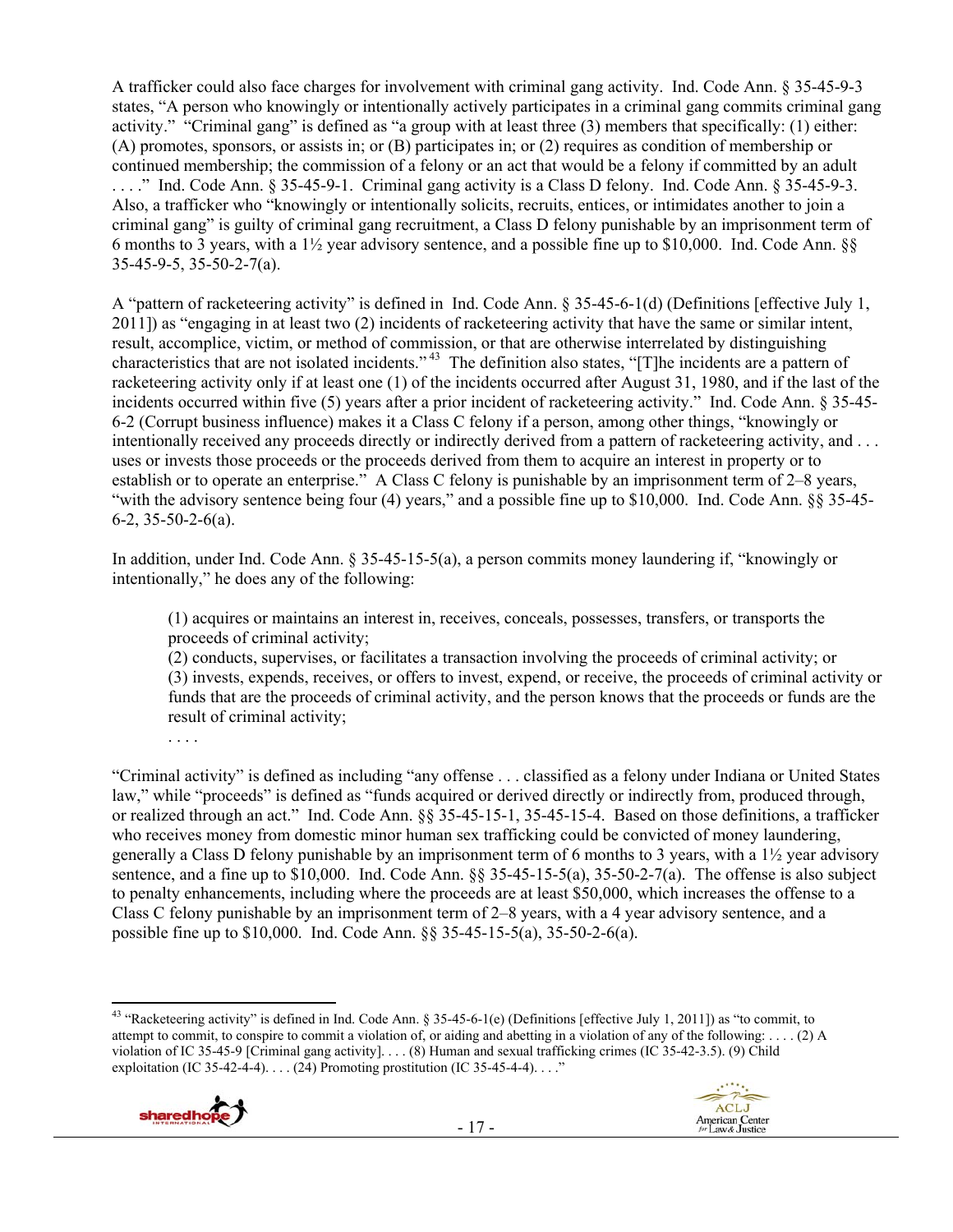In comparison, if the victim is under the age of 14, a conviction under the Trafficking Victims Protection Act  $(TVPA)^{44}$  for child sex trafficking is punishable by 15 years to life imprisonment and a fine not to exceed \$250,000. 18 U.S.C.  $\S$  1591(b)(1), 3559(a)(1), 3571(b)(3). If the victim is between the ages of 14–17 a conviction is punishable by 10 years to life imprisonment and a fine not to exceed \$250,000. 18 U.S.C. §§ 1591(b)(2), 3559(a)(1), 3571(b)(3). A conviction is punishable by mandatory life imprisonment however, if the trafficker has a prior conviction for a federal sex offense<sup>45</sup> against a minor.

#### *3.2 Creating and distributing child pornography carries penalties as high as similar federal offenses.*

Traffickers who create or distribute child pornography in violation of Ind. Code Ann. § 35-42-4-4(b) (Child exploitation) can be subject to a Class C felony punishable by an imprisonment term of 2–8 years, "with the advisory sentence being four (4) years," and a possible fine up to \$10,000. Ind. Code Ann. §§ 35-42-4-4(b), 35-  $50-2-6(a)$ .

Also, Ind. Code Ann. § 35-49-3-2 (Obscene performance) states, "A person who knowingly or intentionally engages in, participates in, manages, produces, sponsors, presents, exhibits, photographs, films, or videotapes any obscene performance<sup>46</sup> commits a Class A misdemeanor. However, the offense is a Class D felony if the obscene performance depicts or describes sexual conduct involving any person who is or appears to be under sixteen (16) years of age.

In comparison, if the victim is under the age of 14, a conviction under the TVPA for child sex trafficking is punishable by 15 years to life imprisonment and a fine not to exceed \$250,000. 18 U.S.C. §§ 1591(b)(1), 3559(a)(1), 3571(b)(3). If the victim is between the ages of 14–17 a conviction is punishable by 10 years to life imprisonment and a fine not to exceed \$250,000. 18 U.S.C. §§ 1591(b)(2), 3559(a)(1), 3571(b)(3). A conviction is punishable by mandatory life imprisonment however, if the trafficker has a prior conviction for a federal sex offense<sup>47</sup> against a minor. Additionally, a federal conviction for distribution of child pornography<sup>48</sup> is generally punishable by imprisonment for  $5-20$  years and a fine not to exceed 250,000.<sup>49</sup> Subsequent convictions, however, are punishable by imprisonment up to 40 years and a fine not to exceed \$250,000.<sup>50</sup>

A matter or performance is obscene for purposes of this article if:

(1) The average person, applying contemporary community standards, finds that the dominant theme of the matter or performance, taken as a whole, appeals to the prurient interest in sex;

(2) The matter or performance depicts or describes, in a patently offensive way, sexual conduct; and

(3) The matter or performance, taken as a whole, lacks serious literary, artistic, political, or scientific value.<br><sup>47</sup> See supra note 31.<br><sup>48</sup> 18 U.S.C. §§ 2252(a)(1), (a)(2), (a)(3) (Certain activities relating to mater

18 U.S.C. §§ 2252(b) (stating that a conviction under subsection (a)(1), (a)(2) or (a)(3) is punishable by imprisonment for 5–20 years and a fine), 2252A(b)(1) (a conviction is punishable by imprisonment for 5–20 years and a fine), 1466A(a), (b) (stating that a conviction under subsection (a) is "subject to the penalties provided in section 2252A(b)(1)," imprisonment for 5–20 years and a fine, while a conviction under subsection (b) is "subject to the penalties provided in section 2252A(b)(2)," imprisonment up to 10 years, a fine, or both); *see also* 18 U.S.C §§ 3559(a)(1) (classifying all of the above listed offenses as felonies), 3571(b)(3) (providing a fine up to \$250,000 for any felony conviction).

18 U.S.C. §§ 2252(b) (stating if a person has a prior conviction under subsection (a)(1), (a)(2), or (a)(3) or a list of other statutes, a conviction is punishable by a fine and imprisonment for 15–40 years), 2252A(b)(1) (stating if a person has a prior conviction under subsection (a)(2), (a)(3), or a list of other statutes, a conviction is punishable by a fine and imprisonment for  $15-$ 





<sup>&</sup>lt;sup>44</sup> See supra note 30.<br><sup>45</sup> See supra note 31.

<sup>&</sup>lt;sup>46</sup> "Performance' means any play, motion picture, dance, or other exhibition or presentation, whether pictured, animated, or live, performed before an audience of one (1) or more persons." Ind. Code Ann. § 35-49-1-7. Additionally, pursuant to Ind. Code Ann. § 35-49-2-1 (Obscene matter or performance),

<sup>2252</sup>A(a)(2)–(3) (Certain activities relating to material constituting or containing child pornography), 1466A(a) (Obscene visual representations of the sexual abuse of children).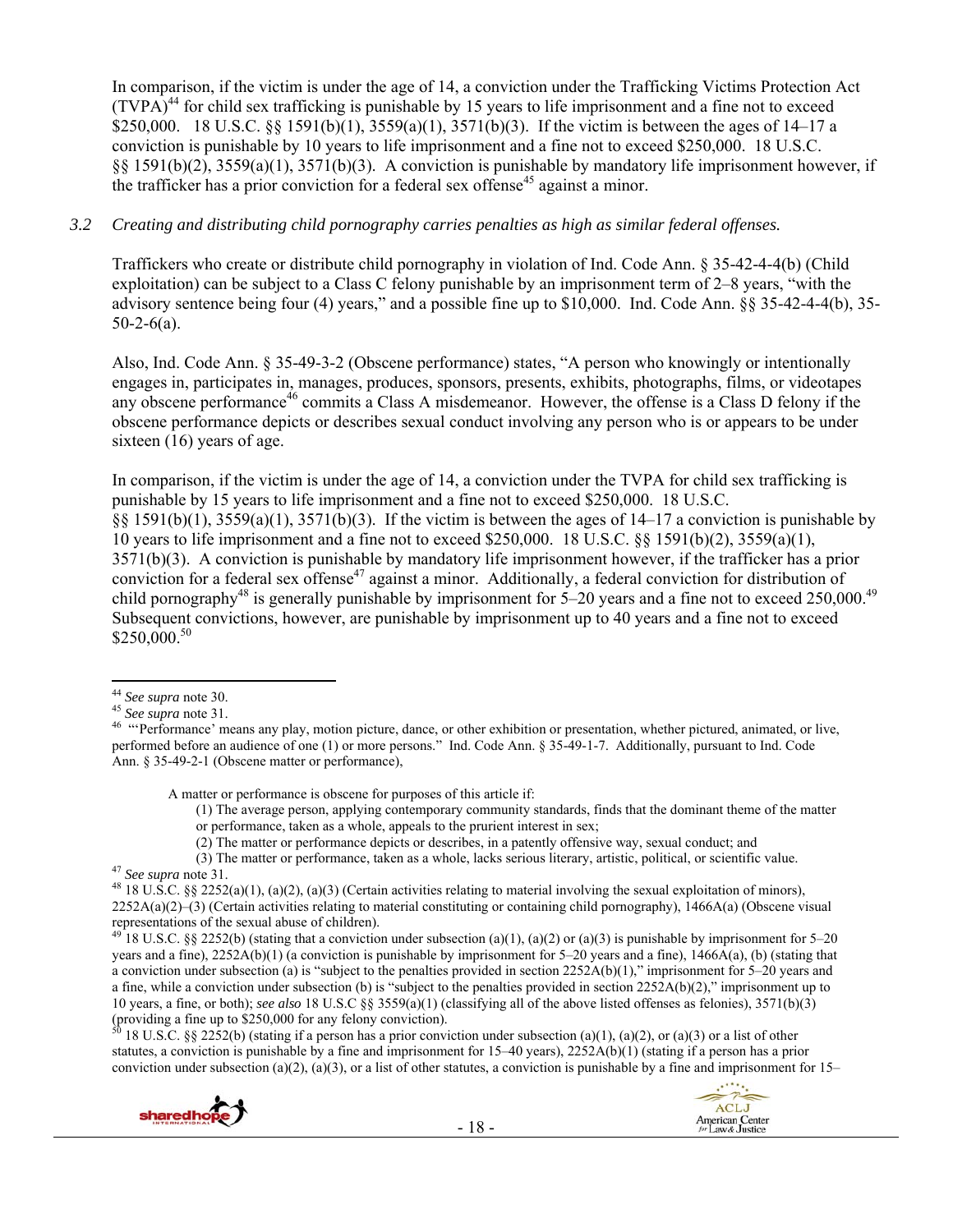*3.3 Using the Internet to lure, entice, recruit, or sell commercial sex acts with a minor is a separate crime or results in an enhanced penalty for traffickers.* 

No Indiana law independently criminalizes the use of the Internet to lure, entice, recruit, or purchase commercial sex acts with a minor, however, two laws include penalty enhancements when the Internet is used to commit the offense.

Ind. Code Ann. § 35-42-4-6 (Child solicitation), imposes a penalty enhancement for a trafficker who uses a computer network<sup>51</sup> to solicit a minor under 16 to engage in sexual intercourse, making the crime a Class C felony, punishable by a possible fine up to \$10,000 and an imprisonment term of 2–8 years, with a 4 year advisory sentence. Ind. Code Ann. §§ 35-42-4-9(b), (c), 35-50-2-6(a). A trafficker who did not use a computer network to solicit the child would only be guilty of a Class D felony, which is punishable by a possible fine up to \$10,000 and an imprisonment term of 6 months to 3 years, with a 1½ year advisory sentence. Ind. Code Ann. §§ 35-42-4-9(b), (c), 35-50-2-7(a).

Ind. Code Ann. § 35-42-4-13(c) (Inappropriate communication with child) imposes a penalty enhancement where a defendant uses a computer network. The use of a computer network enhances the crime from a Class B misdemeanor to a Class A misdemeanor, punishable by imprisonment up to 1 year and a possible fine not to exceed \$5,000. Ind. Code Ann. §§ 35-42-4-13(c), 35-50-3-2.

3.3.1 Recommendation: Separately criminalize the use of the Internet to lure, entice, recruit, or purchase commercial sex acts with a minor.

#### *3.4 Financial penalties for traffickers, including asset forfeiture, are sufficiently high.*

Traffickers convicted of crimes related to domestic minor sex trafficking under Indiana law may be ordered to pay fines, make restitution to the victim, and forfeit proceeds of the crime or property used in connection with the crime. Traffickers convicted under Ind. Code Ann. § 35-42-3.5-1 (Promotion of human trafficking—Sexual trafficking of a minor—Human trafficking), § 35-45-4-4 (Promoting prostitution), § 35-52-4-6 (Child solicitation), § 35-42-4-4(b) (Child exploitation), § 35-45-9 (Criminal Gang Control), § 35-45-6-2 (Corrupt business influence), or  $\S 35-45-15-5$  (Money laundering), all felonies,  $52$  can be ordered to pay a possible fine up to \$10,000. Ind. Code Ann. §§ 35-50-2-4 to -7. Additionally, under Ind. Code Ann. § 35-50-5-2 (Fines as alternative penalty for felony or misdemeanor), "In the alternative to the provisions concerning fines in this article, a person may be fined a sum equal to twice his pecuniary gain, or twice the pecuniary loss sustained by victims of the offense he committed."

A court can order a trafficker convicted of violating Indiana's human trafficking law, any CSEC law, or any sexual offense law to make restitution to the victim of the crime. Ind. Code Ann. § 35-42-3.5-2 (Restitution to victim) states, "In addition to any sentence or fine imposed for a conviction of an offense under section 1 [IC 35-42-3.5-1 (Promotion of human trafficking—Sexual trafficking of a minor—Human trafficking)] of this chapter, the court shall order the person convicted to make restitution to the victim of the crime under IC 35-50- 5-3." Ind. Code Ann. § 35-50-5-3(k) states,

The court shall order a person convicted of an offense under IC 35-42-3.5 to make restitution to the victim of the crime in an amount equal to the greater of the following:

<u> 1989 - Johann Stein, marwolaethau a gweledydd a ganlad y ganlad y ganlad y ganlad y ganlad y ganlad y ganlad</u>



<sup>40</sup> years), 1466A(a), (b) (stating that the penalty scheme for section 2252A(b) applies); *see also* 18 U.S.C §§ 3559(a)(1) (classifying all of the above listed offenses as felonies), 3571(b)(3) (providing a fine up to \$250,000 for any felony conviction). 51 *See supra* note 11. 52 *See supra* note 10.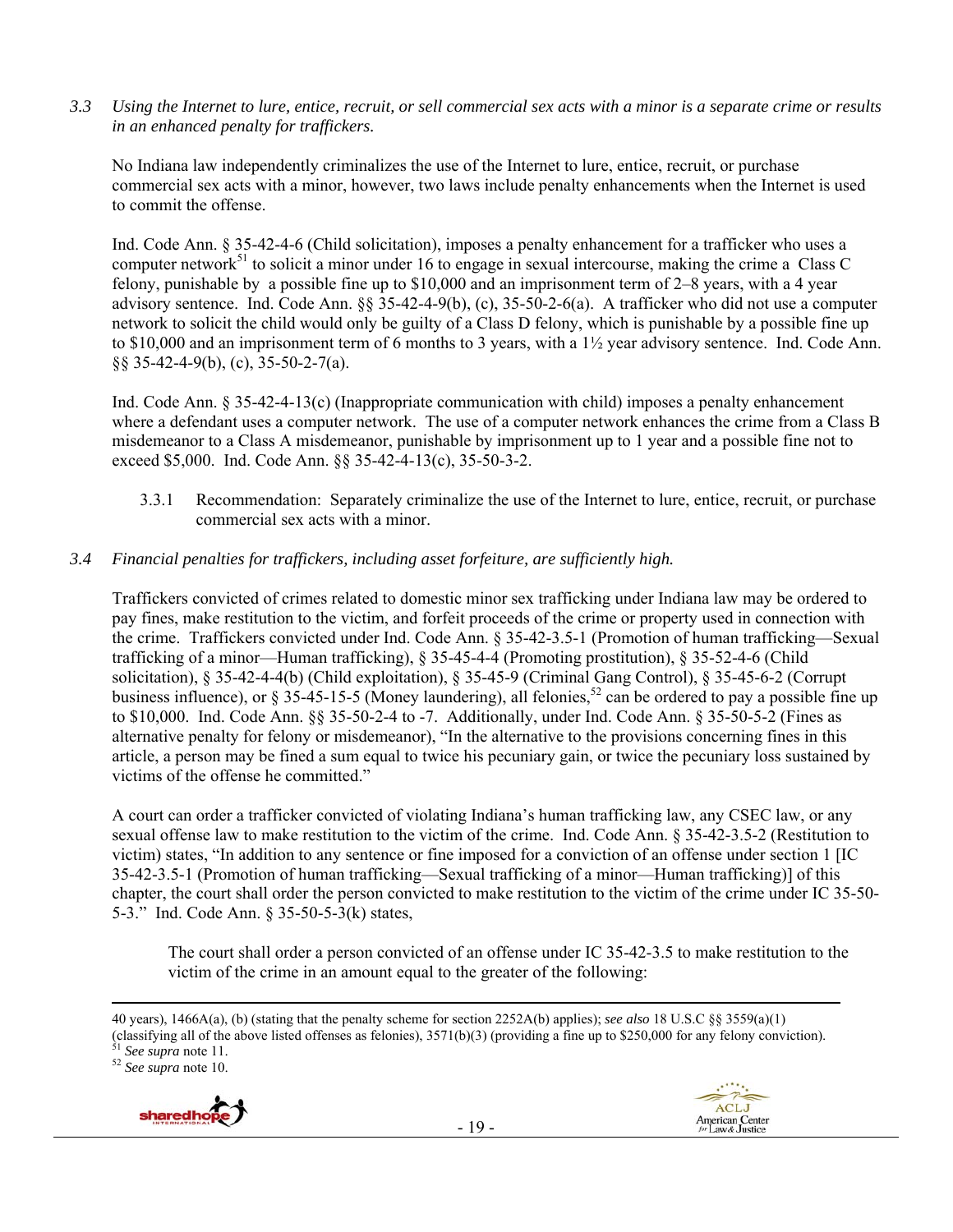(1) The gross income or value to the person of the victim's labor or services.

(2) The value of the victim's labor as guaranteed under the minimum wage and overtime provisions of:

(A) the federal Fair Labor Standards Act of 1938, as amended (29 U.S.C. 201-209); or

(B) IC 22-2-2 (Minimum Wage); whichever is greater.

Restitution may be ordered for violations of CSEC, sexual offense laws, or criminal gang recruitment under Ind. Code Ann. § 35-50-5-3(a) (Restitution orders), which permits the court to order a defendant convicted of a felony or misdemeanor to make restitution to the victim. In determining the amount of restitution a defendant must pay, pursuant to Ind. Code Ann.  $\S 35-50-5-3(a)$ , the court will consider the following:

(1) property damages of the victim incurred as a result of the crime, based on the actual cost of repair (or replacement if repair is inappropriate);

(2) medical and hospital costs incurred by the victim (before the date of sentencing) as a result of the crime;

(3) the cost of medical laboratory tests to determine if the crime has caused the victim to contract a disease or other medical condition;

(4) earnings lost by the victim (before the date of sentencing) as a result of the crime including earnings lost while the victim was hospitalized or participating in the investigation or trial of the crime; and (5) funeral, burial, or cremation costs incurred by the family or estate of a homicide victim as a result of the crime.

Moreover, pursuant to Ind. Code Ann. § 35-45-9-6, "In addition to any sentence or fine imposed on a criminal gang member for committing a felony or misdemeanor, the court shall order a criminal gang member convicted of a felony or misdemeanor to make restitution to the victim of the crime under IC 35-50-5-3."

In addition, traffickers convicted of Ind. Code Ann. § 35-42-3.5-1 (Promotion of human trafficking—Sexual trafficking of a minor—Human trafficking) may also be liable to the victim for civil damages, including actual and punitive damages, reasonable attorney's fees, and court costs. Ind. Code Ann. § 35-42-3.5-3(a). Also, under Ind. Code Ann. § 34-24-3-1(Damages in civil action), "If a person . . . suffers a pecuniary loss as a result of a violation of . . . IC 35-45-9 [Criminal gang control], the person may bring a civil action against the person who caused the loss for the following: (1) An amount not to exceed three (3) times: (A) the actual damages of the person suffering the loss, in the case of a liability that is not covered by IC 24-4.6-5," and other listed expenses.

Several forfeiture provisions apply to traffickers. Ind. Code Ann. § 34-24-1-1(a)(3) (Property which may be seized) permits seizure of "[a]ny portion of real or personal property purchased with money that is traceable as a proceed of a violation of a criminal statute." Furthermore, vehicles used by traffickers to "(A) commit, attempt to commit, or conspire to commit; (B) facilitate the commission of; or  $(C)$  escape from the commission of; ... kidnapping (IC 35-42-3-2) . . . child molesting (IC 35-42-4-3), or child exploitation (IC 35-42-4-4)" may also be seized. Ind. Code Ann.  $\S 34-24-1-1(a)(4)$ . In addition, "[a]ny equipment, including computer equipment and cellular telephones, used for or intended for use in preparing, photographing, recording, videotaping, digitizing, printing, copying, or disseminating matter in violation of IC 35-42-4 [Sex crimes]" may be seized, but only if it is proven "by a preponderance of the evidence that the owner of the equipment knowingly permitted the equipment to be used to engage in conduct that subjects it to seizure under subsection (a)(10)." Ind. Code Ann.  $\sqrt{34-24-1-1(a)(10)}$ , (c).

Additional financial penalties apply to traffickers engaged in racketeering. A victim who has suffered damages as a result of a violation of Ind. Code Ann. § 35-45-6-2 (Corrupt business influence) may bring a civil suit to recover from the trafficker three times the amount of damages incurred, reasonable attorney's fees, court costs,



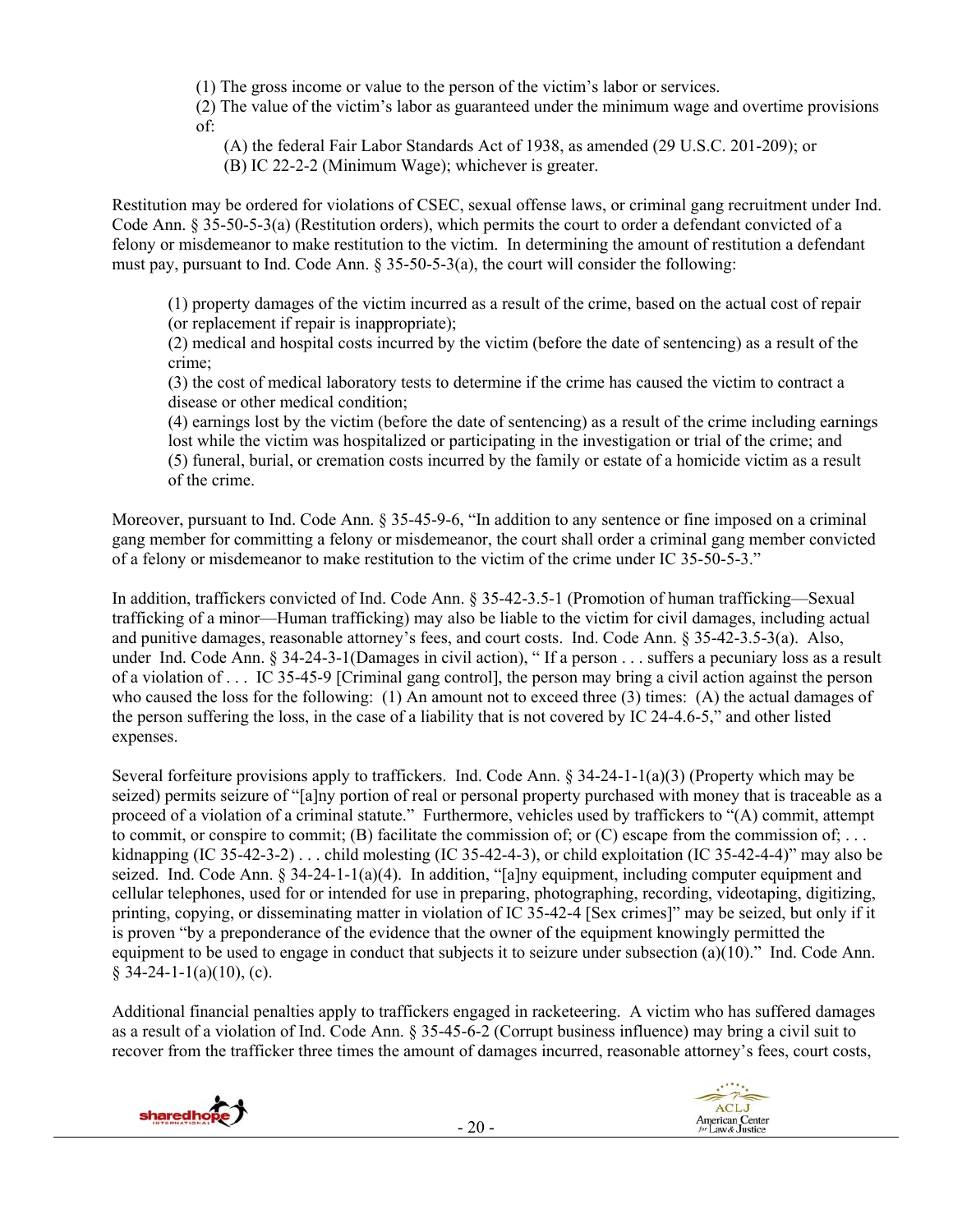and any punitive damages the court may award. Ind. Code Ann. § 34-24-2-6(b). The trafficker may also be ordered to forfeit any property "(1) used in the course of; (2) intended for use in the course of; (3) derived from; or (4) realized through; conduct in violation of IC 35-45-6-2 [Corrupt business influence]." Ind. Code Ann. § 34-24-2-2(a). Pursuant to Ind. Code Ann. § 34-24-2-6(d), "an aggrieved person has a right or claim to forfeited property or to the proceeds derived from forfeited property superior to any right or claim the state has in the same property or proceeds."

# *3.5 Convicted traffickers are required to register as sex offenders.*

Pursuant to Ind. Code Ann. § 11-8-8-7(a) (Persons who must register), "A sex or violent offender who resides in Indiana," who is or intends to be employed for a certain time period in Indiana, or "who is enrolled or intends to be enrolled" as a student must register under the sex offender chapter. A "sex or violent offender" is defined to include, among others, persons convicted under Ind. Code Ann. § 35-42-4-4(b) (Child exploitation), § 35-42-4- 6 (Child solicitation), § 35-45-4-4 (Promoting prostitution when punished as a Class B felony), § 35-42-3.5-1 (Promotion of human trafficking, sexual trafficking, and human trafficking, where the victim is under 18). Ind. Code Ann. § 11-8-8-5(a).

#### *3.6 Laws relating to termination of parental rights for certain offenses include sex trafficking or CSEC offenses in order to remove the children of traffickers from their control and potential exploitation.*

Ind. Code Ann. § 31-35-3-1 (Applicability of chapter) states, "This chapter applies the termination of the parent-child relationship between an individual convicted of an offense listed in section 4(1) [IC 31-35-3-4(1)] of this chapter and a child described in section 4(2) [IC 31-35-3-4(2)] of this chapter." The list of offenses in Ind. Code Ann. § 31-35-3-4(1) (Filing of a petition) does not include violations of Ind. Code Ann. § 35-42-3.5-1 (Promotion of human trafficking—Sexual trafficking of a minor—Human trafficking), § 35-42-4-6 (Child solicitation) or § 35-45-4-4 (Promoting prostitution). However, the list does include Ind. Code Ann. § 35-42-4- 4 (Child exploitation), § 35-42-4-3 (Child molesting), and § 35-42-4-9 (Sexual misconduct with a minor).<sup>53</sup> Under Ind. Code Ann. § 31-35-3-4(2), the victim must be under 16 and the offender's child or the offender's spouse's child. If the requirements of Ind. Code Ann. § 31-35-3-4 are met, "the attorney for the department, the child's guardian ad litem, or the court appointed special advocate may file a petition with the juvenile or probate court to terminate the parent-child relationship of the individual who has committed the offense with the victim of the offense, the victim's siblings, or any biological or adoptive child of that individual." Ind. Code Ann. § 31-35-3-4. "If the court finds that the allegations in a petition described in section 4 [IC 31-35-3-4] of this chapter are true, the court shall terminate the parent-child relationship." Ind. Code Ann. § 31-35-3-9(a).

In addition, chapter 2, pursuant to Ind. Code Ann. § 31-35-2-1 (Applicability of chapter), "applies to the termination of the parent-child relationship involving: (1) a delinquent child; or (2) a child in need of services." Ind. Code Ann. § 31-34-1-3(a)(1) (Victim of sex offenses) defines a "child in need of services" as, among other things, a child who, before the age of 18, is the victim of a specified sex offense, including victims of Ind. Code Ann. § 35-42-4-3 (Child molesting), § 35-42-4-4 (Child exploitation), § 35-42-4-9 (Sexual misconduct with a minor), § 35-45-4-2 (Prostitution), or "the law of another jurisdiction . . . that is substantially equivalent to any of the offenses listed," and who "needs care, treatment, or rehabilitation that: (A) the child is not receiving; and (B) is unlikely to be provided or accepted without the coercive intervention of the court." A petition may be filed to terminate parental rights to a delinquent child or a child in need of services, by the department's attorney or the child's guardian ad litem or court appointed special advocate. Ind. Code Ann. §31-35-2-4(a). Pursuant to Ind. Code Ann. § 31-35-2-4(b)(2) (Petition; contents), among other things,

 <sup>53</sup> Other crimes constituting grounds for a petition for terminating parental rights include Ind. Code Ann. § 35-42-1-1 (Murder), § 35-42-1-1 (Causing suicide), § 35-42-1-3 (Voluntary manslaughter), § 35-42-1-4 (Involuntary manslaughter), § 35-42-4-1 (Rape), § 35-42-4-2 (Criminal deviate conduct), and § 35-46-1-3 (Incest). Ind. Code Ann. § 31-35-3-4.



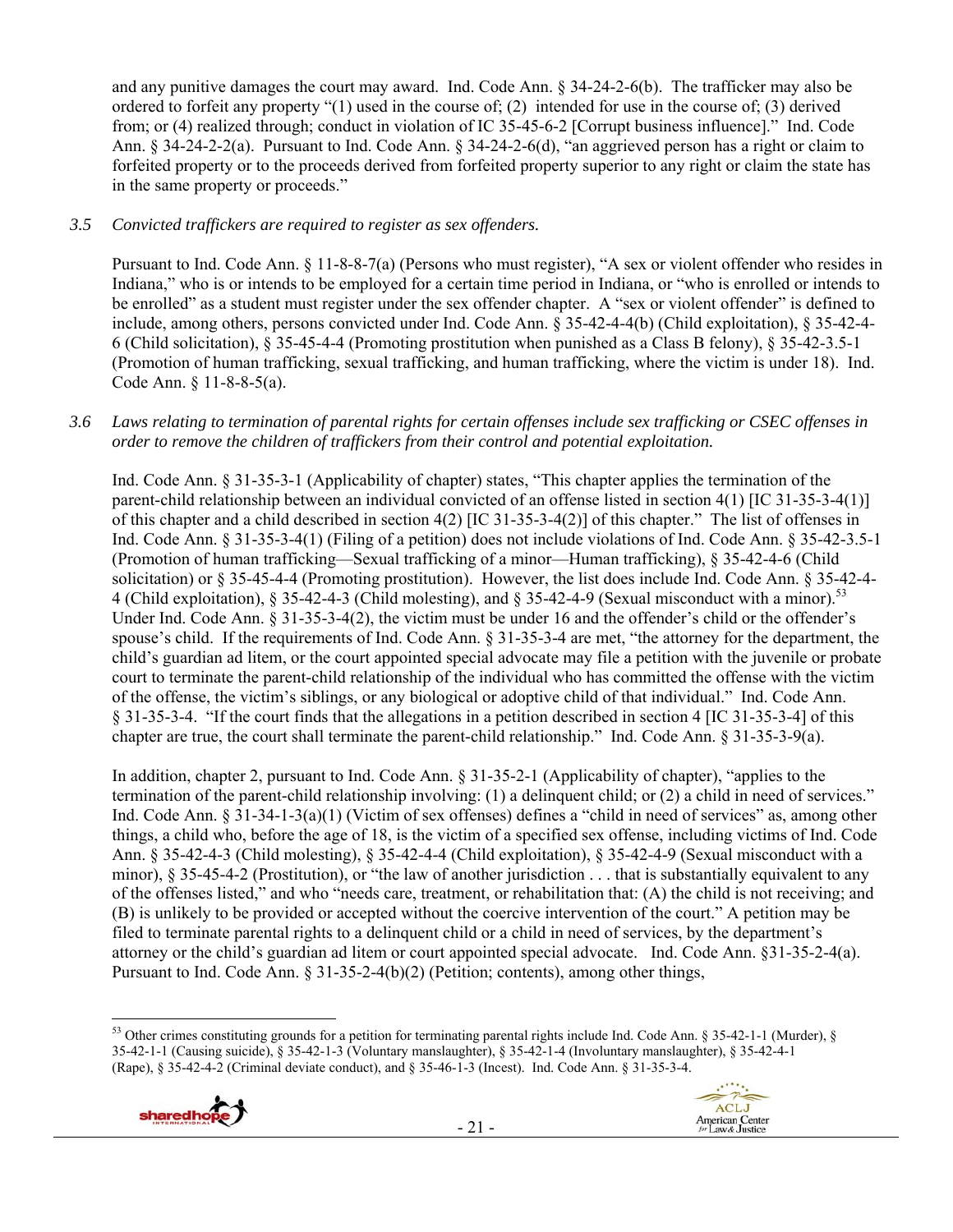- The petition [filed for in the case of a delinquent child or a child in need of services] must allege: (A) that one (1) of the following is true:
	- (i) The child has been removed from the parent for at least six (6) months under a dispositional decree.

(ii) A court has entered a finding under IC 31-34-21-5.6 [When efforts to reunify or preserve family not required] that reasonable efforts for family preservation or reunification are not required, including a description of the court's finding, the date of the finding, and the manner in which the finding was made.

(iii) The child has been removed from the parent and has been under the supervision of a county office of family and children or probation department for at least fifteen (15) months of the most recent twenty-two (22) months, beginning with the date the child is removed from the home as a result of the child being alleged to be a child in need of services or a delinquent child;

(B) that one (1) of the following is true:

(i) There is a reasonable probability that the conditions that resulted in the child's removal or the reasons for placement outside the home of the parents will not be remedied.

(ii) There is a reasonable probability that the continuation of the parent-child relationship poses a threat to the well-being of the child.

(iii) The child has, on two (2) separate occasions, been adjudicated a child in need of services;

- (C) that termination is in the best interests of the child; and
- (D) that there is a satisfactory plan for the care and treatment of the child.

Where the court determines that the allegations in the petition, as provided under Ind. Code Ann. § 31-35-2-4, are true, and no exceptions under Ind. Code Ann. § 31-35-2-4.5(d) exist, the court will terminate parental rights to a delinquent child or a child in need of services. Ind. Code Ann. § 31-35-2-8(a).

3.6.1 Recommendation: Amend Ind. Code Ann. § 31-35-3-4(1) (Filing of petition) to include violations of Ind. Code Ann. § 35-42-3.5-1 (Promotion of human trafficking—Sexual trafficking of a minor— Human trafficking), § 35-42-4-6 (Child solicitation), and § 35-45-4-4 (Promoting prostitution, as a Class B felony) as specified criminal offenses constituting grounds for a petition for terminating parental rights.



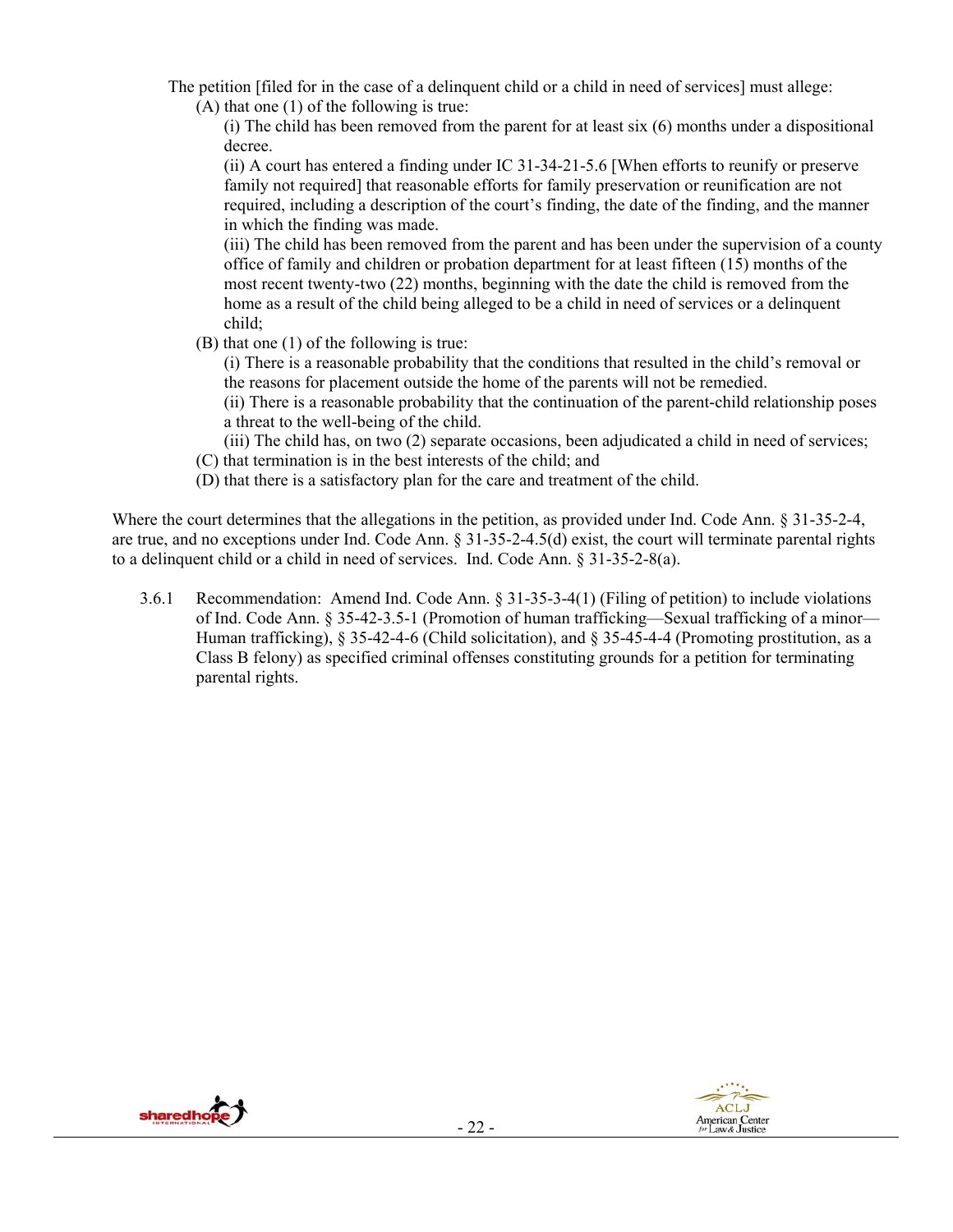#### Framework Issue 4: Criminal provisions for facilitators

# *Legal Components:*

- *4.1 The acts of assisting, enabling, or financially benefitting from child sex trafficking are included as criminal offenses in the state sex trafficking statute.*
- *4.2 Financial penalties, including asset forfeiture laws, are in place for those who benefit financially from or aid and assist in committing domestic minor sex trafficking.*
- *4.3 Promoting and selling child sex tourism is illegal.*
- *4.4 Promoting and selling child pornography is illegal. \_\_\_\_\_\_\_\_\_\_\_\_\_\_\_\_\_\_\_\_\_\_\_\_\_\_\_\_\_\_\_\_\_\_\_\_\_\_\_\_\_\_\_\_\_\_\_\_\_\_\_\_\_\_\_\_\_\_\_\_\_\_\_\_\_\_\_\_\_\_\_\_\_\_\_\_\_\_\_\_\_\_\_\_\_\_\_\_\_\_\_\_\_\_*

# *Legal Analysis:*

*4.1 The acts of assisting, enabling, or financially benefitting from child sex trafficking are included as criminal offenses in the state sex trafficking statute.*

Ind. Code Ann. § 35-42-3.5-1 (Promotion of human trafficking—Sexual trafficking of a minor—Human trafficking) may apply to some facilitators, such as those who harbor or transport victims, but it does not include language aimed at those who knowingly benefit from trafficking. Other laws might apply to facilitators of domestic minor sex trafficking. Ind. Code Ann. § 35-45-4-4 (Promoting prostitution) could apply to a facilitator who "[h]aving control over the use of a place, knowingly or intentionally permits another person to use the place for prostitution" or "[k]nowingly or intentionally conducts or directs another person to a place for the purpose of prostitution." Ind. Code Ann. § 35-45-4-4(3), (5). A violation is a Class C felony punishable by an imprisonment term of 2–8 years, "with the advisory sentence being four (4) years," and a fine not to exceed \$10,000. Ind. Code Ann. §§ 35-45-4-4, 35-50-2-6(a). If a facilitator "[k]nowingly or intentionally entices or compels another person [under the age of 18] to become a prostitute," he faces a Class B felony punishable by an imprisonment term of 6-20 years, with a 10 year advisory sentence and a possible fine up to \$10,000. Ind. Code Ann. §§ 35-45-4-4(1), 35-50-2-5.

A facilitator could also face charges for involvement with criminal gang activity. Ind. Code Ann. § 35-45-9-3 states, "A person who knowingly or intentionally actively participates in a criminal gang commits criminal gang activity." "Criminal gang" is defined as "a group with at least three (3) members that specifically: (1) either: (A) promotes, sponsors, or assists in; or (B) participates in; or (2) requires as condition of membership or continued membership; the commission of a felony or an act that would be a felony if committed by an adult . . . ." Ind. Code Ann. § 35-45-9-1. Criminal gang activity is a Class D felony. Ind. Code Ann. § 35-45-9-3. Also, a facilitator who "knowingly or intentionally solicits, recruits, entices, or intimidates another to join a criminal gang" is guilty of criminal gang recruitment, also a Class D felony punishable by an imprisonment term of 6 months to 3 years, with a 1½ year advisory sentence, and a possible fine up to \$10,000. Ind. Code Ann. §§ 35-45-9-5, 35-50-2-7(a). A "pattern of racketeering activity" is defined in Ind. Code Ann. § 35-45-6-1(d) (Definitions) as "engaging in at least two (2) incidents of racketeering activity that have the same or similar intent, result, accomplice, victim, or method of commission, or that are otherwise interrelated by distinguishing characteristics that are not isolated incidents."<sup>54</sup> The definition also states, "[T]he incidents are a pattern of racketeering activity only if at least one (1) of the incidents occurred after August 31, 1980, and if the last of the incidents occurred within five (5) years after a prior incident of racketeering activity." Ind. Code

 <sup>54</sup> "Racketeering activity" is defined in Ind. Code Ann. § 35-45-6-1(e) (Definitions) as "to commit, to attempt to commit, to conspire to commit a violation of, or aiding and abetting in a violation of any of the following: . . . (2) A violation of IC 35-45-9 [Criminal gang activity].... (8) Human and sexual trafficking crimes (IC 35-42-3.5). (9) Child exploitation (IC 35-42-4-4).... (24) Promoting prostitution (IC 35-45-4-4).



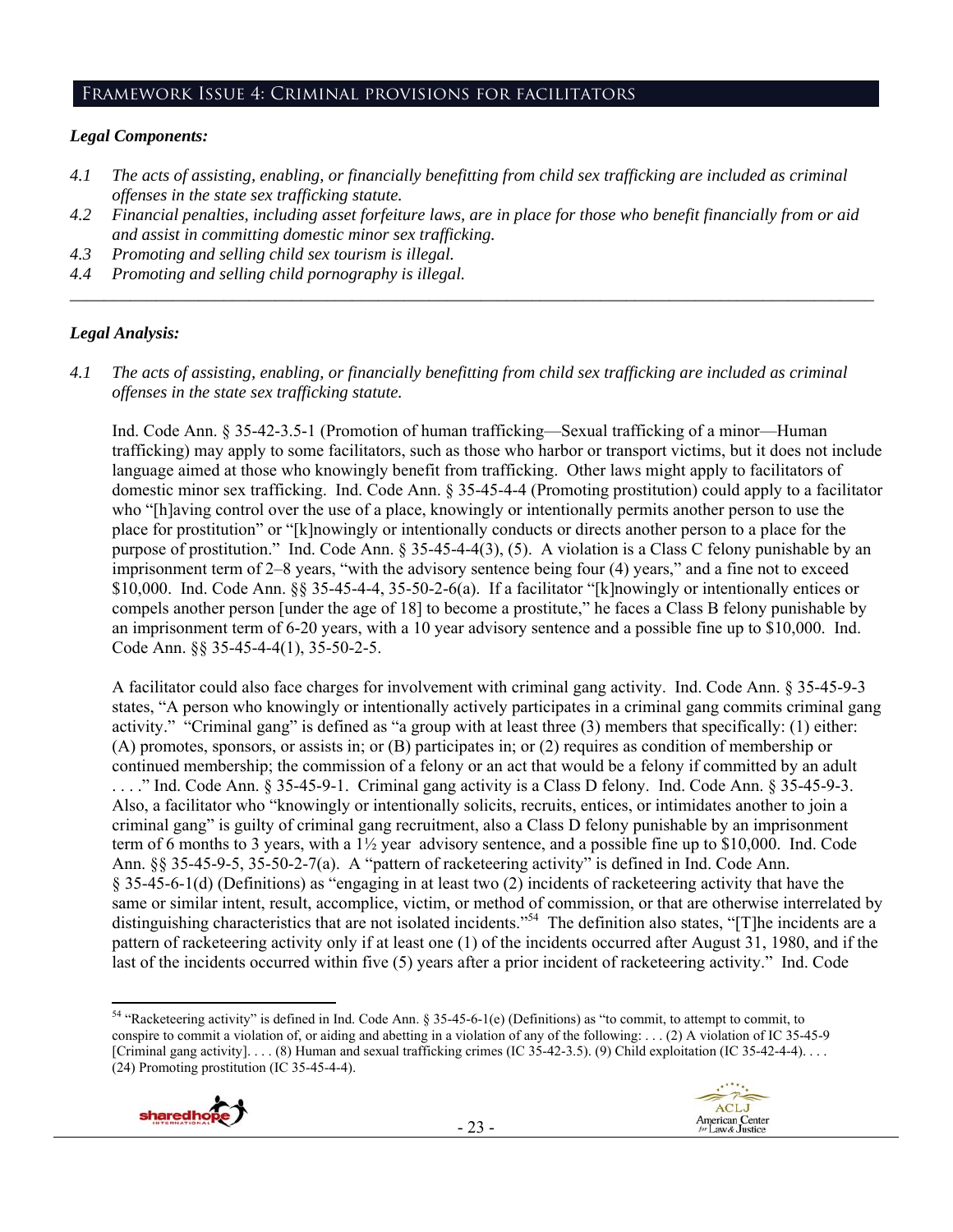Ann. § 35-45-6-2(1) (Corrupt business influence) makes it a Class C felony if a person, among other things, "knowingly or intentionally received any proceeds directly or indirectly from a pattern of racketeering activity, and . . . uses or invests those proceeds or the proceeds derived from them to acquire an interest in property or to establish or to operate an enterprise." A Class C felony is punishable by an imprisonment term of 2–8 years, with a 4 year advisory sentence, and a fine up to  $$10,000$ . Ind. Code Ann. § 35-50-2-6(a).

In addition, under Ind. Code Ann. § 35-45-15-5, a facilitator commits money laundering if, "knowingly or intentionally," he does any of the following:

(1) acquires or maintains an interest in, receives, conceals, possesses, transfers, or transports the proceeds of criminal activity;

(2) conducts, supervises, or facilitates a transaction involving the proceeds of criminal activity; or (3) invests, expends, receives, or offers to invest, expend, or receive, the proceeds of criminal activity or funds that are the proceeds of criminal activity, and the person knows that the proceeds or funds are the result of criminal activity;

. . . .

"Criminal activity" is defined as including "any offense . . . classified as a felony under Indiana or United States law," while "proceeds" is defined as "funds acquired or derived directly or indirectly from, produced through, or realized through an act." Ind. Code Ann. §§ 35-45-15-1, 35-45-15-4. Based on those definitions, a facilitator who receives money from promoting prostitution, sponsoring or distributing child pornography, or criminal gang activity could be convicted of money laundering, a Class D felony punishable by an imprisonment term of 6 months to 3 years, with a  $1\frac{1}{2}$  year advisory sentence, and a possible fine up to \$10,000. Ind. Code Ann. §§ 35-45-15-5(a), 35-50-2-7(a). The offense is also subject to penalty enhancements, including where the proceeds are at least \$50,000, which increases the offense to a Class C felony punishable by an imprisonment term of 2–8 years, with a 4 year advisory sentence, and a possible fine up to \$10,000. Ind. Code Ann. §§ 35-45-15-5(a), 35-  $50-2-6(a)$ .

- 4.1.1 Recommendation: Amend Ind. Code Ann. § 35-42-3.5-1(a) (Promotion of human trafficking— Sexual trafficking of a minor—Human trafficking) to include those who "knowingly benefit" from trafficking to include more facilitators within the trafficking crime.
- *4.2 Financial penalties, including asset forfeiture laws, are in place for those who benefit financially from or aid and assist in committing domestic minor sex trafficking.*

Ind. Code Ann. § 35-42-3.5-1 (Promotion of human trafficking—Sexual trafficking of a minor—Human trafficking) applies to some facilitators, subjecting those facilitators to the trafficking law's restitution and civil cause of action provisions. Ind. Code Ann. § 35-42-3.5-2 (Restitution to victim) states, "In addition to any sentence or fine imposed for a conviction of an offense under section 1 [IC 35-42-3.5-1] of this chapter, the court shall order the person convicted to make restitution to the victim of the crime under IC 35-50-5-3." Ind. Code Ann. § 35-50-5-3(k) states,

The court shall order a person convicted of an offense under IC 35-42-3.5 to make restitution to the victim of the crime in an amount equal to the greater of the following:

(1) The gross income or value to the person of the victim's labor or services.

(2) The value of the victim's labor as guaranteed under the minimum wage and overtime provisions of:

- (A) the federal Fair Labor Standards Act of 1938, as amended (29 U.S.C. 201-209); or
- (B) IC 22-2-2 (Minimum Wage); whichever is greater.



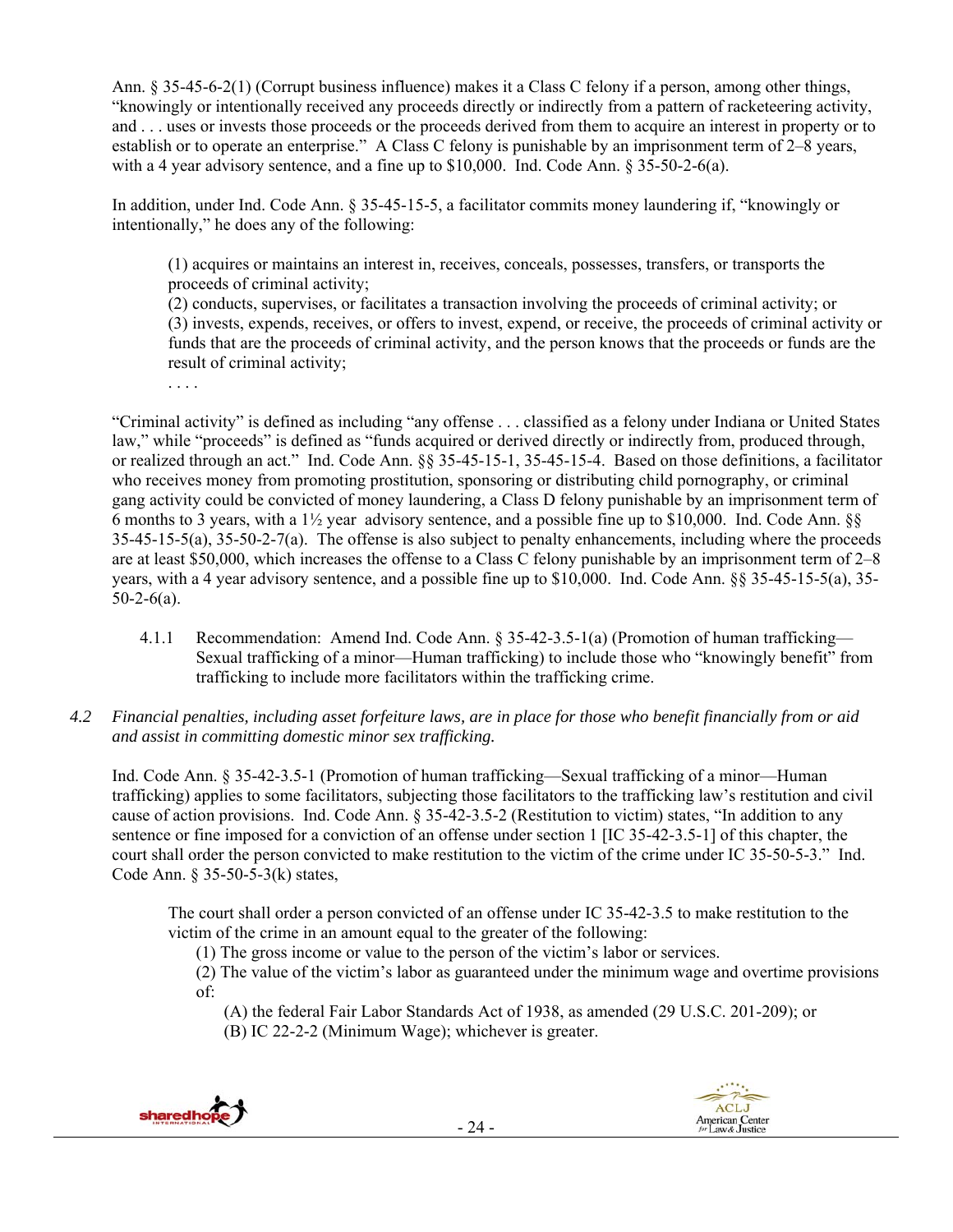In addition, facilitators convicted of Ind. Code Ann. § 35-42-3.5-1 may also be liable to the victim for civil damages, including actual and punitive damages, reasonable attorney's fees, and court costs. Ind. Code Ann.  $§$  35-42-3.5-3(a).

Facilitators convicted of Ind. Code Ann. § 35-45-4-4 (Promoting prostitution), § 35-42-4-4(b) (Child exploitation), § 35-45-9-3 (Criminal Gang Activity), § 35-45-6-2(1) (Corrupt business influence), or § 35-45- 15-5 (Money laundering), all felonies, may be ordered to pay fines up to \$10,000. Ind. Code Ann. §§ 35-50-2-4 to -7. Additionally, under Ind. Code Ann. § 35-50-5-2 (Fine as alternative penalty for felony or misdemeanor), "In the alternative to the provisions concerning fines in this article, a person may be fined a sum equal to twice his pecuniary gain, or twice the pecuniary loss sustained by victims of the offense he committed."

Ind. Code Ann. § 34-24-1-1(a)(3) (Property which may be seized) permits seizure of "[a]ny portion of real or personal property purchased with money that is traceable as a proceed of a violation of a criminal statute. In addition, "[a]ny equipment, including computer equipment and cellular telephones, used for or intended for use in preparing, photographing, recording, videotaping, digitizing, printing, copying, or disseminating matter in violation of IC 35-42-4 [Sex crimes]" may be seized, but only if it is proven "by a preponderance of the evidence that the owner of the equipment knowingly permitted the equipment to be used to engage in conduct that subjects it to seizure under subsection (a)(10)." Ind. Code Ann.  $\hat{\S}$  34-24-1-1(a)(10), (c).

Restitution may be ordered for violations of CSEC and sexual offense laws under Ind. Code Ann. § 35-50-5- 3(a) (Restitution orders), which permits the court to order a defendant convicted of a felony or misdemeanor to make restitution to the victim. In determining the amount of restitution a defendant must pay, pursuant to Ind. Code Ann. § 35-50-5-3(a), the court will consider the following:

(1) property damages of the victim incurred as a result of the crime, based on the actual cost of repair (or replacement if repair is inappropriate);

(2) medical and hospital costs incurred by the victim (before the date of sentencing) as a result of the crime;

(3) the cost of medical laboratory tests to determine if the crime has caused the victim to contract a disease or other medical condition;

(4) earnings lost by the victim (before the date of sentencing) as a result of the crime including earnings lost while the victim was hospitalized or participating in the investigation or trial of the crime; and (5) funeral, burial, or cremation costs incurred by the family or estate of a homicide victim as a result of the crime.

Moreover, pursuant to Ind. Code Ann. § 35-45-9-6, "In addition to any sentence or fine imposed on a criminal gang member for committing a felony or misdemeanor, the court shall order a criminal gang member convicted of a felony or misdemeanor to make restitution to the victim of the crime under IC 35-50-5-3." Also, under Ind. Code Ann. § 34-24-3-1 (Damages in civil action), "If a person . . . suffers a pecuniary loss as a result of a violation of . . . IC 35-45-9 [Criminal gang control], the person may bring a civil action against the person who caused the loss for the following: (1) An amount not to exceed three (3) times: (A) the actual damages of the person suffering the loss, in the case of a liability that is not covered by IC 24-4.6-5," and other listed expenses.

Additional financial penalties apply to facilitators convicted of racketeering. A victim who has suffered damages as a result of a violation of Ind. Code Ann. § 35-45-6-2 (Corrupt business influence) may bring a civil suit to recover from the facilitator three times the amount of damages incurred, attorney's fees, court costs, and any punitive damages the court may award. Ind. Code Ann. § 34-24-2-6(b). The facilitator can also be ordered to forfeit any property "(1) used in the course of; (2) intended for use in the course of; (3) derived from; or (4) realized through; conduct in violation of IC 35-45-6-2 [Corrupt business influence]." Ind. Code Ann. § 34-24- 2-2(a). Pursuant to Ind. Code Ann. § 34-24-2-6(d), "an aggrieved person has a right or claim to forfeited



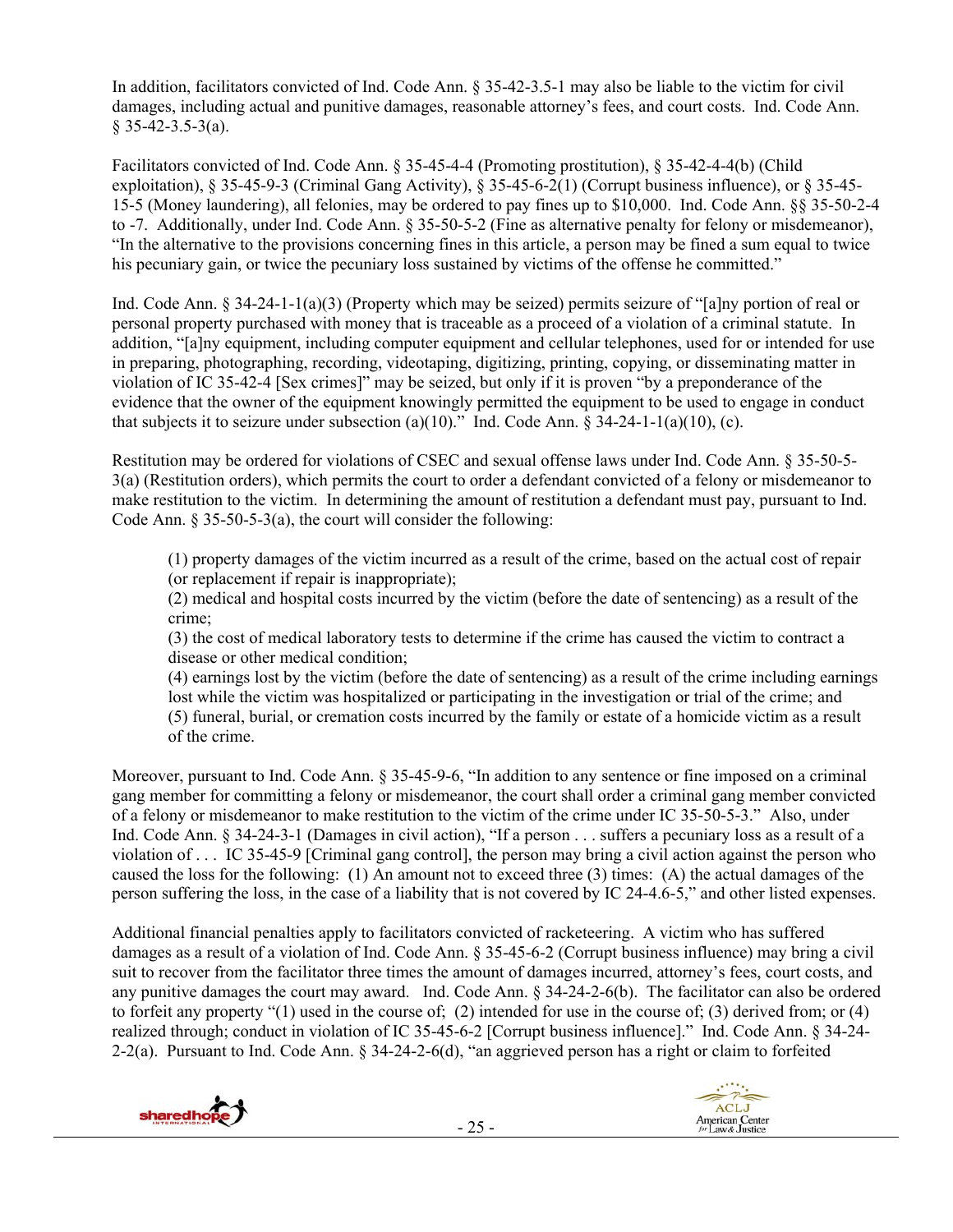property or to the proceeds derived from forfeited property superior to any right or claim the state has in the same property or proceeds."

*4.3 Promoting and selling child sex tourism is illegal*.

There is no specific provision under Indiana's laws prohibiting child sex tourism.

4.3.1 Recommendation: Enact a law that prohibits selling or offering to sell travel services that include or facilitate travel for the purpose of engaging in commercial sexual exploitation of a minor or prostitution of a minor, if the travel is occurring in Indiana.

#### *4.4 Promoting and selling child pornography is illegal.*

Sponsoring, producing, and selling child pornography is illegal under Ind. Code Ann. § 35-42-4-4(b) (Child exploitation). Ind. Code Ann. § 35-42-4-4(b) (Child exploitation) states that it is illegal when a person "knowingly or intentionally" does any of the following:

(1) manages, produces, sponsors, presents, exhibits, photographs, films, videotapes, or creates a digitized image of any performance or incident that includes sexual conduct by a child under eighteen (18) years of age;

(2) disseminates, exhibits to another person, offers to disseminate or exhibit to another person, or sends or brings into Indiana for dissemination or exhibition matter that depicts or describes sexual conduct by a child under eighteen (18) years of age; or

(3) makes available to another person a computer, knowing that the computer's fixed drive or peripheral device contains matter that depicts or describes sexual conduct by a child less than eighteen (18) years of age.

. . . .

A violation is a Class C felony punishable by an imprisonment term of 2–8 years, with a 4 year advisory sentence, and a possible fine up to \$10,000. Ind. Code Ann. §§ 35-42-4-4(b), 35-50-2-6(a).

Ind. Code Ann. § 35-49-3-2 (Activities related to obscene performance) states, "A person who knowingly or intentionally engages in, participates in, manages, produces, sponsors, presents, exhibits, photographs, films, or videotapes any obscene performance<sup>55</sup> commits a Class A misdemeanor. However, the offense is a Class D felony if the obscene performance depicts or describes sexual conduct involving any person who is or appears to be under sixteen (16) years of age." Ind. Code Ann. § 35-49-3-1 (Importation or distribution of obscene matter) states, "A person who knowingly or intentionally: (1) Sends or brings into Indiana obscene matter for sale or distribution; or (2) Offers to distribute, distributes, or exhibits to another person obscene matter; commits a Class A misdemeanor. However, the offense is a Class D felony if the obscene matter depicts or describes sexual conduct involving any person who is or appears to be under sixteen (16) years of age."

 <sup>55</sup> *See supra* note 46.



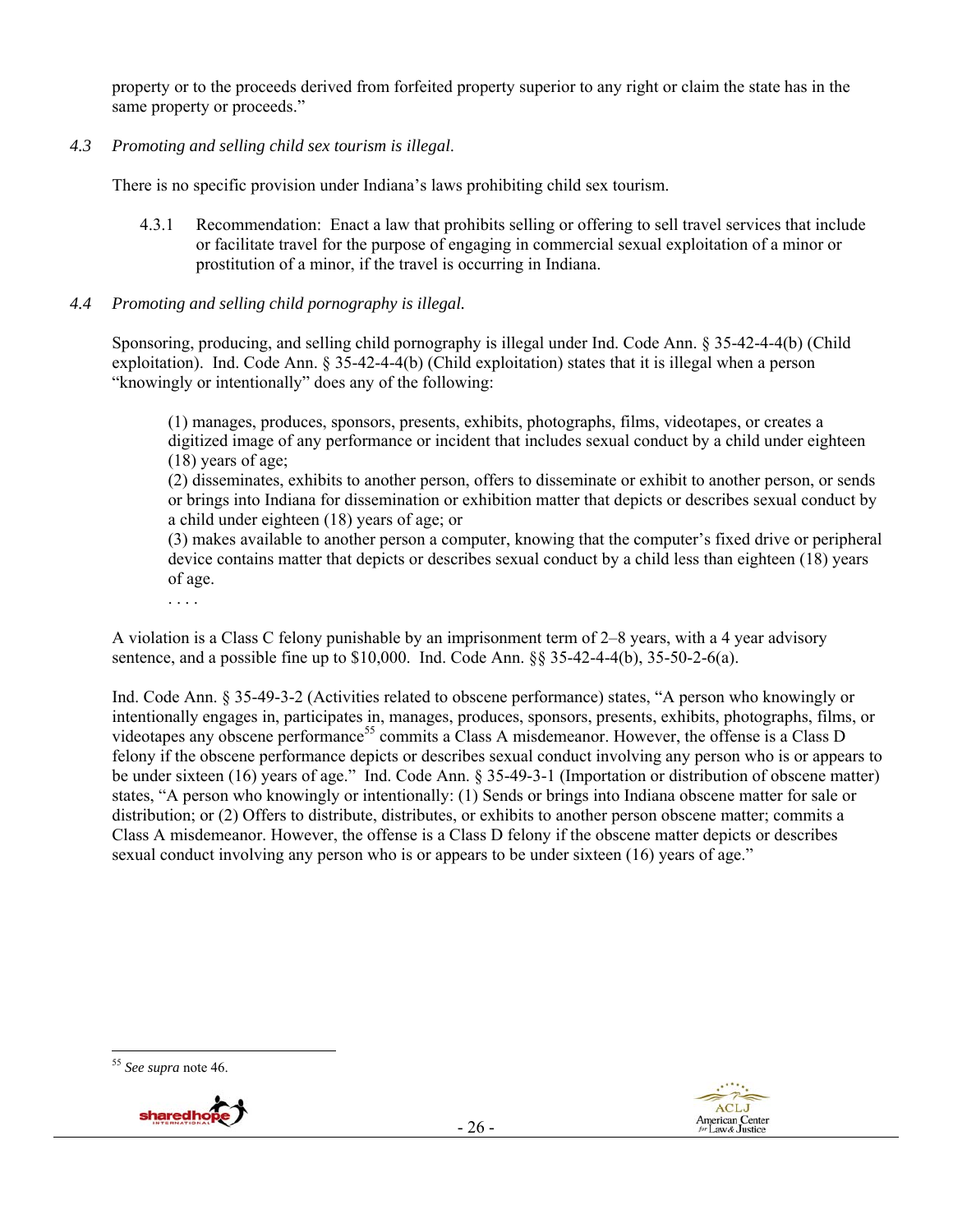# Framework Issue 5: Protective provisions for the child victims

# *Legal Components:*

- *5.1 A victim of domestic minor sex trafficking or CSEC is defined as a victim for purposes of qualifying for crime victims' compensation and other victim benefits.*
- *5.2 The state sex trafficking statute expressly prohibits a defendant from raising consent of the minor to the commercial sex acts as a defense.*
- *5.3 Prostitution laws apply only to adults, making minors under 18 specifically immune from this offense.*
- *5.4 Commercially sexually exploited children are provided with a child protection response, including specialized shelter and services, and are not detained in juvenile detention facilities.*
- *5.5 Commercial sexual exploitation or sex trafficking is identified as a type of abuse and neglect within child protection statutes.*
- *5.6 The definition of "caregiver" (or similar term) in the child welfare statutes is broad enough to include a trafficker who has custody or control of a child in order to bring a trafficked child into the protection of child protective services.*
- *5.7 Crime victims' compensation is specifically available to a child victim of sex trafficking or CSEC without regard to ineligibility factors.*
- *5.8 Victim-friendly procedures and protections are provided in the trial process for minors under 18.*
- *5.9 Expungement or sealing of juvenile arrest or criminal records resulting from arrests or adjudications for prostitution-related offenses committed as a result of, or in the course of, the commercial sexual exploitation of a minor is available within a reasonable time after turning 18.*
- *5.10 Victim restitution and civil remedies are authorized by law for minor victims of sex trafficking or CSEC.*
- *5.11 Statutes of limitations for civil and criminal actions for child sex trafficking or CSEC offenses are eliminated or lengthened sufficiently to allow prosecutors and victims a realistic opportunity to pursue criminal action and legal remedies.*

*\_\_\_\_\_\_\_\_\_\_\_\_\_\_\_\_\_\_\_\_\_\_\_\_\_\_\_\_\_\_\_\_\_\_\_\_\_\_\_\_\_\_\_\_\_\_\_\_\_\_\_\_\_\_\_\_\_\_\_\_\_\_\_\_\_\_\_\_\_\_\_\_\_\_\_\_\_\_\_\_\_\_\_\_\_\_\_\_\_\_\_\_\_* 

# *Legal Analysis:*

*5.1 A victim of domestic minor sex trafficking or CSEC is defined as a victim for purposes of qualifying for crime victims' compensation and other victim benefits.* 

For the purposes of Ind. Code Ann. Title 35, Article 40 (Victim rights), a "victim" is "a person that has suffered harm as a result of a crime that was perpetrated directly against the person. The term does not include a person that has been charged with a crime arising out of the same occurrence." Ind. Code Ann. § 35-40-4-8.

Ind. Code Ann. § 35-42-3.5-4(a) (Additional rights of victim) specifically states in part that "an alleged victim of an offense" under the human trafficking law,

(1) may not be detained in a facility that is inappropriate to the victim's status as a crime victim;

(2) may not be jailed, fined, or otherwise penalized due to having been the victim of the offense; and (3) shall be provided protection if the victim's safety is at risk or if there is danger of additional harm by recapture of the victim by the person who allegedly committed the offense, including:

(A) taking measures to protect the alleged victim and the victim's family members from intimidation and threats of reprisals and reprisals from the person who allegedly committed the offense or the person's agent; and

(B) ensuring that the names and identifying information of the alleged victim and the victim's family members are not disclosed to the public.



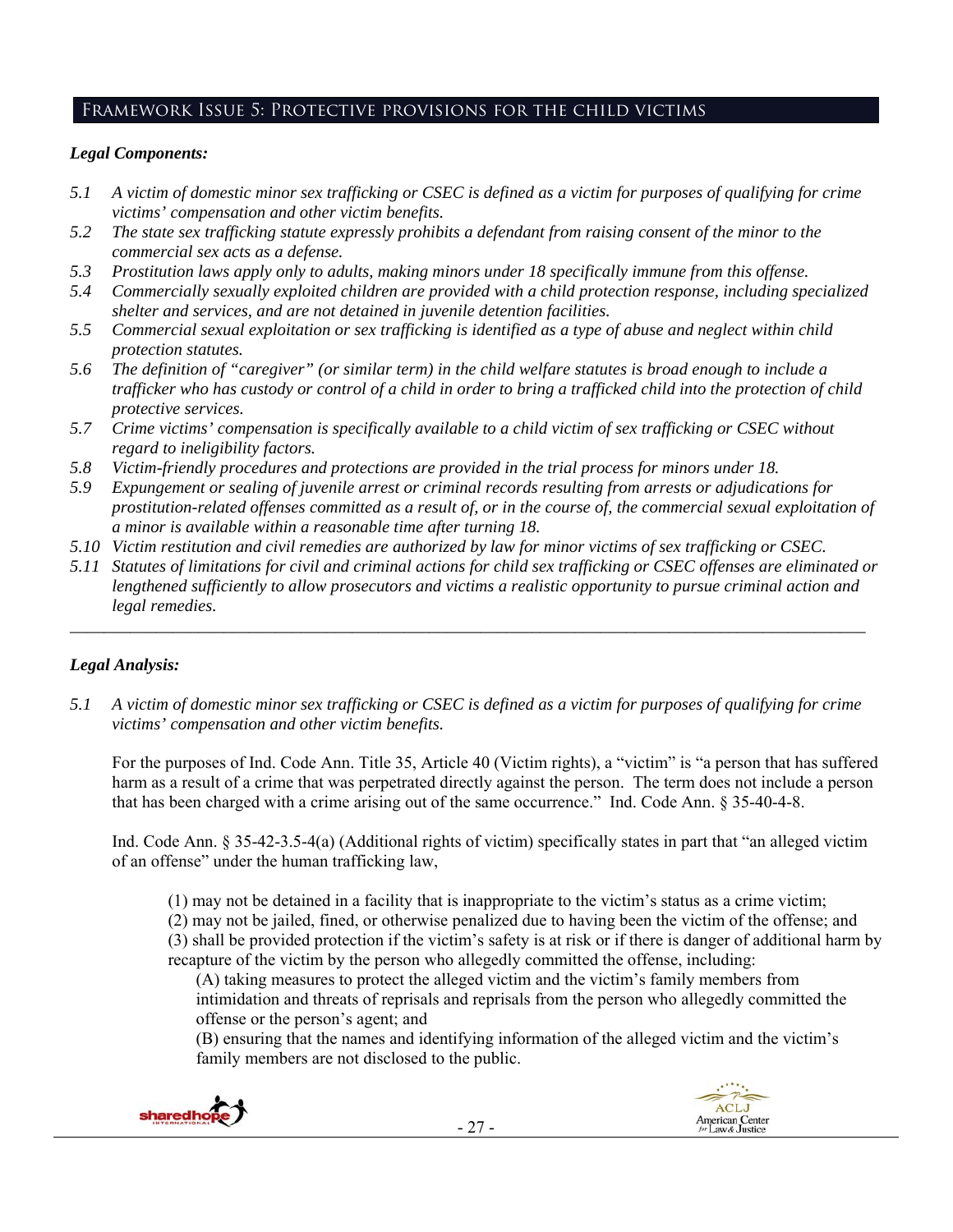This subsection shall be administered by law enforcement agencies and the Indiana criminal justice institute as appropriate.

*5.2 The state sex trafficking statute expressly prohibits a defendant from raising consent of the minor to the commercial sex acts as a defense.* 

Ind. Code Ann. § 35-42-3.5-1 (Promotion of human trafficking—Sexual trafficking of a minor—Human trafficking) does not refer to any defense based on the consent of the minor to the commercial sex act, however, because the law requires proof of force when the offender is the not the "parent, guardian, or custodian" of the victim, consent may be used as defense by a defendant to demonstrate that no force was involved.

No defense based on the consent of the minor to the unlawful sex act is referred to in Ind. Code Ann. § 35-45-4- 4 (Promoting prostitution), § 35-42-4-3 (Child molesting), §35-42-4-4 (Child exploitation), § 35-42-4-6 (Child solicitation), or §35-42-4-9 (Sexual misconduct with a minor).

- 5.2.1 Recommendation: Add a provision that specifically prohibits a consent defense for human trafficking and sexual offenses when the victim is a minor.
- *5.3 Prostitution laws apply only to adults, making minors under 18 specifically immune from this offense.*

Ind. Code Ann. § 35-45-4-2 (Prostitution) is age neutral, stating only, "A person who knowingly or intentionally: (1) Performs, or offers or agrees to perform, sexual intercourse or deviate sexual conduct; or (2) Fondles, or offers or agrees to fondle, the genitals of another person; for money or other property commits prostitution, a Class A misdemeanor. However, the offense is a Class D felony if the person has two (2) prior convictions under this section."

- 5.3.1 Recommendation: Amend Ind. Code Ann. § 35-45-4-2 (Prostitution) to make minors expressly immune from prosecution for prostitution and identify all minors engaged in prostitution as victims of human trafficking pursuant to Ind. Code Ann. § 35-42-3.5-1 (Promotion of human trafficking— Sexual trafficking of a minor—Human trafficking) in order to ensure a protective response.
- *5.4 Commercially sexually exploited children are provided with a child protection response, including specialized shelter and services, and are not detained in juvenile detention facilities.*

If identified properly as a victim of domestic minor sex trafficking, a minor will be provided with specific protections pursuant to Ind. Code Ann. § 35-42-3.5-4(a) (Additional rights of victim). Regardless of whether these protections are properly afforded to a victim of domestic minor sex trafficking, some protective provisions are available to commercially sexually exploited children. Specifically, pursuant to Ind. Code Ann. § 31-34-2-1 (Taking a child into custody), in Article 34 (Juvenile Law: Child in Need of Services), "A child may be taken into custody by a law enforcement officer under an order of the court." Ind. Code Ann. § 31-34-1-3 (Victims of sex offenses) explains,

- (a) A child is a child in need of services if, before the child becomes eighteen (18) years of age:
	- (1) the child is the victim of a sex offense under:
		- (A) IC 35-42-4-1 [Rape];
		- (B) IC 35-42-4-2 [Criminal deviate conduct];
		- (C) IC 35-42-4-3 [Child molesting];
		- (D) IC 35-42-4-4 [Child exploitation];
		- (E) IC 35-42-4-7 [Child seduction];
		- (F) IC 35-42-4-9 [Sexual misconduct with a minor];



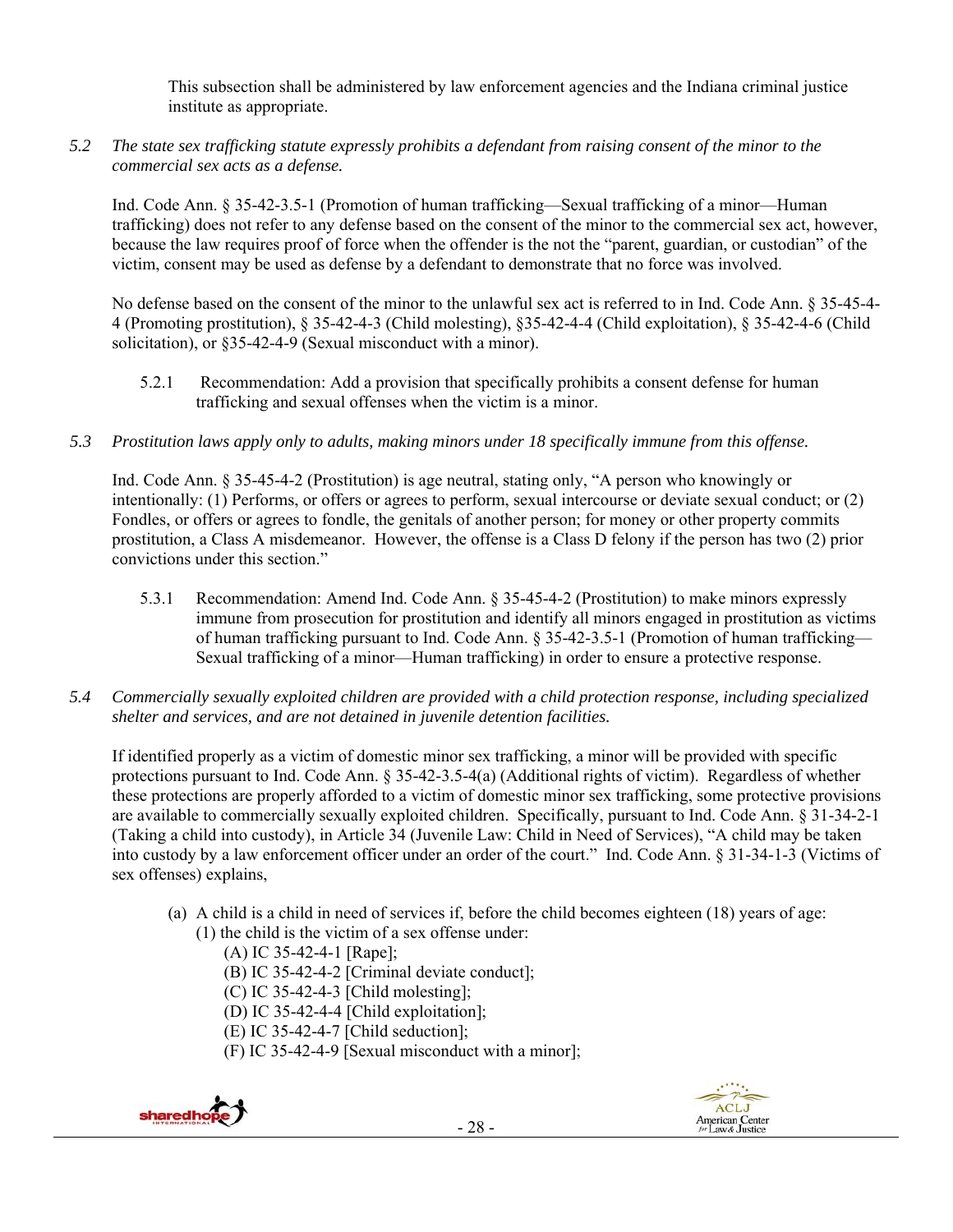- (G) IC 35-45-4-1 [Public indecency];
- (H) IC 35-45-4-2 [Prostitution];
- (I) IC 35-46-1-3 [Incest]; or
- (J) the law of another jurisdiction, including a military court, that is substantially equivalent to any of the offenses listed in clauses (A) through (I); and
- (2) the child needs care, treatment, or rehabilitation that:
	- (A) the child is not receiving; and
	- (B) is unlikely to be provided or accepted without the coercive intervention of the court.

Also, pursuant to subsection Ind. Code Ann. § 31-34-1-3(b), "A child is a child in need of services if, before the child becomes eighteen (18) years of age: (1) the child lives in the same household as another child who is the victim of a sex offense" listed above and,

(2) the child lives in the same household as the adult who committed the sex offense under subdivision (1) and the sex offense resulted in a conviction or a judgment under IC 31-34-11-2; (3) the child needs care, treatment, or rehabilitation that:

- (A) the child is not receiving; and
- (B) is unlikely to be provided or accepted without the coercive intervention of the court; and (4) a caseworker assigned to provide services to the child:

(A) places the child in a program of informal adjustment or other family or rehabilitative services based upon the existence of the circumstances described in subdivisions (1) and (2) and the assigned caseworker subsequently determines further intervention is necessary; or (B) determines that a program of informal adjustment or other family or rehabilitative services is inappropriate.

A child could also be considered in need of services if a "parent, guardian, or custodian" allows the child "to participate in an obscene performance (as defined by IC 35-49-2-2 or IC 35-49-3-2)" or "to commit a sex offense prohibited by IC 35-45-4 [Public indecency—Prostitution]" and the child needs care or treatment that he or she is not receiving and is not likely to receive without court intervention. Ind. Code Ann. §§ 31-34-1-4, 31- 34-1-5.

Law enforcement officers may bring a child in need of services into custody pursuant to Ind. Code Ann. § 31- 34-2-3(a) (Protection of safety of child—Probation officer or caseworker may take child into custody—Written documentation), which states,

If a law enforcement officer's action under section 2 [IC 31-34-2-2] of this chapter will not adequately protect the safety of the child, the child may be taken into custody by a law enforcement officer, probation officer, or caseworker acting with probable cause to believe the child is a child in need of services if:

(1) it appears that the child's physical or mental condition will be seriously impaired or seriously endangered if the child is not immediately taken into custody;

(2) there is not a reasonable opportunity to obtain an order of the court; and

(3) consideration for the safety of the child precludes the immediate use of family services to prevent removal of the child.

Under subsection (c), "If a person takes a child into custody under this section, the person shall make written documentation not more than twenty-four (24) hours after the child is taken into custody as provided in section 6 [IC 31-34-2-6] of this chapter." Once taken into custody, a detention hearing must be held within 48 hours, weekends and holidays excluded, or the child will be released. Ind. Code Ann. § 31-34-5-1(a). A child in need of services may be detained if the court "makes written findings of fact upon the record of probable cause to

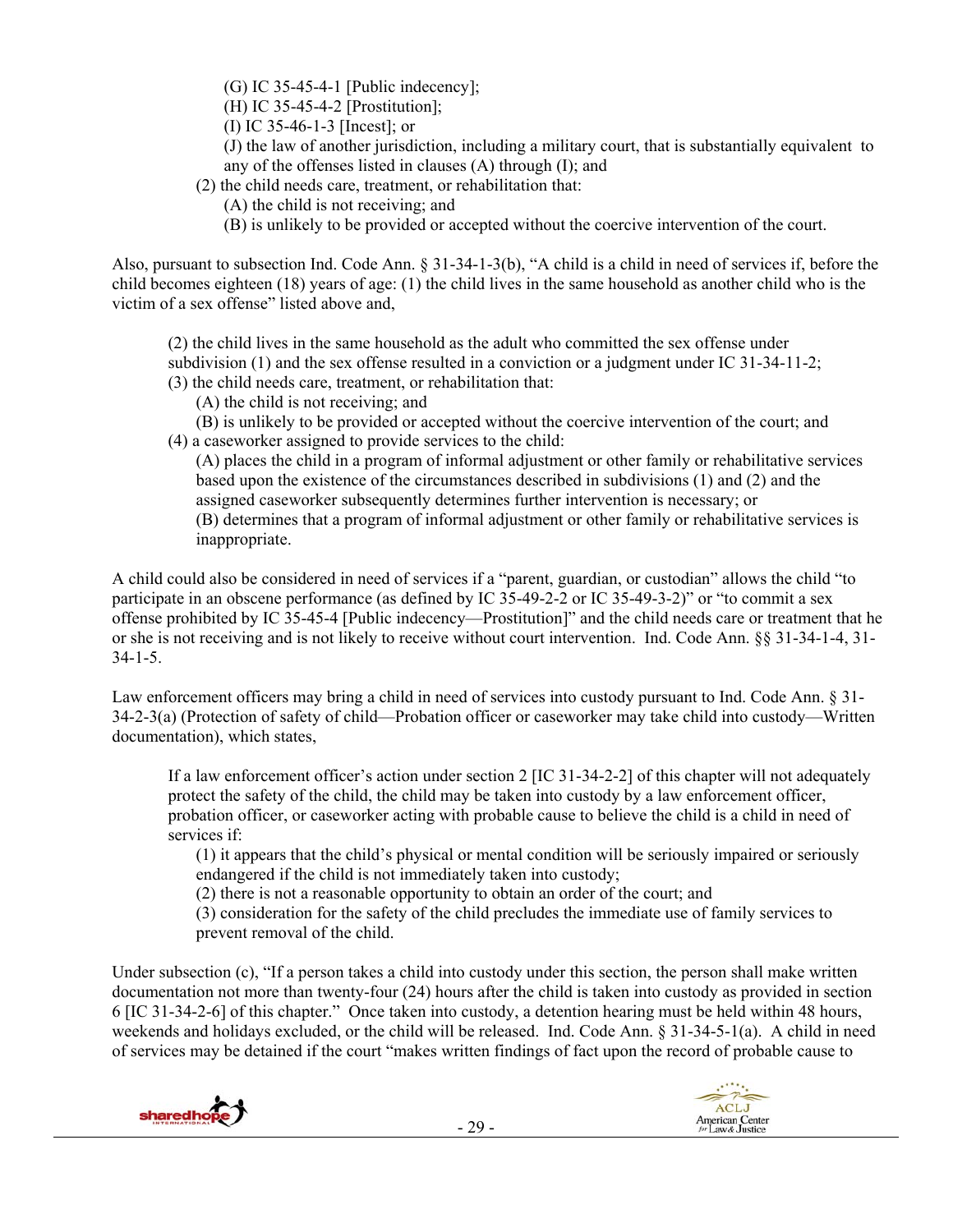believe that the child is a child in need of services and that: (1) detention is necessary to protect the child; (2) the child is unlikely to appear before the juvenile court for subsequent proceedings; (3) the child has a reasonable basis for requesting that the child not be released; (4) the parent, guardian, or custodian: (A) cannot be located; or (B) is unable or unwilling to take custody of the child; or (5) consideration for the safety of the child precludes the use of family services to prevent removal of the child." Ind. Code Ann. § 31-34-5-3(a). An alleged child in needs of services may not be placed in a secure facility or "a shelter care facility that houses persons charged with, imprisoned for, or incarcerated for crimes." Ind. Code Ann. § 31-34-6-1.

A person also may "give an intake officer written information indicating that a child is a child in need of services. If the intake officer has reason to believe that the child is a child in need of services, the intake officer shall make a preliminary inquiry to determine whether the interests of the child require further action. Whenever practicable, the preliminary inquiry should include information on the child's background, current status, and school performance." Ind. Code Ann. § 31-34-7-1. After completing the preliminary inquiry, "and upon approval by the juvenile court, the intake officer may implement a program of informal adjustment if the officer has probable cause to believe that the child is a child in need of services." Ind. Code Ann. § 31-34-8-1.

Upon a report of suspected child abuse or neglect to a law enforcement agency, Ind. Code Ann. § 31-33-7-7(a) requires the agency to "immediately communicate the report to the department, whether or not the law enforcement agency has reason to believe there exists an imminent danger to the child's health or welfare; and . . . conduct an immediate, onsite assessment of the report along with the department whenever the law enforcement agency has reason to believe that an offense has been committed."

Law enforcement officers in Indiana may take a child into custody pursuant to Ind. Code Ann. § 31-37-4-2 (Probable cause), without a court order, when they have "probable cause to believe that the child has committed a delinquent act." Under Ind. Code Ann. § 31-37-4-1 (Order of court), "A child may be taken into custody by a law enforcement officer under an order of the court." Pursuant to Ind. Code Ann. §§ 31-37-1-2, "A child commits a delinquent act if, before becoming eighteen (18) years of age, the child commits an act that would be an offense if committed by an adult, except an act committed by a person over which the juvenile court lacks jurisdiction under IC 31-30-1."56 A child also "commits a delinquent act" if, before age 18, the child run away from home "without reasonable cause" and without parental permission. Ind. Code Ann. § 31-37-2-2.

Pursuant to Ind. Code Ann. § 31-37-2-1 (Delinquent child), a child is deemed "delinquent" if, "before becoming eighteen (18) years of age, the child: (1) commits a delinquent act described in this chapter; and (2) needs care, treatment, or rehabilitation that: (A) the child is not receiving; (B) the child is unlikely to accept voluntarily; and (C) is unlikely to be provided or accepted without the coercive intervention of the court." Because Ind. Code Ann. § 35-45-4-2 (Prostitution) is "an offense if committed by an adult," a domestic minor sex trafficking victim could be charged with prostitution and be considered a delinquent child. Domestic minor sex trafficking victims also may be taken into custody, although not always detained, for curfew violations pursuant to Ind. Code Ann. §§ 31-37-3-2 to -3 (Curfew violations).

Once in custody without a court order, the child may be released to his or her "parent, guardian, or custodian upon the person's written promise to bring the child before the juvenile court at a time specified." Ind. Code

<sup>56</sup> Pursuant to Ind. Code Ann. § 31-30-1-1(1) (Juvenile court jurisdiction) "A juvenile court has exclusive original jurisdiction, except as provided in sections 9, 10, 12, and 13 [IC 31-30-1-9, IC 31-30-1-10, IC 31-30-1-12, and IC 31-30-1-13] of this chapter, in the following: (1) Proceedings in which a child, including a child of divorced parents, is alleged to be a delinquent child under IC 31-37." The titles for the bracketed statutes are: Ind. Code Ann. § 31-30-1-9 (Felony court concurrent jurisdiction); § 31-30- 1-10 (Establishment of paternity); § 31-30-1-12 (Concurrent jurisdiction with court having jurisdiction of child custody proceeding in a marriage dissolution); § 31-30-1-13 (Concurrent jurisdiction with court having jurisdiction of child custody proceeding in a paternity proceeding).



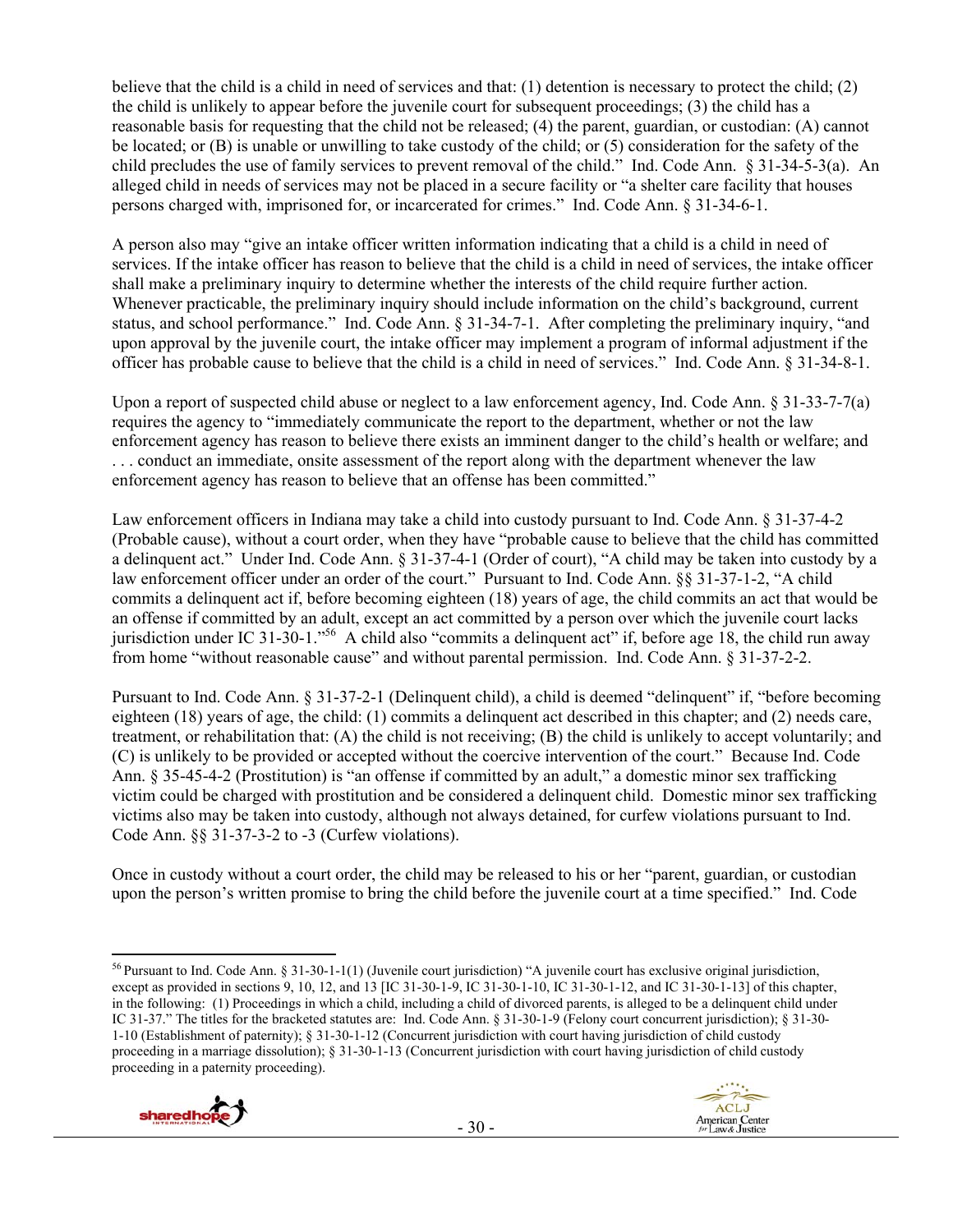Ann. § 31-37-5-5(a). Additionally, under Ind. Code Ann. § 31-37-5-3(a), if a law enforcement officer taking a child into custody may place the child in detention if there is a reasonable belief that

(1) the child is unlikely to appear before the juvenile court for subsequent proceedings;

(2) the child has committed an act that would be murder or a Class A or Class B felony if committed by an adult;

- (3) detention is essential to protect the child or the community;
- (4) the parent, guardian, or custodian:
	- (A) cannot be located; or
	- (B) is unable or unwilling to take custody of the child; or
- (5) the child has a reasonable basis for requesting that the child not be released.<sup>57</sup>

Pursuant to subsection (b), "If a child is detained for a reason specified in subsection (a)(4) or (a)(5), the child shall be detained under IC 31-37-7-1."<sup>58</sup>

If the intake officer does not release the child, a detention hearing must be held no later than 48 hours (excluding weekends and Sundays) after the child is taken into custody, otherwise the child will be released. Ind. Code Ann. §§ 31-37-5-6, 31-37-6-2, 31-37-6-4. At the hearing, the juvenile court may release the child to the child's parent, guardian, or custodian or detain the child based on a consideration of similar factors to those the intake officer considered under Ind. Code Ann. § 31-37-5-3(a). Ind. Code Ann. § 31-37-6-6. If the child is detained because a parent is not available or will not take the child, returning the child home would be harmful to the child or contrary to his best interests, or "the child has a reasonable basis for requesting that the child not be released," the court must not detain the child in a secure facility or certain other facilities that house persons imprisoned for crimes unless they meet the exception in Ind. Code Ann. § 31-37-7-3. Ind. Code Ann. §§ 31- 37-6-6(a),(b), 31-37-7-1. Ind. Code Ann. § 31-37-7-3 (Length of confinement) permits a "child alleged to be a delinquent child because of an act under IC 31-37-2-2 [Delinquent act; leaving home without permission of parent, guardian, or custodian] may be held in a juvenile detention facility for: (1) not more than twenty-four (24) hours before; and (2) not more than twenty-four (24) hours immediately after; the initial court appearance, not including Saturdays, Sundays, and nonjudicial days."

However, a child alleged to be delinquent and detained under Ind. Code Ann. § 31-37-6-6 for reasons other than those mentioned above may be held in a secure facility for limited purposes, for up to six hours, or a juvenile detention facility. Ind. Code Ann. § 31-37-7-2. Nothing in Ind. Code Ann. § 31-37-7 (Detention of alleged delinquent child) refers to Ind. Code Ann. § 35-42-3.5-4(a) (Additional rights of victim) or states that a minor's involvement in prostitution does not constitute a delinquent act.

For a child who admits to being a delinquent child, or one found by the court to be a delinquent child, the court must enter judgment of delinquency, order a predispositional report, and schedule a dispositional hearing, at which it must consider, among other things, "[a]lternatives for the care, treatment, rehabilitation, or placement of the child." Ind. Code Ann. §§ 31-37-18-1(1), 31-37-12-9(a), 31-37-13-2(3). Pursuant to Ind. Code Ann. § 31-37-19-1(a) (Delinquent children—Decrees), if the child is found to be delinquent under Ind. Code Ann. § 31-37-2 (Delinquent children who commit certain other acts and who need care, treatment, or rehabilitation), the court may enter certain dispositional decrees, including placing the child under the supervision of the

<sup>58</sup> Ind. Code Ann. § 31-37-7-1 (Places in which child may not be held) states "A child alleged to be a delinquent child under IC 31-37-2, except as provided in section 3 [IC 31-37-7-3] of this chapter, may not be held in: (1) a secure facility; or (2) a shelter care facility, a forestry camp, or a training school that houses persons charged with, imprisoned for, or incarcerated for crimes."



  $57$  Ind. Code Ann. § 31-37-5-3(c) states, "Unless a law enforcement officer determines that detention is essential to protect a child or the community, the law enforcement officer who detains a child for a violation of the curfew law under IC 31-37-3 shall make a good faith effort to release the child to the child's parent, guardian, or custodian within a reasonable time after the child is detained."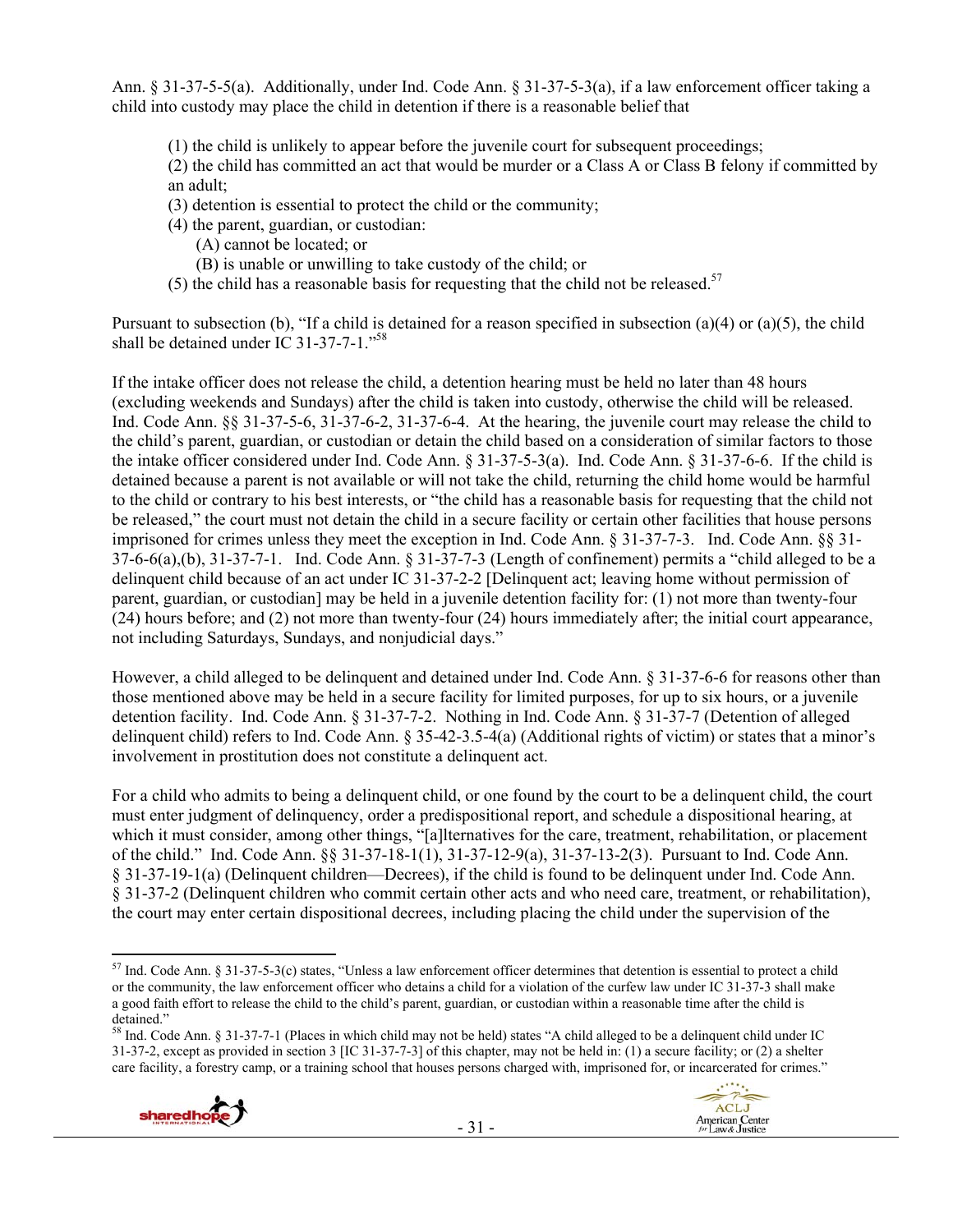probation department, ordering outpatient treatment for the child, removing the child from his or her home and placing the child in a different home or a shelter, making the child a ward of a person or a shelter, and partially or completely emancipating the child. The juvenile court must meet several requirements under Ind. Code Ann. § 31-37-19-1(b) to remove a child from the home including approving a permanency plan, designating responsibility to the probation department for the child's care and placement, determining whether "reasonable efforts were made to prevent or eliminate the need for removal," and whether the child's best interests, health, and welfare will benefit from removal from the home.

Ind. Code Ann. § 31-37-19-6 provides the placement options through a juvenile court disposition for a child determined delinquent pursuant to Ind. Code Ann. § 31-37-1 (Delinquent children who commit acts that would be offenses if committed by adults) including awarding wardship to the department of correction or a "community based correctional facility for children," awarding wardship to a person or to a shelter, removing the child from the home to be placed in another home or shelter, order the child confined for a period of time in a juvenile detention facility, or placing the child in a secure private facility. Juveniles who have committed more serious offenses are confined pursuant to Ind. Code Ann. § 31-37-19-10.

Additionally, for children delinquent under Ind. Code Ann. § 31-37-1, Ind. Code Ann. § 31-37-19-5(b) provides the juvenile court with several dispositional alternatives that may be taken in conjunction with the placement options in Ind. Code Ann. § 31-37-19-6, including ordering probationary supervision of the child, ordering outpatient treatment, ordering wardship, and ordering the attendance of an alcohol and drug program.

Children under 12 may not be awarded to the department of corrections under Ind. Code Ann. § 31-37-19-  $6(b)(2)(A)$  unless the child is 10 or 11 and "committed an act that would have been murder if committed by an adult." Ind. Code Ann. § 31-37-19-7(a), (b).

5.4.1 Recommendation: Establish a mandatory response law directing any minor involved in prostitution, pornography or sexual performance away from the criminal justice system and into a protective system.

# *5.5 Commercial sexual exploitation or sex trafficking is identified as a type of abuse and neglect within child protection statutes.*

For purposes of investigating possible instances of child abuse and neglect within family law, under Ind. Code Ann. § 31-32-11-1 (Privileged communications), § 31-33 (Juvenile law: reporting and investigation of child abuse and neglect), § 31-34-7-4 (Persons accused of child abuse or neglect entitled to access to report), and § 31-39-8-4 (Probative value of information—Unsubstantiated information), "child abuse and neglect . . . refers to a child who is alleged to be a child in need of services as described in IC 31-34-1-1 through IC 31-34-1-5."59 Ind. Code Ann. § 31-9-2-14. However, subsection (b) specifies that "child abuse and neglect" does not apply to a child who is alleged to be "in need of services if the child is alleged to be a victim of a sexual offense under IC 35-42-4-3 [Child molesting] unless the alleged offense under IC 35-42-4-3 involves the fondling or touching of the buttocks, genitals, or female breasts." Under subsection (c), "'Child abuse or neglect', for purposes of IC 31-34-2.3 [Child protective orders for removal of alleged perpetrators], refers to acts or omissions by a person against a child as described in IC 31-34-1-1 through IC 31-34-1-9."

Ind. Code Ann. § 31-34-1-3(a)(1) (Victim of sex offenses) defines a "child in need of services" as a child who, before reaching the age of 18, is the victim of a specified sex offense, including a victim of Ind. Code Ann. § 35-42-4-3 (Child molesting), § 35-42-4-4 (Child exploitation), § 35-42-4-9 (Sexual misconduct with a minor),

<sup>4 (</sup>Participation in obscene performances); Ind. Code Ann. § 31-34-1-5 (Sex offenses committed by child).





 <sup>59</sup> Ind. Code Ann. § 31-34-1-1 (Impairment or serious endangerment of physical or mental condition); Ind. Code Ann. § 31-34-1-

<sup>2 (</sup>Endangerment of physical or mental health); Ind. Code Ann. § 31-34-1-3 (Victims of sex offenses); Ind. Code Ann. § 31-34-1-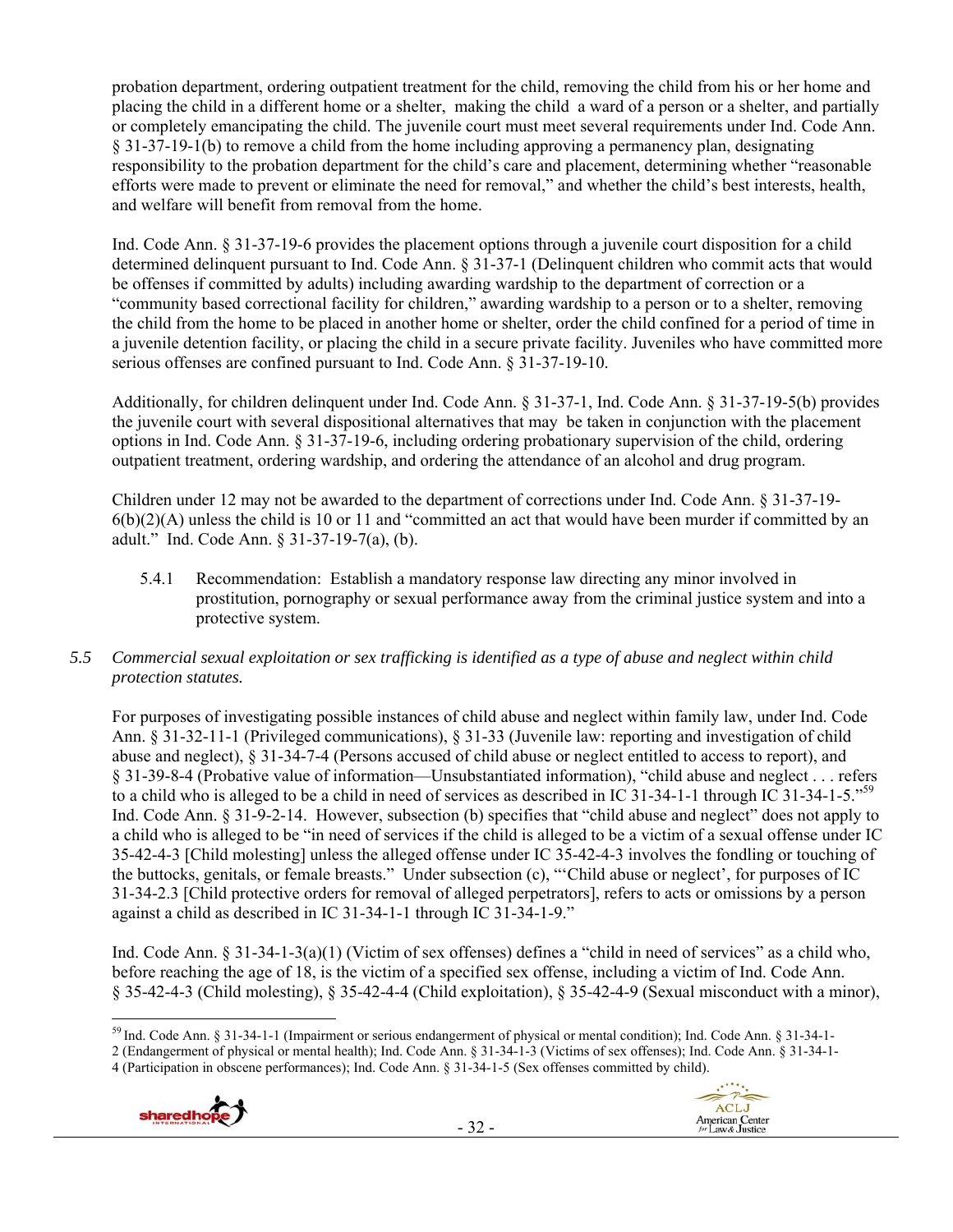§ 35-45-4-2 (Prostitution), or "the law of another jurisdiction . . . that is substantially equivalent to any of the offenses listed," and "the child needs care, treatment, or rehabilitation that: (A) the child is not receiving; and (B) is unlikely to be provided or accepted without the coercive intervention of the court."

A child also is a child in need of services if "the child lives in the same household as another child who is the victim of a sex offense" listed above; "the child lives in the same household as the adult who committed the sex offense," and the offense "resulted in a conviction or judgment," the child needs care or treatment as noted above, and "a caseworker assigned to provide services to the child: (A) places the child in a program of informal adjustment or other family or rehabilitative services based upon the existence of the circumstances described in subdivisions (1) and (2) and the assigned caseworker subsequently determines further intervention is necessary; or (B) determines that a program of informal adjustment or other family or rehabilitative services is inappropriate." Ind. Code Ann. § 31-34-1-3(b).

- 5.5.1 Recommendation: Amend Ind. Code Ann. § 31-34-1-3 (Victim of sex offenses) to include victims of Ind. Code Ann. § 35-42-3.5-1 (Promotion of human trafficking—Sexual trafficking of a minor— Human trafficking), § 35-42-4-5 (Vicarious sexual gratification), § 35-42-4-6 (Child solicitation), § 35-45-4-3 (Patronizing a prostitute), and § 35-45-4-4 (Promoting prostitution) as children in need of services.
- *5.6 The definition of "caregiver" (or similar term) in the child welfare statutes is broad enough to include a trafficker who has custody or control of a child in order to bring a trafficked child into the protection of child protective services.*

For juvenile law, "custodian" is defined as "a person with whom a child resides." Ind. Code Ann. § 31-9-2- 31(a). For purposes of the chapter on child in need of services, "custodian" is defined in Ind. Code Ann. § 31-9-  $2-31(b)$ , in part, as, including "any person who is . . . (3) a child caregiver, as defined in section 16.4 [IC 31-9-2-16.4] of this chapter; $^{60}$  (4) a member of the household of the child's noncustodial parent; or (5) an individual who has or intends to have direct contact, on a regular and continuing basis, with a child for whom the individual provides care and supervision." These definitions may be sufficiently broad to capture a trafficker in the definition of "caregiver."

*5.7 Crime victims' compensation is specifically available to a child victim of sex trafficking or CSEC without regard to ineligibility factors.* 

Pursuant to Ind. Code Ann. § 5-2-6.1-12(1), a victim of a violent crime is eligible to receive compensation under Title 5, Article 2, Chapter 6.1 (Compensation for victims of violent crime). A "victim" is defined as "an individual who suffers bodily injury or death as a result of a violent crime." Ind. Code Ann. § 5-2-6.1-7. Violent crimes include, with some exceptions, those felonies or Class A misdemeanors that result in bodily injury or death to the victim. Ind. Code Ann. § 5-2-6.1-8(1). "Bodily injury" is defined as: "(1) an impairment of a physical condition; (2) a visible injury; (3) physical pain; or (4) emotional trauma that stems directly from the impairment of a physical condition, a visible injury, or physical pain." Ind. Code Ann. § 5-2-6.1-0.5.

- 33 -





 $^{60}$  A "child caregiver" is defined in Ind. Code Ann. § 31-9-2-16.4 as "a person who provides, or is responsible for providing, care and supervision of a child (other than a child of whom the person is a parent, stepparent, grandparent, aunt, uncle, sibling, legal guardian or custodian with whom the person resides) at a residential property that is not the child's place of residence, if the person: (1) is not required to be licensed as the operator of . . . a child care home . . . a foster family home . . . ; (2) provides care and supervision of a child while unattended by the child's: (A) parent; (B) guardian; or (C) custodian with whom the child resides; and (3) receives more than two thousand dollars (\$2,000) in annual compensation for providing care and supervision of a child or children."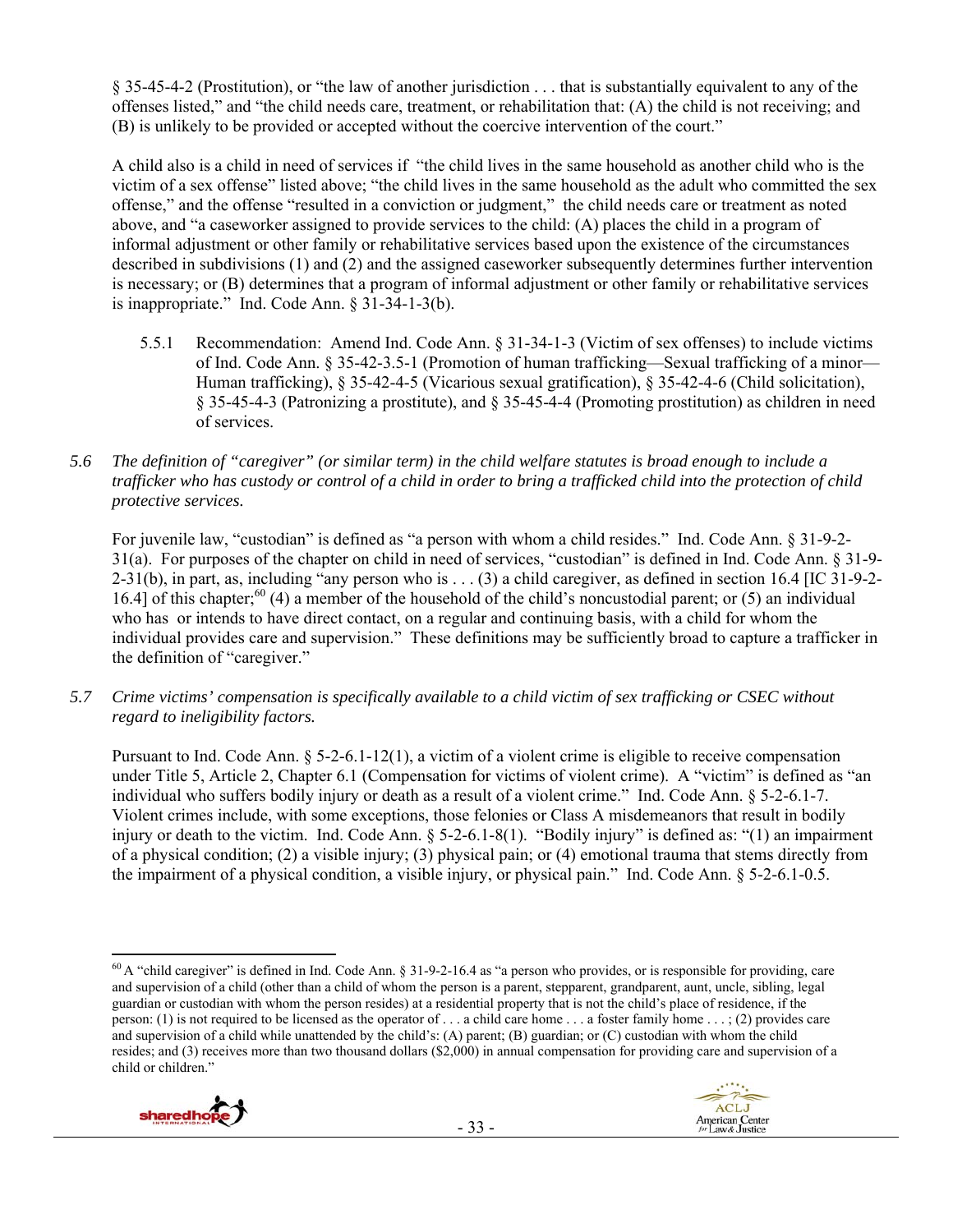After proving "bodily injury," other requirements and ineligibility factors present special difficulties for domestic minor sex trafficking victims. A victim who "sustained the injury as a result of participating in or assisting in . . . a criminal act," or "profited or would have profited from the criminal act" may not receive victim's compensation benefits. Ind. Code Ann.  $\S$  5-2-6.1-13(a)(1), (3).<sup>61</sup> Compensation also may not be awarded unless the violent crime was reported to law enforcement within 72 hours after the crime occurred. Ind. Code Ann.  $\S$  5-2-6.1-17(a). In addition, if an eligible victim's application for compensation is not received within 180 days after the date of the crime, or within 2 years given a showing of good cause, compensation will not be granted to the victim. Ind. Code Ann. § 5-2-6.1-16(b). Nothing in Ind. Code Ann. § 5-2-6.1 (Compensation for victims of violent crime), however, explains what constitutes "good cause" for purposes of Ind. Code Ann. § 5-2-6.1-16(b) (Applications for assistance). Finally, if "the claimant fails to fully cooperate with law enforcement personnel in the investigation, apprehension, and prosecution of the offender," compensation may be denied. Ind. Code Ann. § 5-2-6.1-18.

- 5.7.1 Recommendation: Amend Ind. Code Ann. § 5-2-6.1-13(a) to create exceptions to the reporting requirement and ineligibility criteria for victims of domestic minor sex trafficking, including a good cause exception to the ineligibility criteria listed in Ind. Code Ann. § 5-2-6.1-18.
- 5.7.2 Recommendation: Amend Ind. Code Ann. § 5-2-6.1-8(1) to include Ind. Code Ann. § 35-42-3.5-1 (Promotion of human trafficking—Sexual trafficking of a minor—Human trafficking) and sexual offenses involving children within the definition of a violent crime, regardless of whether the victim suffers bodily injury or death as a result of the offense.

# *5.8 Victim-friendly procedures and protections are provided in the trial process for minors under 18.*

Ind. Code Ann. § 35-42-3.5-4(a)(3) (Additional rights of victim) provides that human trafficking victims shall be provided protection if their "safety is at risk or if there is danger of additional harm by recapture of the victim by the person who allegedly committed the offense . . . ." Protections include "ensuring that the names and identifying information of the alleged victim and the victim's family members are not disclosed to the public." Ind. Code Ann. § 35-42-3.5-4(a)(3)(B).

In addition, victims of trafficking and sexual offenses who are under 14 are entitled to certain victim-friendly protections throughout the criminal justice process, as listed in Ind. Code Ann. Title 35, Article 37, Chapter 4 (Evidence). In prosecutions for certain listed crimes, including, Ind. Code Ann. § 35-42-3.5-1 (Promotion of human trafficking—Sexual trafficking of a minor—Human trafficking) and § 35-42-4 (Sex crimes), "On the motion of the prosecuting attorney, the court may order that the testimony of a protected person be taken in a room other than the courtroom, and that the questioning of the protected person by the prosecution and the defense be transmitted using a two-way closed circuit television arrangement that: (1) allows the protected person<sup>62</sup> to see the accused and the trier of fact; and (2) allows the accused and the trier of fact to see and hear the protected person." Ind. Code Ann. § 35-37-4-8(c). Videotaped testimony of a "protected person" may also be ordered by the court upon motion of the prosecuting attorney or the defendant under the same requirements of Ind. Code Ann. § 35-37-4-8(c). Ind. Code Ann. § 35-37-4-8(d). Pursuant to Ind. Code Ann. § 35-37-4-8(e), the court may not allow closed-circuit or videotaped testimony unless certain conditions are met, including the conditions outlined in subsection  $(e)(1)(B)$  that the court find that the protected person should testify outside of court because

 $62$  Pursuant to Ind. Code Ann. § 35-37-4-8(b), "protected person" is defined by referring to Ind. Code Ann. § 35-37-4-6, which, unless the person is under 14, requires some form of mental disability.



 <sup>61</sup> Pursuant to Ind. Code Ann. § 5-2-6.1-13(b), "If the victim is a dependent child or dependent parent of the person who commits a violent crime, compensation may be awarded where justice requires."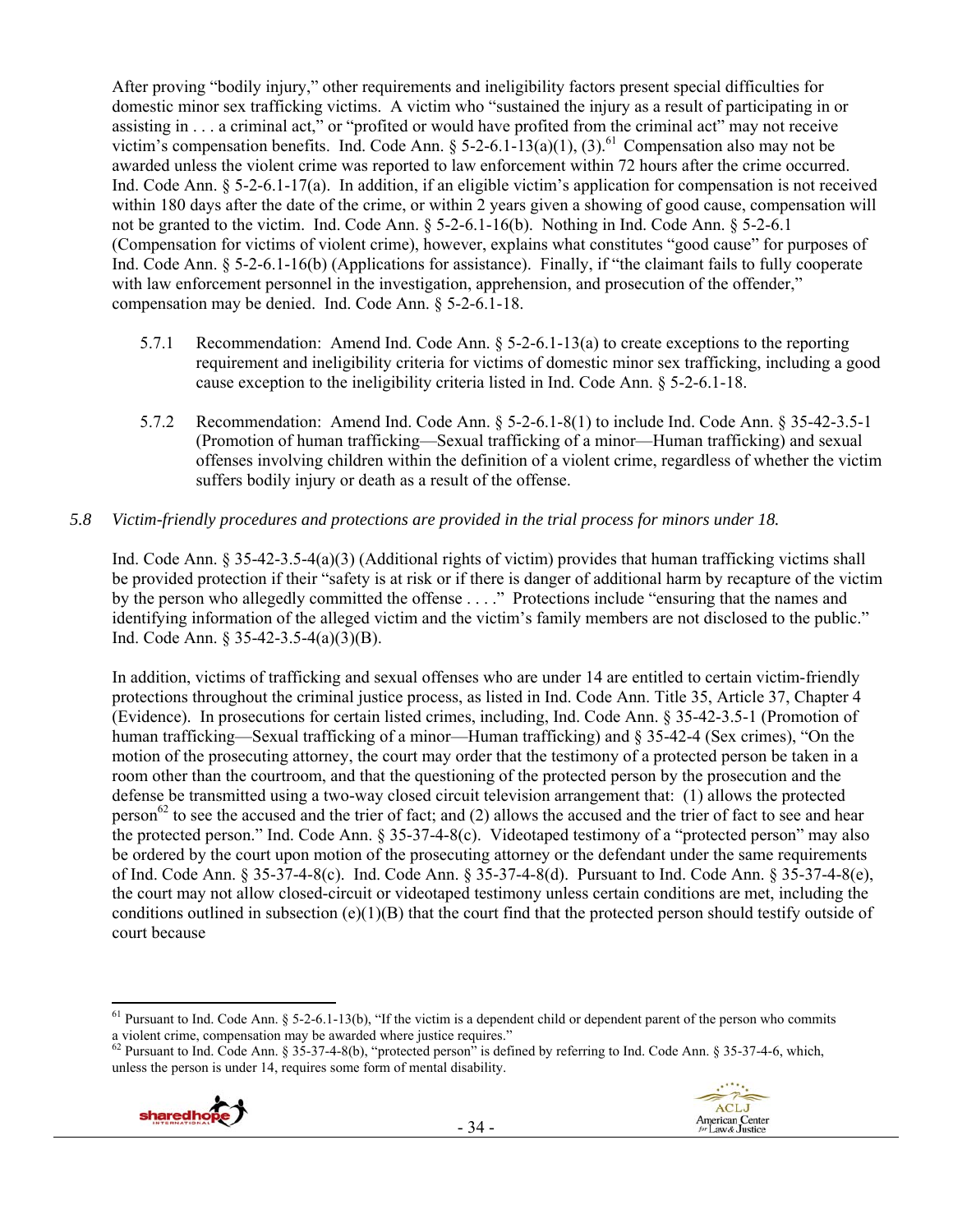(i) the court finds from the testimony of a psychiatrist, physician, or psychologist and any other evidence that the protected person's testifying in the physical presence of the defendant would cause the protected person to suffer serious emotional harm and the court finds that the protected person could not reasonably communicate in the physical presence of the defendant to the trier of fact; (ii) a physician has certified that the protected person cannot be present in the courtroom for medical reasons; or

(iii) evidence has been introduced concerning the effect of the protected person's testifying in the physical presence of the defendant, and the court finds that it is more likely than not that the protected person's testifying in the physical presence of the defendant creates a substantial likelihood of emotional or mental harm to the protected person.

Ind. Code Ann. § 35-37-4-8 does not permit the defendant to be present in the room while the witness gives testimony via closed-circuit television. Ind. Code Ann. § 35-37-4-8(f). If the court allows testimony to be given via videotape, Ind. Code Ann. § 35-37-4-8(g) provides that only certain persons may be present in the room during the witness's testimony, including the defendant if he is not represented by an attorney. Ind. Code Ann. § 35-37-4-8(g)(3). Also, "if the defendant is not represented by an attorney, the defendant may question the protected person." Ind. Code Ann.  $\S 35-37-4-8(g)(7)$ .

The court also must provide safeguards all sex trafficking victims, such as separate waiting rooms, "to minimize the contact of the victim of an offense" with the defendant and the defendant's friends and relatives during criminal proceedings. Ind. Code Ann. § 35-37-4-11(a), (b).

Furthermore, in prosecutions under Ind. Code Ann. § 35-42-4 (Sex crimes), evidence of the victim's past sexual conduct, including both opinion and reputation evidence, may not be admitted or referred to in the presence of the jury. Ind. Code Ann. § 35-37-4-4(a). However, evidence "(1) Of the victim's or a witness's past sexual conduct with the defendant; (2) Which in a specific instance of sexual activities shows that some person other than the defendant committed the act upon which the prosecution is founded; or (3) That the victim's pregnancy at the time of the trial was not caused by the defendant; may be introduced if the judge finds, under the procedure provided in subsection (c) of this section, that it is material to a fact at issue in the case and its inflammatory or prejudicial nature does not outweigh its probative value." Ind. Code Ann. § 35-37-4-4(b).

Certain additional protections are afforded to children who are the victims of sex crimes. Under Ind. Code Ann. § 35-40-5-11 (Interview by defense counsel of child less than sixteen who is alleged victim of sex offense), defense counsel who wish to interview victims of sexual offenses under 16 after charges are filed must "contact the prosecuting attorney" rather than the child, and "[t]he child has the right . . . to confer with the prosecuting attorney before the interview occurs." Ind. Code Ann. § 35-40-5-11(c). "If the parties are unable to agree to the terms of the interview, the parties may petition the court for a hearing on the terms of the interview prior to the interview taking place. The court shall review the terms suggested by the parties and consider the age of the child, any special considerations, and the rights of victims provided by IC 35-40-5-1 in setting reasonable terms for the interview." Ind. Code Ann.  $\S 35-40-5-11(d)$ .

*5.9 Expungement or sealing of juvenile arrest or criminal records resulting from arrests or adjudications for prostitution-related offenses committed as a result of, or in the course of, the commercial sexual exploitation of a minor is available within a reasonable time after turning 18.* 

Under Ind. Code Ann. § 31-39-8-2 (Petition to juvenile court for removal of records), "Any person may petition a juvenile court at any time to remove from: (1) the court's files; (2) the files of law enforcement agencies; and (3) the files of any other person who has provided services to a child under a court order; those records pertaining to the person's involvement in juvenile court proceedings." In determining whether to grant such a petition, Ind. Code Ann. § 31-39-8-3 states the court may consider the following:

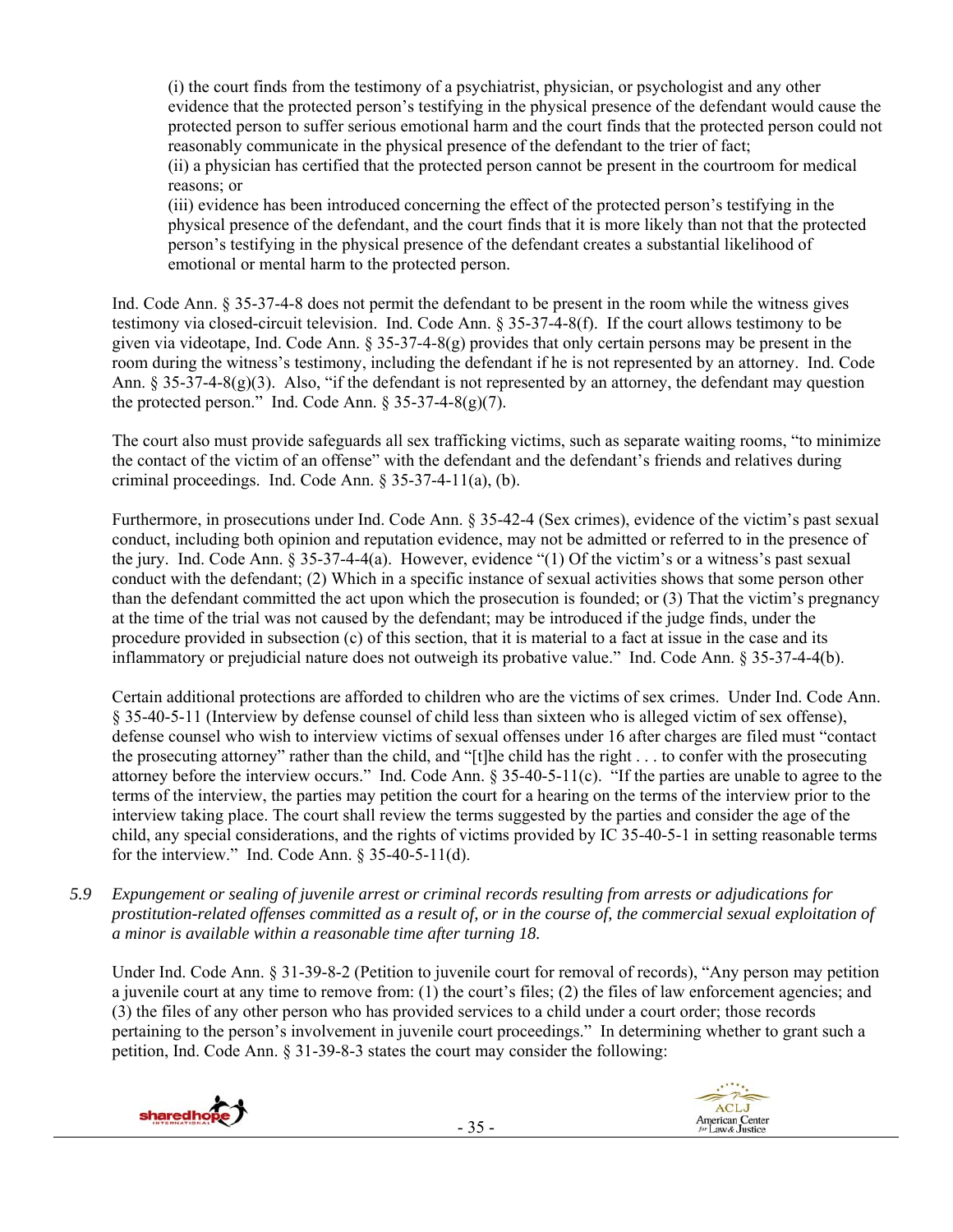(1) the best interests of the child;

(2) the age of the person during the person's contact with the juvenile court or law enforcement agency;

(3) the nature of any allegations;

(4) whether there was an informal adjustment or an adjudication;

(5) the disposition of the case;

(6) the manner in which the person participated in any court ordered or supervised services;

(7) the time during which the person has been without contact with the juvenile court or with any law enforcement agency;

(8) whether the person acquired a criminal record; and

(9) the person's current status.

Furthermore, a person who was arrested but not charged with a criminal offense, or if the charges were dropped, may petition the court to have records related to the arrest expunged. Ind. Code Ann. § 35-38-5-1(a). If the petition is granted, "no information concerning the arrest may be placed or retained in any state central repository for criminal history information or in any other alphabetically arranged criminal history information system maintained by a local, regional, or statewide law enforcement agency. However, this chapter does not require any change or alteration in any record (such as a police blotter entry) made at the time of the arrest or in the record of any court in which the criminal charged were filed." Ind. Code Ann. § 35-38-5-3.

*5.10 Victim restitution and civil remedies are authorized by law for minor victims of sex trafficking or CSEC.* 

Ind. Code Ann. § 35-42-3.5-2 (Restitution to victim) states, "In addition to any sentence or fine imposed for a conviction of an offense under section 1 [Ind. Code Ann. § 35-42-3.5-1 (Promotion of human trafficking— Sexual trafficking of a minor—Human trafficking)] of this chapter, the court shall order the person convicted to make restitution to the victim of the crime under IC 35-50-5-3." Ind. Code Ann. § 35-50-5-3(k) states,

The court shall order a person convicted of an offense under IC 35-42-3.5 to make restitution to the victim of the crime in an amount equal to the greater of the following:

(1) The gross income or value to the person of the victim's labor or services.

(2) The value of the victim's labor as guaranteed under the minimum wage and overtime provisions of:

(A) the federal Fair Labor Standards Act of 1938, as amended (29 U.S.C. 201-209); or

(B) IC 22-2-2 (Minimum Wage); whichever is greater.

In addition, persons convicted of Ind. Code Ann. § 35-42-3.5-1 may also be liable to the victim for civil damages, including actual and punitive damages, reasonable attorney's fees, and court costs. Ind. Code Ann.  $§$  35-42-3.5-3(a).

Victims are entitled to restitution more broadly under Ind. Code Ann. § 35-50-5-3(a) (Restitution orders), which permits the court to order a defendant convicted of any felony or misdemeanor to make restitution to the victim. In determining the amount of restitution a victim is entitled to, pursuant to Ind. Code Ann. § 35-50-5-3(a), the court will consider the following:

(1) property damages of the victim incurred as a result of the crime, based on the actual cost of repair (or replacement if repair is inappropriate);

(2) medical and hospital costs incurred by the victim (before the date of sentencing) as a result of the crime;

(3) the cost of medical laboratory tests to determine if the crime has caused the victim to contract a disease or other medical condition;



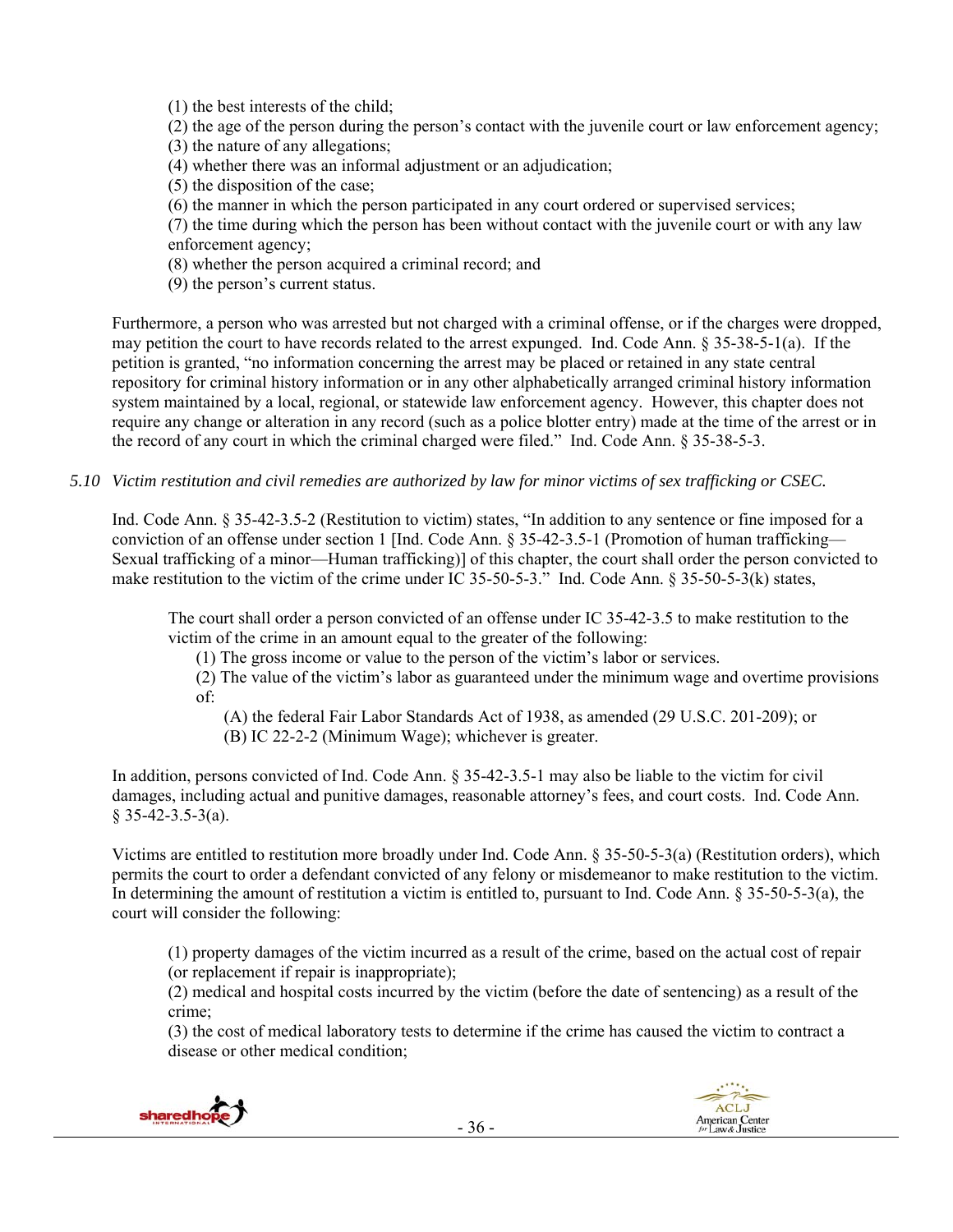(4) earnings lost by the victim (before the date of sentencing) as a result of the crime including earnings lost while the victim was hospitalized or participating in the investigation or trial of the crime; and (5) funeral, burial, or cremation costs incurred by the family or estate of a homicide victim as a result of the crime.

Victims may also be entitled to receive "[a]n amount not to exceed three (3) times . . . the actual damages" they suffered as a result of a violation of Ind. Code Ann. § 35-45-9-3 (Criminal gang activity). Ind. Code Ann. § 34- 24-3-1.

Lastly, victims whose offenders are convicted of racketeering may pursue additional remedies. A victim who has suffered damages as a result of a violation of Ind. Code Ann. § 35-45-6-2 (Corrupt business influence) may bring a civil suit to recover three times the amount of damages incurred, attorney's fees, court costs, and any punitive damages the court may award. Ind. Code Ann. § 34-24-2-6(b). The trafficker or facilitator can also be ordered to forfeit "any property: (1) used in the course of; (2) intended for use in the course of; (3) derived from; or (4) realized through; conduct in violation of IC 35-45-6-2 [Corrupt business influence]." Ind. Code Ann. § 34-24-2-2(a). Pursuant to Ind. Code Ann. § 34-24-2-6(d), "an aggrieved person has a right or claim to forfeited property or to the proceeds derived from forfeited property superior to any right or claim the state has in the same property or proceeds."

*5.11 Statutes of limitations for civil and criminal actions for child sex trafficking or CSEC offenses are eliminated or lengthened sufficiently to allow prosecutors and victims a realistic opportunity to pursue criminal action and legal remedies.* 

Pursuant to Ind. Code Ann. § 35-41-4-2(c), no statute of limitations applies to criminal prosecutions of Class A felonies, such as violations of Ind. Code Ann. § 35-42-3.5-1(b) (Sexual trafficking of a minor) and, when aggravating factors are present, Ind. Code Ann. § 35-42-4-9(a) (Sexual misconduct with a minor).

Pursuant to Ind. Code Ann.  $\S 35-41-4-2(a)(1)$ , a statute of limitations of 5 years applies to criminal prosecutions of Class B, C, or D felonies, such as violations of Ind. Code Ann. § 35-42-3.5-1(a), (c) ((Promotion of human trafficking—Sexual trafficking of a minor—Human trafficking), § 35-45-4-4 (Promoting prostitution), § 35-42- 4-4 (Child exploitation), § 35-42-4-9(a) and (b) (Sexual misconduct with a minor), § 35-45-9-3 (Participation in criminal gang),  $\S 35-45-9-5$  (Criminal gang recruitment),  $\S 35-45-6-2(1)$  (Corrupt business influence), and  $\S 35-$ 45-15-5 (Money laundering). $^{63}$ 

Pursuant to Ind. Code Ann.  $\S 35-41-4-2(a)(2)$ , a statute of limitations of 2 years applies to criminal prosecutions for any misdemeanor, such as Ind. Code Ann.  $\S 35-42-4-13(c)$  (Inappropriate communication with a child) and § 35-45-4-3 (Patronizing a prostitute).

Criminal prosecutions for Ind. Code Ann. § 35-42-4-3(a) (Child molesting), § 35-42-4-5 (Vicarious sexual gratification), and § 35-42-4-6 (Child solicitation) must be "commenced before the date that the alleged victim of the offense reaches thirty-one (31) years of age." Ind. Code Ann. § 35-41-4-2(e).

For civil claims, a 2-year statute of limitations, running from the date of the offender's conviction, applies to domestic minor sex trafficking victims civil claims for damages under Ind. Code Ann. § 35-42-3.5-3(a) (Civil cause of action). Ind. Code Ann. § 35-42-3.5-3(b).

<sup>63</sup> *See supra* note 10.



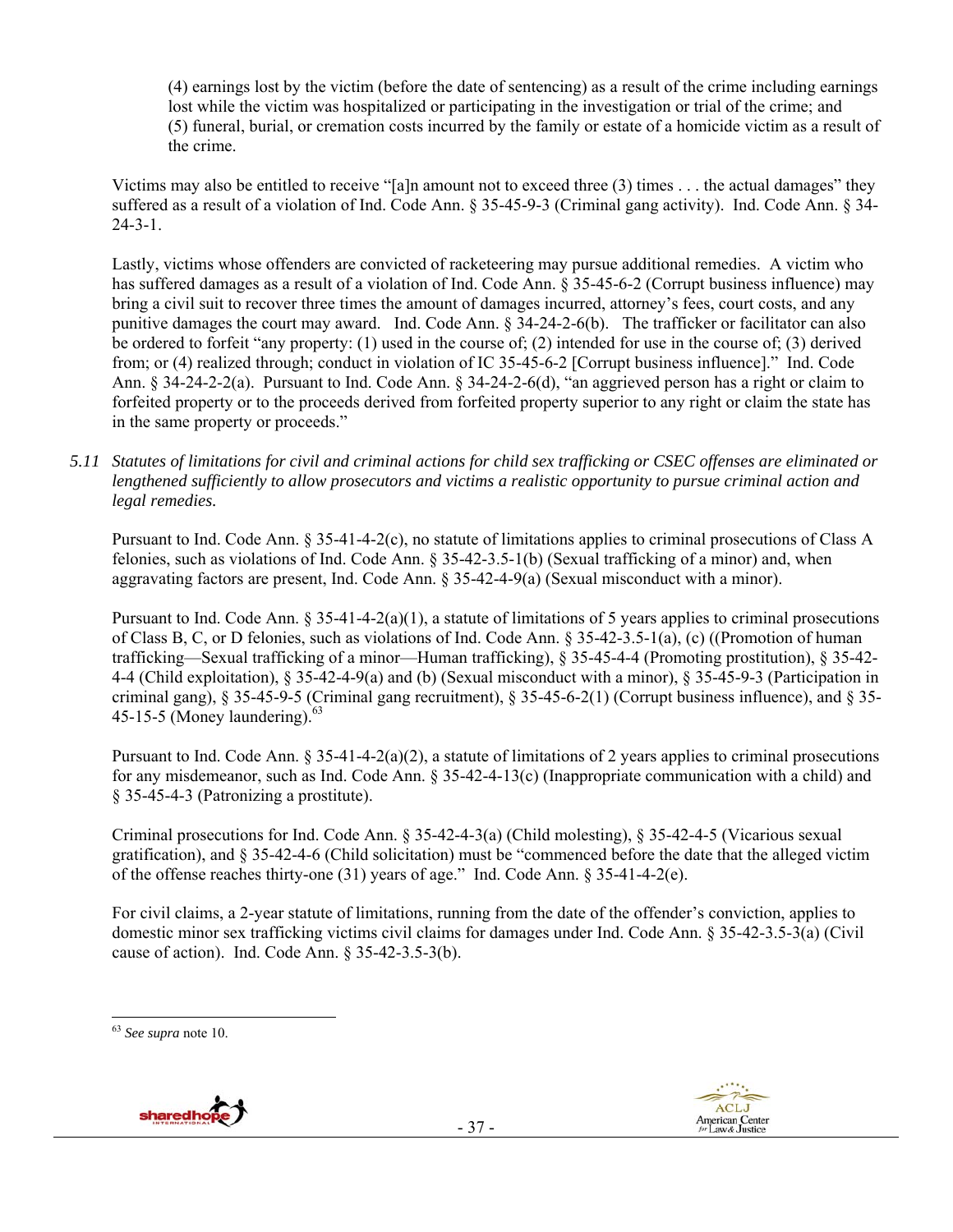5.11.1 Recommendation: Amend Ind. Code Ann. § 35-41-4-2(e) to include Ind. Code Ann. § 35-42-3.5- 1(a) and (c) (Promotion of human trafficking—Sexual trafficking of a minor—Human trafficking) as an offense for which prosecution is not barred until the victim of the offense reaches the age of 31.



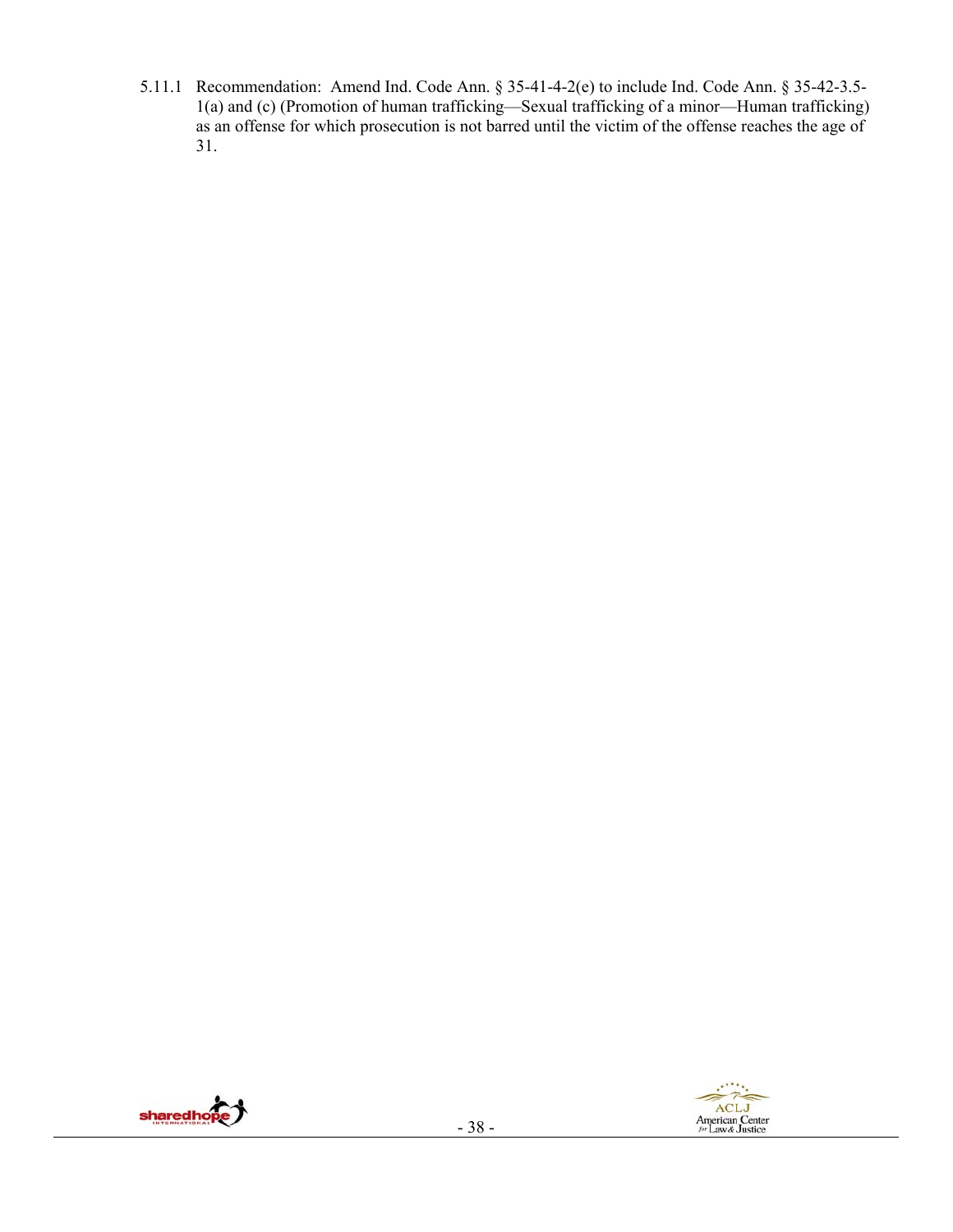# **Framework Issue 6: Criminal justice tools for investigation and prosecutions**

# *Legal Components:*

- *6.1 Training on human trafficking and domestic minor sex trafficking for law enforcement is statutorily mandated.*
- *6.2 Single party consent to audiotaping is permitted in law enforcement investigations.*
- *6.3 Domestic minor sex trafficking investigations may use wiretapping to investigate the crime.*
- *6.4 Using a law enforcement decoy posing as a minor to investigate buying or selling of commercial sex acts is not a defense to soliciting, purchasing, or selling sex with a minor.*
- *6.5 Using the Internet to investigate buyers and traffickers is a permissible investigative technique.*
- *6.6 Law enforcement and child welfare agencies are mandated to promptly report missing and recovered children. \_\_\_\_\_\_\_\_\_\_\_\_\_\_\_\_\_\_\_\_\_\_\_\_\_\_\_\_\_\_\_\_\_\_\_\_\_\_\_\_\_\_\_\_\_\_\_\_\_\_\_\_\_\_\_\_\_\_\_\_\_\_\_\_\_\_\_\_\_\_\_\_\_\_\_\_\_\_\_\_\_\_\_\_\_\_\_\_\_\_\_\_\_\_*

# *Legal Analysis:*

*6.1 Training on human trafficking and domestic minor sex trafficking for law enforcement is statutorily mandated.*

Pursuant to Ind. Code Ann.  $\S 5-2-1-9(a)(10)$ , which discusses mandatory training for law enforcement officers, the Indiana Law Enforcement Training Board is required to provide the following:

Minimum standards for a course of study on human and sexual trafficking that must be required for each person accepted for training at a law enforcement training school or academy and for in service training programs for law enforcement officers. The course must cover the following topics:

- (A) Examination of the human and sexual trafficking laws (IC 35-42-3.5).
- (B) Identification of human and sexual trafficking.
- (C) Communicating with traumatized persons.
- (D) Therapeutically appropriate investigative techniques.
- (E) Collaboration with federal law enforcement officials.
- (F) Rights of and protections afforded to victims.
- (G) Providing documentation that satisfies the Declaration of Law Enforcement Officer for Victim
- of Trafficking in Persons (Form I-914, Supplement B) requirements established under federal law.
- (H) The availability of community resources to assist human and sexual trafficking victims.

A law enforcement officer appointed after June 30, 1993 may not "(1) make an arrest; (2) conduct a search or a seizure of a person or property; or (3) carry a firearm" unless they complete basic training requirements. Ind. Code Ann. § 5-2-1-9(d).

*6.2 Single party consent to audiotaping is permitted in law enforcement investigations.* 

Pursuant to Ind. Code Ann. § 35-33.5-5-4(a)(1), "[a] person whose communications are intercepted, disclosed, or used in violation of this article: (1) has a civil cause of action against a person who intercepts, discloses, uses, or procures another person to intercept, disclose, or use a communication in violation of this article." However, "interception," is defined in part pursuant to Ind. Code Ann. § 35-33.5-1-5 ("Interception" defined) as "the intentional recording or acquisition of the contents of an electronic communication by a person other than a sender or receiver of that communication, without the consent of the sender or receiver, by means of any instrument, device, or equipment under this article."

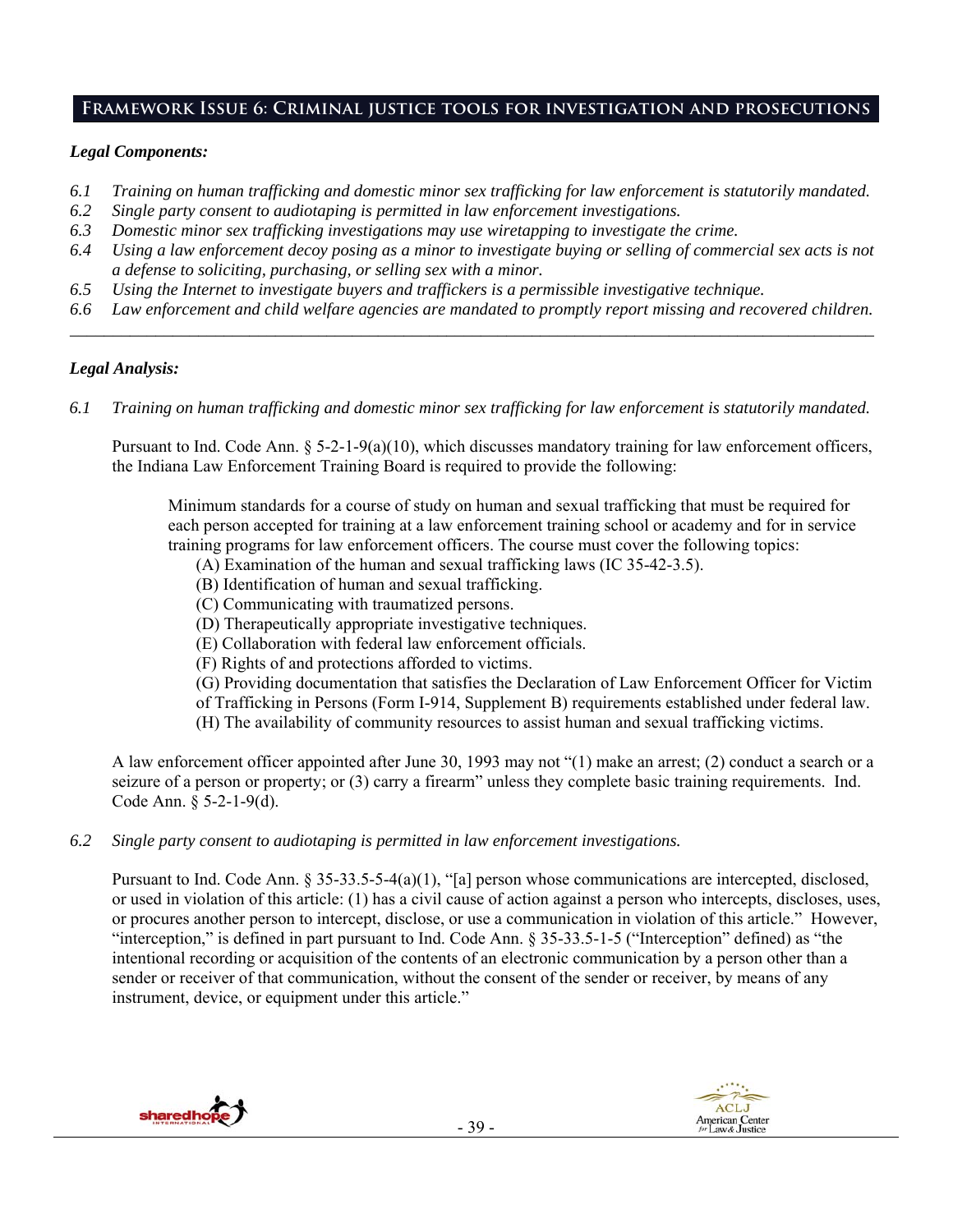# *6.3 Domestic minor sex trafficking investigations may use wiretapping to investigate the crime.*

In general, an application for a warrant for intercepting electronic communications must be in writing and include, among other things, pursuant to Ind. Code Ann. § 35-33.5-2-2(a)(2)(A), "(2) An affidavit setting forth the facts relied upon by an applicant to show why a warrant should be issued or an extension granted, including the following: (A) Facts establishing probable cause for the belief that a designated offense allegedly has been, is being, or may be committed."

"Designated offense" is defined in Ind. Code Ann. § 35-33.5-1-3 as including "human and sexual trafficking crimes under IC 35-42-3.5," as well as Ind. Code Ann. § 35-42-4-6 (Child solicitation). Notably, Ind. Code Ann. § 35-44-4-2 (Prostitution), § 35-45-4-3 (Patronizing a prostitute) and § 35-45-4-4 (Promoting prostitution) are not included as designated offenses.

Because human and sexual trafficking crimes under Ind. Code Ann. § 35-42-3.5-1 are considered "designated offenses," wiretapping may be used in domestic minor sex trafficking investigations. Furthermore, the contents and evidence received from the interception may be received into evidence, but only if "each party, not less than fourteen (14) days before the proceeding, has been furnished with a copy of the application, warrant, and any orders for an extension under which the interception was authorized." Ind. Code Ann. § 35-33.5-5-1. However, "[t]he fourteen (14) day period may be waived by the court if" certain findings are made by the court. Ind. Code Ann. § 35-33.5-5-1.

- 6.3.1 Recommendation: Amend Ind. Code Ann. § 35-33.5-1-3 ("Designated offense" defined) to include Ind. Code Ann. § 35-44-4-2 (Prostitution), § 35-45-4-3 (Patronizing a prostitute), and § 35-45-4-4 (Promoting prostitution) within the definition of a "designated offense."
- *6.4 Using a law enforcement decoy posing as a minor to investigate buying or selling of commercial sex acts is not a defense to soliciting, purchasing, or selling sex with a minor.*

The use of a decoy by law enforcement in the investigation of prostitution or sex trafficking appears to be permitted under both Ind. Code Ann. § 35-42-4-6(b) and (c) (Child solicitation) and § 35-42-4-13(c) (Inappropriate communication with a child). Ind. Code Ann. § 35-42-4-6(b) (Child solicitation) uses the phrase "a child under fourteen (14) years of age, or an individual the person believes to be a child under fourteen (14) years of age." Similarly, Ind. Code Ann. § 35-42-4-6(c) (Child solicitation) uses the phrase "a child at least fourteen (14) years of age but less than sixteen (16) years of age, or an individual the person believes to be a child at least fourteen (14) years of age but less than sixteen (16) years of age." Ind. Code Ann. § 35-42-4-13(c) (Inappropriate communication with child) uses the phrase "an individual whom the person believes to be a child less than fourteen (14) years of age." These phrases indicate that the victim does not have to be a minor.

Indiana does provide a defense of entrapment when, "(1) The prohibited conduct of the person was the product of a law enforcement officer, or his agent, using persuasion or other means likely to cause the person to engage in the conduct; and (2) The person was not predisposed to commit the offense." Ind. Code Ann. § 35-41-3-9(a) (Entrapment). However, "merely affording a person an opportunity to commit the offense does not constitute entrapment." Ind. Code Ann. § 35-41-3-9(b).



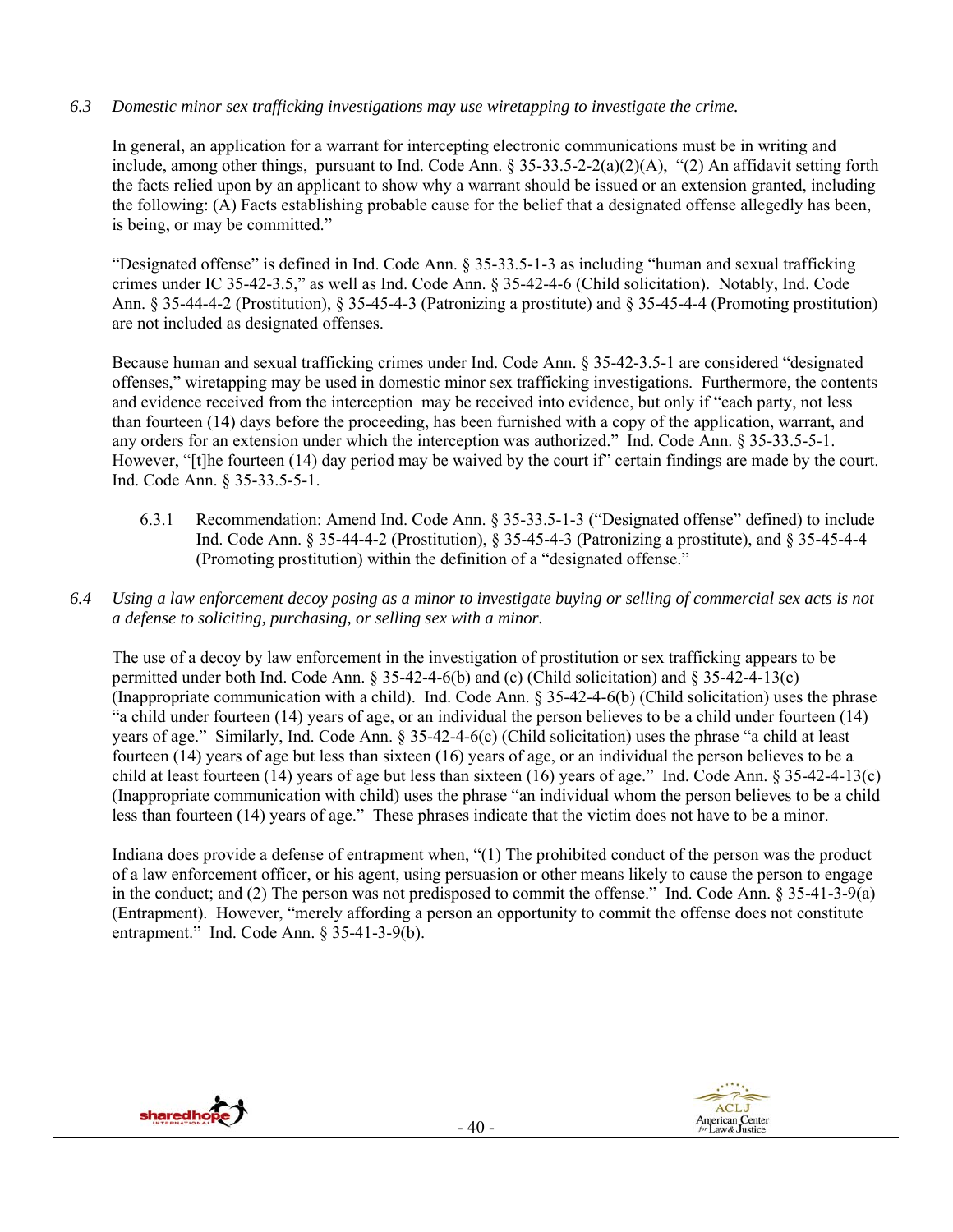#### *6.5 Using the Internet to investigate buyers and traffickers is a permissible investigative technique.*

Law enforcement can likely use the Internet to investigate offenses under Ind. Code Ann. § 35-42-4-6(b), (c) (Child solicitation). Ind. Code Ann. § 35-42-4-6(b) makes it illegal if a person 18 or older to "knowingly or intentionally solicits a child under fourteen (14) years of age, or an individual the person believes to be a child under fourteen (14) years of age, to engage in" certain sexual acts.<sup>64</sup> Similarly, Ind. Code Ann. § 35-42-4-6(c) makes it illegal if a person 21 years of age or older to "knowingly or intentionally solicits a child at least fourteen (14) years of age but less than sixteen (16) years of age, or an individual the person believes to be a child at least fourteen (14) years of age but less than sixteen (16) years of age, to engage in" certain sexual acts. Ind. Code Ann. § 35-42-4-6(c). Ind. Code Ann. § 35-42-4-6(a) defines "solicit" as, "to command, authorize, urge, incite, request, or advise an individual: . . . (4) by using a computer network (as defined in IC 35-43-2-  $3(a)$ ; ... to perform an act described in [Ind. Code Ann. § 35-42-4-6(b) or (c)]."

Both of the above offenses provide enhanced crime classifications in the event the offense is committed through use of a computer network. Ind. Code Ann. § 35-42-4-6(b), (c).

6.5.1 Recommendation: Enact a law that expressly authorizes the use of the Internet to investigate buyers and traffickers in domestic minor sex trafficking investigations.

#### *6.6 Law enforcement and child welfare agencies are mandated to promptly report missing and recovered children.*

Pursuant to Ind. Code Ann. § 10-13-5-5 (Indiana clearing house for information on missing children and missing endangered adults established), Indiana has established the Indiana Clearinghouse for Information on Missing Children and Missing Endangered Adults (Clearinghouse). The Clearinghouse staff's duties include operating a "central data storage, retrieval, and information distribution system designed for the exchange of information on missing children,"65 publishing a quarterly directory of missing children, and compiling statistics on missing children cases handled by the Clearinghouse each year. Ind. Code Ann. § 10-13-5-6(b)(2), (7), (8). Law enforcement agencies that receive notification of a missing child are required to prepare a report on the missing child within 5 hours. Ind. Code Ann. §§ 31-36-1-1, 31-36-1-2.66 After completing the report, the law enforcement agency must immediately forward its contents to, among others, all law enforcement agencies having jurisdiction in areas where the child lives and last was seen, as well as to the Clearinghouse and the National Crime Information Center's Missing Person File. Ind. Code Ann. § 31-36-1-3. Within 24 hours of receiving notification that a child is missing, the law enforcement agency must begin an investigation. Ind. Code Ann. § 31-36-2-1. When a law enforcement agency is notified that a child previously reported missing has been found, it must promptly notify all those to whom the report was filed pursuant to Ind. Code Ann. § 31- 36-1-3 and § 31-36-1-4. Ind. Code Ann. § 31-36-2-6.

Original Version: January 16, 2012.

<sup>&</sup>lt;sup>66</sup> An exception to the 5 hour reporting requirement applies where the law enforcement agency has received a prior, unrelated notification that the child was missing and the "agency has reason to believe that the child is missing because the child has committed a delinquent act." Ind. Code Ann. § 31-36-1-2.



<sup>&</sup>lt;sup>64</sup> See supra Section 1.2 for discussion of relevant provisions.<br><sup>65</sup> A "missing child" is defined as "a person less than eighteen (18) years of age who: (1) is, or is believed to be: (A) a temporary or permanent resident of Indiana; (B) at a location that cannot be determined by the person's parent or legal custodian; and (C) reported missing to a law enforcement agency; or (2) is, or is believed to be: (A) a temporary or permanent resident of Indiana; and (B) a victim of the offense of criminal confinement (IC 35-42-3-3) or interference with custody (IC 35-42-3-4)." Ind. Code Ann. § 10-13-5-4.